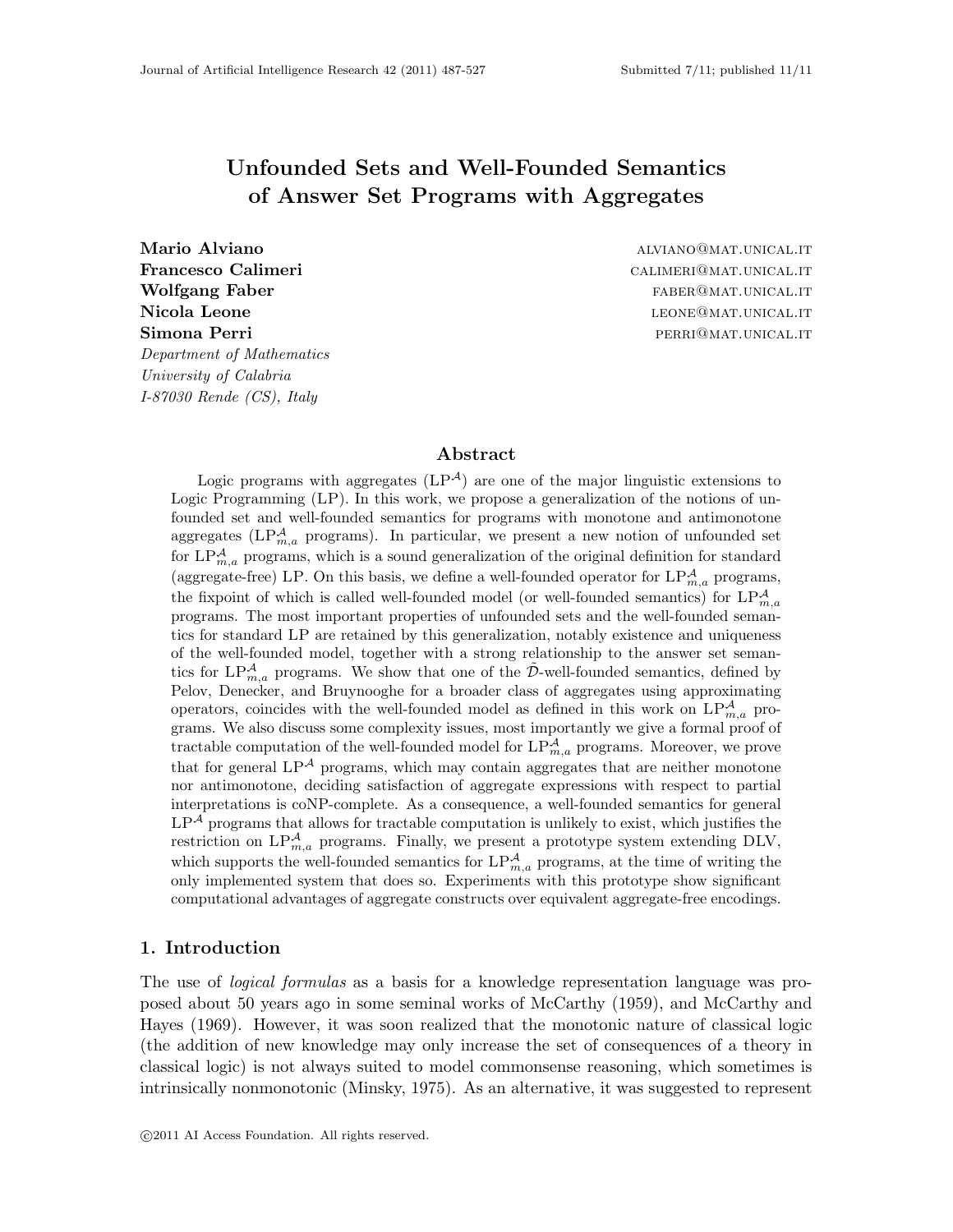commonsense reasoning using logical languages with nonmonotonic consequence relations, which can better simulate some forms of human reasoning, allowing new knowledge to invalidate some of the previous conclusions. This observation opened a new and important research field, called *nonmonotonic reasoning*, and led to the definition and investigation of new logical formalisms, called *nonmonotonic logics*. The most popular nonmonotonic logics are circumscription (McCarthy, 1980, 1986), default logic (Reiter, 1980), and nonmonotonic modal logics (McDermott & Doyle, 1980; McDermott, 1982; Moore, 1985). Later on, from cross fertilizations between the field of nonmonotonic logics and that of logic programming, another nonmonotonic language, called Declarative Logic Programming (LP) has emerged, incorporating a nonmonotonic negation operator denoted by not. Declarative Logic Programming has gained popularity in the last years, and today it is a widely used formalism for knowledge representation and reasoning, with applications in various scientific disciplines and even in industry (Ricca, Alviano, Dimasi, Grasso, Ielpa, Iiritano, Manna, & Leone, 2010; Ricca, Grasso, Alviano, Manna, Lio, Iiritano, & Leone, 2011; Manna, Ricca, & Terracina, 2011; Manna, Ruffolo, Oro, Alviano, & Leone, 2011). In LP problems are solved by means of declarative specifications of requirements to be achieved. No ad-hoc algorithms are required.

Several semantics for LP have been proposed in the literature, which have to take care about the inherent non-monotonicity of the not operator in programs. The well-founded semantics (Van Gelder, Ross, & Schlipf, 1991) is one of the most prominent among them. It associates a three-valued model, the well-founded model, to every logic program. Originally, the well-founded semantics has been defined for normal logic programs, that is, standard logic programs with nonmonotonic negation. A distinguishing property of the well-founded semantics is that existence and uniqueness of the well-founded model is guaranteed for all logic programs. Moreover, the well-founded semantics is computable in polynomial time with respect to the input program in the propositional case.

Even if LP is a declarative programming language, standard LP does not allow for representing properties over sets of data in a natural way, a relevant aspect in many application domains. For addressing this insufficiency, several extensions of LP have been proposed, the most relevant of which is the introduction of aggregate functions  $(LP^{\mathcal{A}};$ Kemp & Stuckey, 1991; Denecker, Pelov, & Bruynooghe, 2001; Dix & Osorio, 1997; Gelfond, 2002; Simons, Niemelä, & Soininen, 2002; Dell'Armi, Faber, Ielpa, Leone, & Pfeifer, 2003; Pelov & Truszczyński, 2004; Pelov, Denecker, & Bruynooghe, 2004). Among them, recursive definitions involving aggregate functions (i.e., aggregation in which aggregated data depend on the evaluation of the aggregate itself) are particularly interesting, as the definition of their semantics is not straightforward (Pelov, 2004; Faber, Leone, & Pfeifer, 2004; Son & Pontelli, 2007; Liu, Pontelli, Son, & Truszczynski, 2010). Note that a similar construct, referred to as *abstract constraint*, has been introduced in the literature (Marek  $\&$  Truszczyński, 2004; Liu  $\&$  Truszczyński, 2006; Son, Pontelli,  $\&$  Tu, 2007; Truszczyński, 2010; Brewka, 1996). All of the results in this paper carry over also to LP with abstract constraints, for which well-founded semantics to our knowledge has not been defined so far.

In this paper we focus on the fragment of  $LP^{\mathcal{A}}$  allowing for monotone and antimonotone aggregate expressions (LP $_{m,a}^{\mathcal{A}}$ ; Calimeri, Faber, Leone, & Perri, 2005). LP $_{m,a}^{\mathcal{A}}$  programs have many interesting properties. Among them, we highlight similarities between monotone aggregate expressions and positive standard literals, and between antimonotone aggregate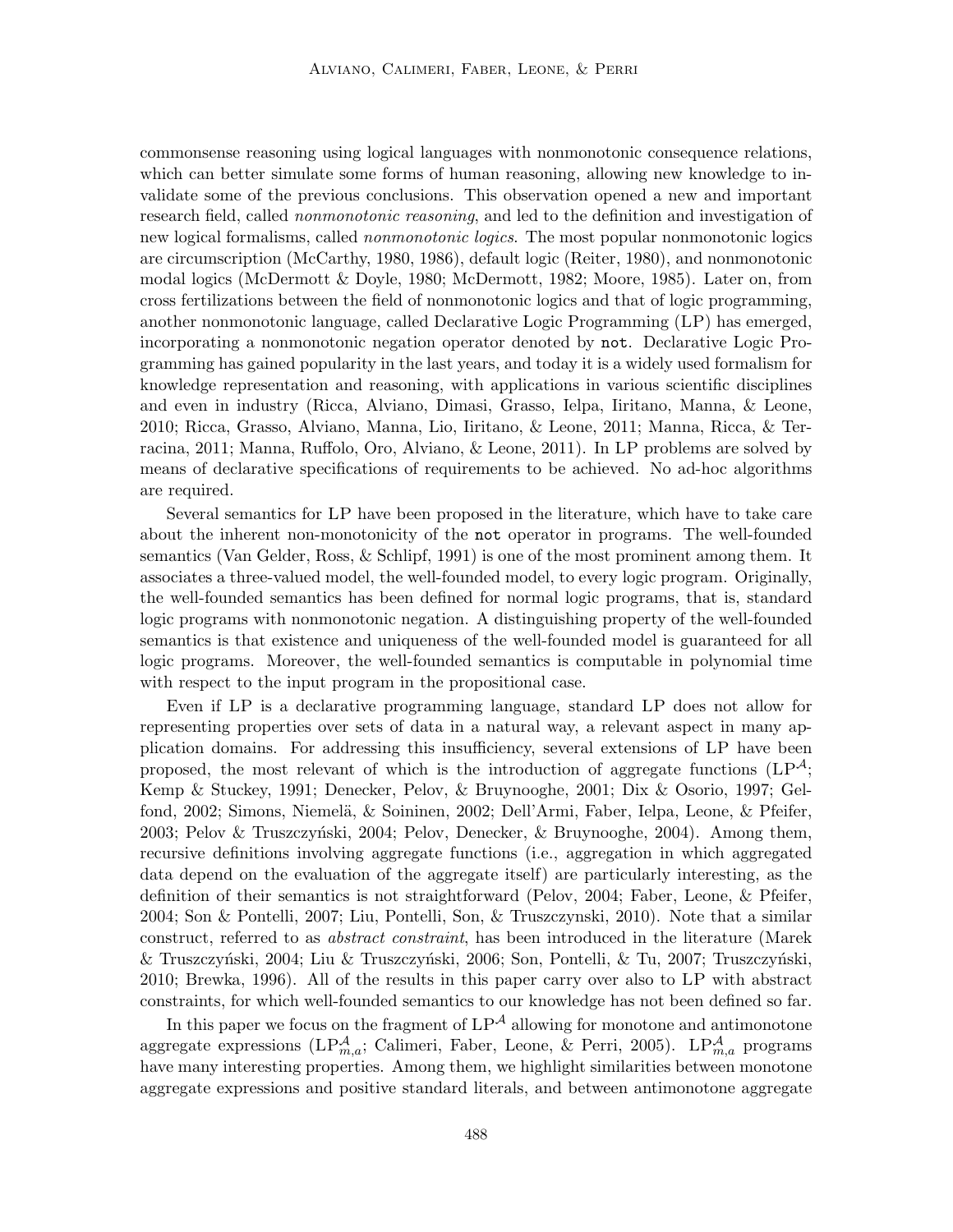expressions and negative standard literals. In particular, we take advantage of this aspect for defining unfounded sets and, based on this definition, a well-founded semantics for the  $LP_{m,a}^{\mathcal{A}}$  fragment. The well-founded semantics for  $LP_{m,a}^{\mathcal{A}}$  programs obtained in this way retains many desirable properties of the original well-founded semantics for LP, which it extends: For each  $LP_{m,a}^{\mathcal{A}}$  program a unique well-founded model exists, which is polynomialtime computable, approximates the programs answer sets, and coincides with the answer set on stratified  $LP_{m,a}^{\mathcal{A}}$  programs.

Actually it turns out that the well-founded semantics thus obtained coincides (on  $\text{LP}_{m,a}^{\mathcal{A}}$ programs) with a well-founded semantics proposed by Pelov, Denecker, and Bruynooghe (2007). Pelov et al. define several semantics of logic programs with aggregates using various approximating immediate consequence operators. The notion of logic program adopted by Pelov et al. is more general than the one considered in the present work, allowing for arbitrary first-order formulas in bodies, unrestricted aggregates, and non-Herbrand interpretations. Because of the equivalence of the two semantics, some properties proved by Pelov et al. carry over to this work as well. This applies to the results that the well-founded model is total on stratified programs (Theorem 9), that the well-founded model is contained in each answer set (Theorem 16), and that the well-founded model is computable in polynomial time (Theorem 21). However, the framework introduced in this article is considerably different from the one developed by Pelov et al., which allows for giving alternative proofs to these result. Vice versa, this article contains many new results, which carry over to the framework of Pelov et al. on  $LP_{m,a}^{\mathcal{A}}$  programs. In particular, it provides an alternative definition of the well-founded semantics, a characterization of answer sets by means of unfounded sets, and an implemented system computing the well-founded semantics, at the time of writing the only one of its kind.

We would like to point out that for most extensions of  $LP_{m,a}^{\mathcal{A}}$  programs that come to mind, the definition of unfounded sets would have to be considerably changed (see for instance the definition provided in Faber, 2005), and moreover the main desired properties of the well-founded semantics would no longer be guaranteed. For instance, the most obvious extension, including aggregate expressions that are neither monotone nor antimonotone would most likely not be computable in polynomial time: In fact, while the evaluation of aggregate expressions with respect to partial interpretations is tractable for monotone and antimonotone aggregates, the same task is coNP-complete for general aggregate expressions. Also, for instance allowing aggregates in rule heads would necessarily complicate the definition of unfounded sets, would not guarantee the existence of a well-founded model for every program, and would most likely not guarantee polynomial-time computability.

The concepts defined in this paper directly give rise to a computation method for the well-founded semantics on  $LP^{\mathcal{A}}_{m,a}$  programs. We have implemented this method, which is to the best of our knowledge—the first of its kind. We have conducted experiments with this system on  $LP_{m,a}^{\mathcal{A}}$  encodings of a particular problem domain, and compared it with encodings not using aggregates. The latter encodings were tested with the system from which our prototype was derived and with XSB, a state-of-the-art system for computing the well-founded model. The experiments show a clear advantage of the  $LP_{m,a}^{\mathcal{A}}$  encodings run on our prototype system.

Summarizing, the main contributions of the paper are as follows.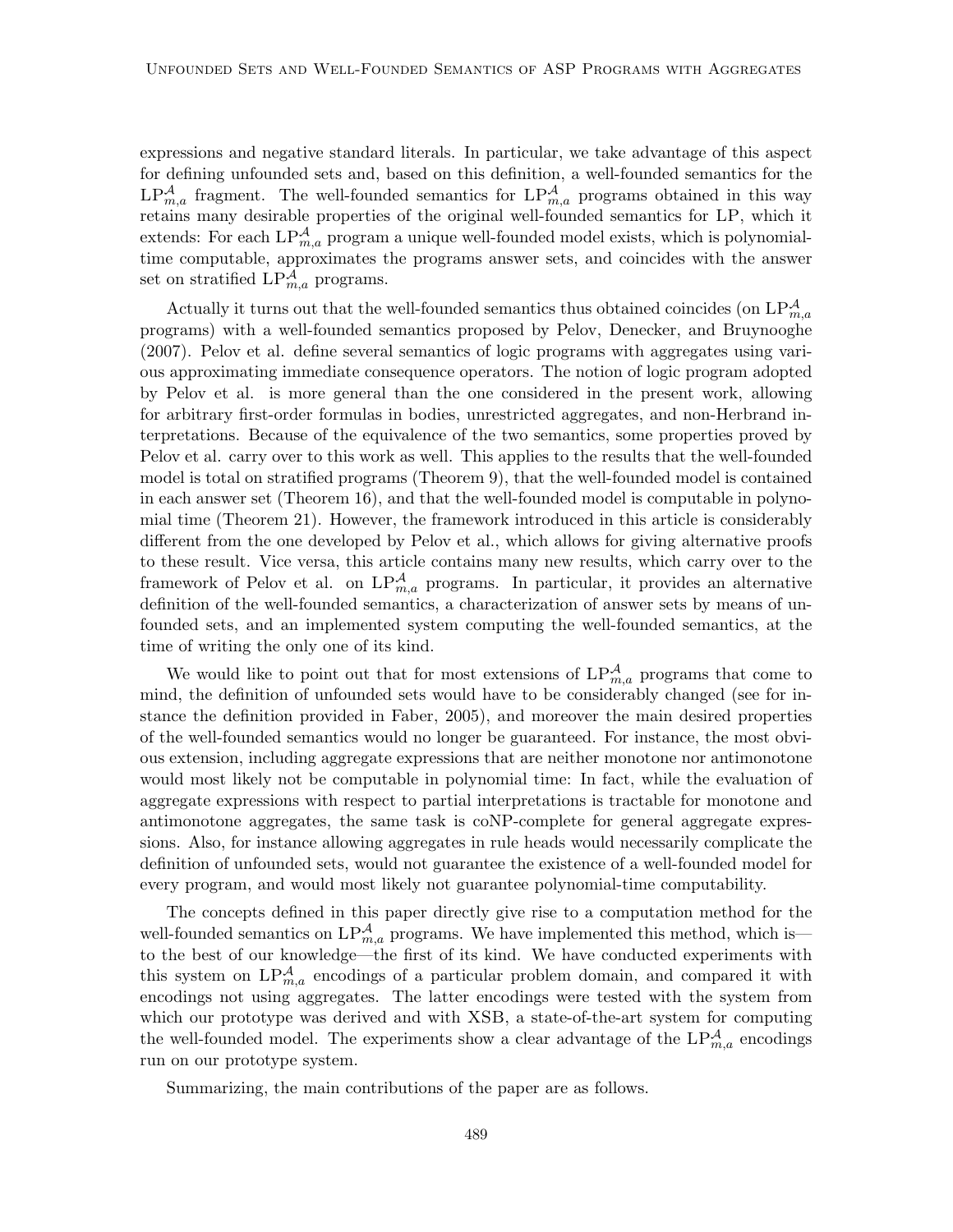- We define a new notion of unfounded set for logic programs with monotone and antimonotone aggregates ( $LP_{m,a}^{\mathcal{A}}$  programs). This notion is a sound generalization of the concept of unfounded set previously given for standard logic programs. We show that our definition coincides with the original definition of unfounded sets (Van Gelder et al., 1991) on the class of normal (aggregate-free) programs, and that it shares its distinguishing properties (such as the existence of the greatest unfounded set).
- We define a well-founded operator  $W_{\mathcal{P}}$  for logic programs with aggregates, which extends the classical well-founded operator (Van Gelder et al., 1991). The total fixpoints of  $\mathcal{W}_{\mathcal{P}}$  are exactly the answer sets of  $\mathcal{P}$ , and its least fixpoint  $\mathcal{W}_{\mathcal{P}}^{\omega}(\emptyset)$  is contained in the intersection of all answer sets. We also show that the operator is equivalent to an operator defined by Pelov et al. (2007).
- We provide a declarative characterization of answer sets in terms of unfounded sets. In particular, we prove that the answer sets of an  $LP_{m,a}^{\mathcal{A}}$  program are precisely the unfounded-free models.
- We show that reasoning with aggregates without restrictions may easily increase the complexity of the computation. In particular, we prove that deciding the truth or falsity of an aggregate expression with respect to a partial interpretation is a coNP-complete problem. However, while the problem is intractable in general, it is polynomial-time solvable for monotone and antimonotone aggregates.
- We analyze the complexity of the well-founded semantics, confirming and extending results in the work of Pelov et al. (2007). Importantly, it turns out that  $\mathcal{W}_{\mathcal{P}}^{\omega}(\emptyset)$ is polynomial-time computable for propositional  $LP_{m,a}^{\mathcal{A}}$  programs. For non-ground programs, the data-complexity remains polynomial, while the program complexity rises from P to EXPTIME, as for aggregate-free programs.
- We present a prototype system supporting the well-founded semantics defined in this article. The prototype, obtained by extending DLV, is the first system implementing a well-founded semantics for (unrestricted)  $\text{LP}_{m,a}^{\mathcal{A}}$  programs.
- We report on experimental results on the implemented prototype. More specifically, we define the Attacks problem, a problem inspired by the classic Win-Lose problem often considered in the context of the well-founded semantics for standard logic programs. We compare the execution times of our prototype with an  $LP^{\mathcal{A}}_{m,a}$  encoding and with equivalent LP encodings. In particular, one of the tested LP encodings is obtained by means of a compilation of aggregates into standard LP, which is also briefly presented in this paper. The obtained results evidence computational advantages for the problem encoding using aggregate expressions over those without them.

The presentation is organized as follows. In Section 2 we present the basics of the  $LP^{\mathcal{A}}$  language and, in particular, we introduce the  $LP_{m,a}^{\mathcal{A}}$  fragment. For this fragment, we define unfounded sets and well-founded semantics in Section 3. Relationships between well-founded semantics and answer set semantics are discussed in Section 4. A complexity analysis of the well-founded semantics for  $LP^{\mathcal{A}}_{m,a}$  programs is reported in Section 5. In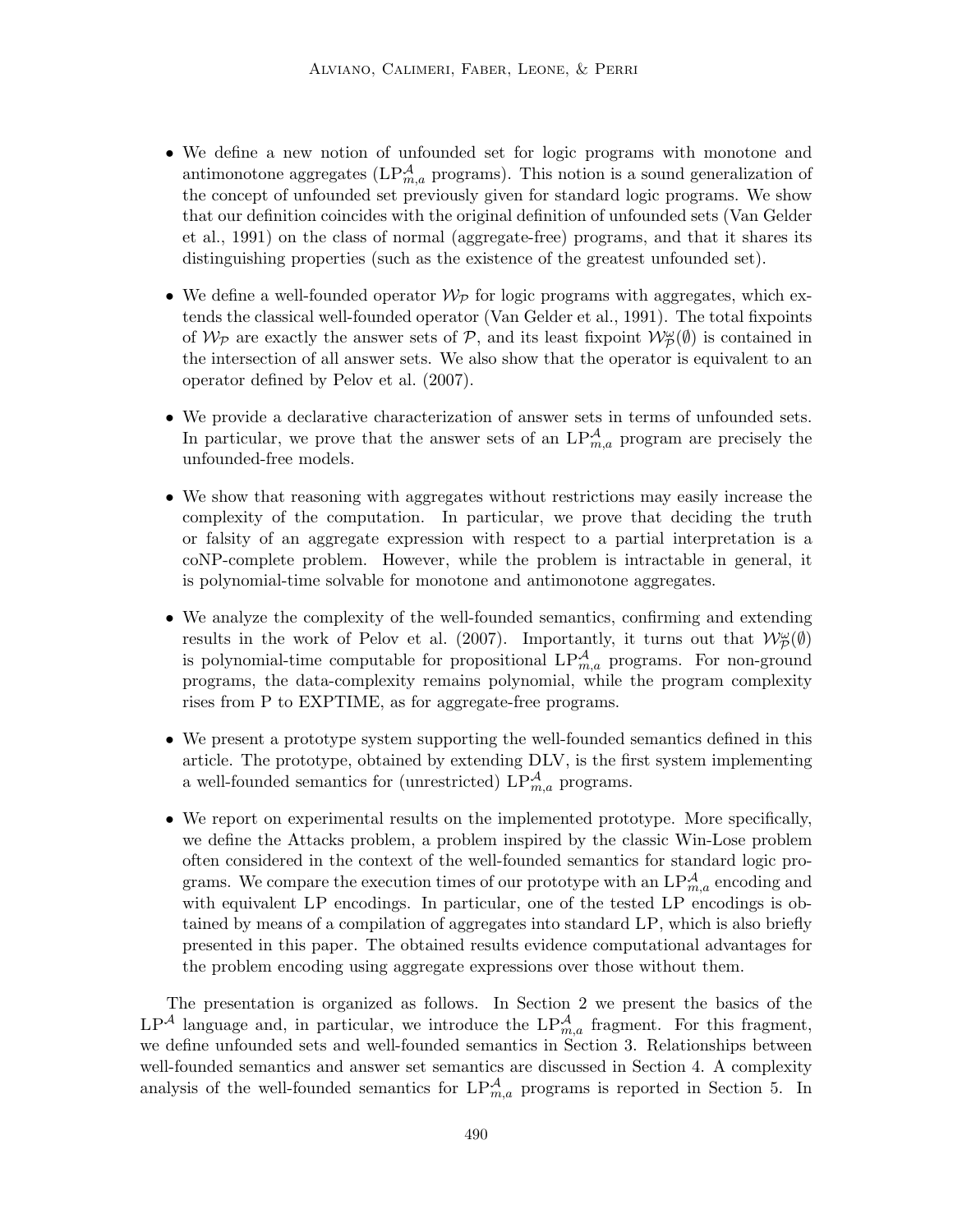Section 6 we discuss the implemented prototype system and the experimentation. Finally, related work is discussed in Section 7, and in Section 8 we draw our conclusions.

# 2. The  $LP^{\mathcal{A}}$  Language

Syntax, instantiation, interpretations and models of  $LP^{\mathcal{A}}$  programs are introduced in this section. Moreover, we introduce the  $LP_{m,a}^{\mathcal{A}}$  fragment of the language, for which we define a well-founded semantics in Section 3. For additional background on standard LP, we refer to the literature (Gelfond & Lifschitz, 1991; Baral, 2003).

### 2.1 Syntax

We assume sets of *variables*, *constants*, and *predicates* to be given. Similar to Prolog, we assume variables to be strings starting with uppercase letters and constants to be nonnegative integers or strings starting with lowercase letters. Predicates are strings starting with lowercase letters. An *arity* (non-negative integer) is associated with each predicate. Moreover, the language allows for using built-in predicates (i.e., predicates with a fixed meaning) for the common arithmetic operations over positive integers (i.e.,  $=$ ,  $\leq$ ,  $\geq$ ,  $+$ ,  $\times$ , etc.; written in infix notation), which are interpreted in the standard mathematical way.

### 2.1.1 Standard Atom

A *term* is either a variable or a constant. A *standard atom* is an expression  $p(t_1, \ldots, t_n)$ , where p is a *predicate* of arity n and  $t_1, \ldots, t_n$  are terms. An atom  $p(t_1, \ldots, t_n)$  is ground if  $t_1, \ldots, t_n$  are constants.

## 2.1.2 Set Term

A *set term* is either a symbolic set or a ground set. A *symbolic set* is a pair {*Terms* :*Conj* }, where *Terms* is a list of terms (variables or constants) and *Conj* is a conjunction of standard atoms, that is, *Conj* is of the form  $a_1, \ldots, a_k$  and each  $a_i$   $(1 \leq i \leq k)$  is a standard atom. Intuitively, a set term  $\{X : a(X, c), p(X)\}$  stands for the set of X-values making the conjunction  $a(X, c), p(X)$  true, i.e.,  $\{X \mid a(X, c) \text{ and } p(X) \text{ are true}\}.$  A *ground set* is a set of pairs of the form  $\langle consts : conj \rangle$ , where *consts* is a list of constants and *conj* is a conjunction of ground standard atoms.

## 2.1.3 AGGREGATE FUNCTION

An *aggregate function* is of the form  $f(S)$ , where S is a set term, and f is an *aggregate function symbol*. Intuitively, an aggregate function can be thought of as a (possibly partial) function mapping multisets of constants to a constant. Throughout the remainder of the paper, we will adopt the notation of the DLV system (Leone, Pfeifer, Faber, Eiter, Gottlob, Perri, & Scarcello, 2006) for representing aggregates.

Example 1 The most common aggregate functions are listed below:

- $\bullet$  #min, minimal term, undefined for the empty set;
- $\bullet$  #max, maximal term, undefined for the empty set;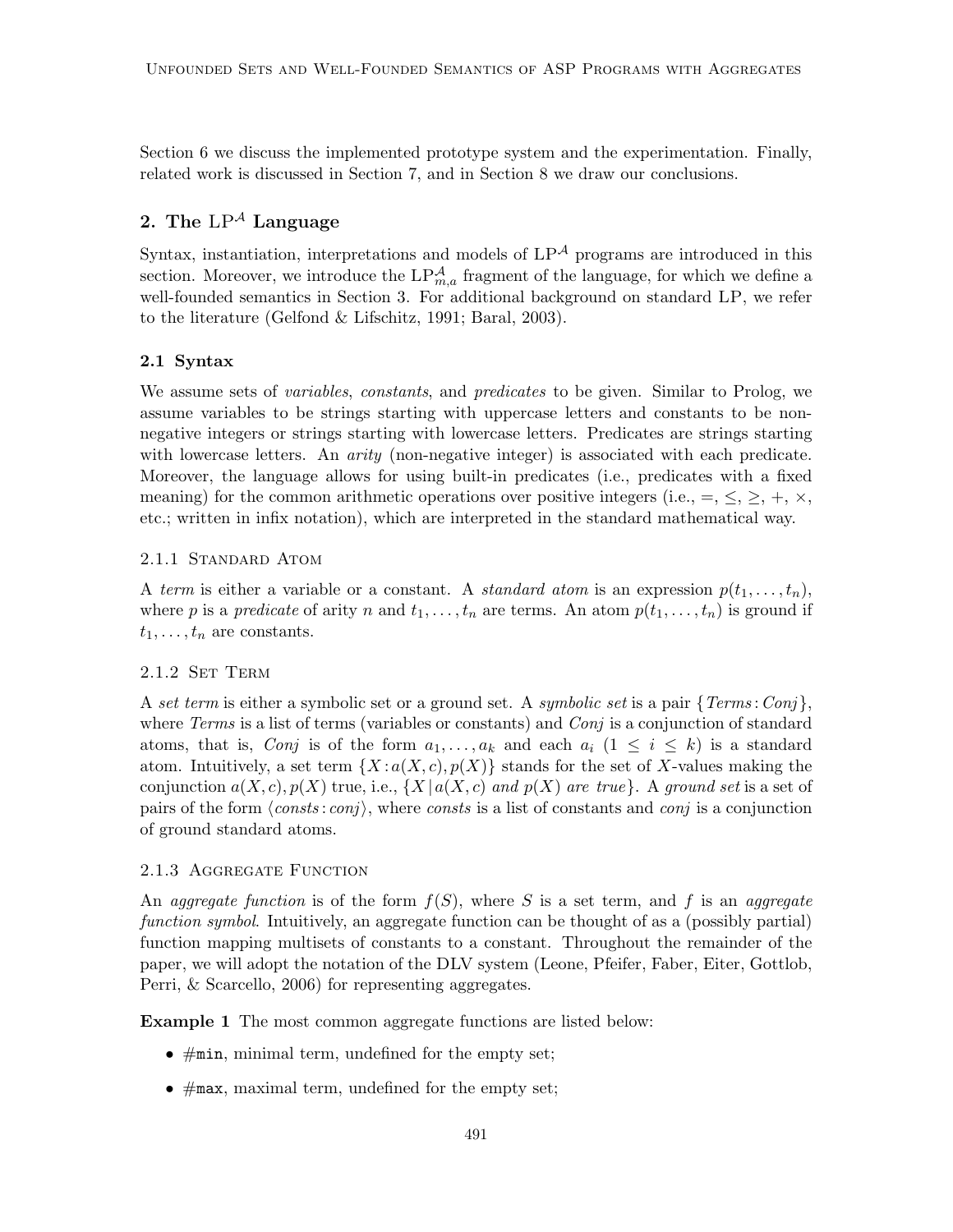- #count, number of terms;
- $#sum$ , sum of integers;
- #times, product of integers;
- $\bullet$  #avg, average of integers, undefined for the empty set.

#### 2.1.4 Aggregate Atom

An *aggregate atom* is a structure of the form  $f(S) \prec T$ , where  $f(S)$  is an aggregate function,  $\prec \in \{\langle \rangle, \leq, \rangle, \geq \}$  is a comparison operator, and T is a term (variable or constant). An aggregate atom  $f(S) \prec T$  is ground if T is a constant and S is a ground set.

Example 2 The following are aggregate atoms in DLV notation:

 $\#\mathtt{max}\{Z:r(Z),a(Z,V)\}>Y$  $\#\mathtt{max}\{\langle 2 : r(2), a(2, m)\rangle, \langle 2 : r(2), a(2, n)\rangle\} > 1$ 

### 2.1.5 Literal

A *literal* is either (i) a standard atom, or (ii) a standard atom preceded by the *negation as failure* symbol not, or (iii) an aggregate atom. Two standard literals are complementary if they are of the form a and not a, for some standard atom a. For a standard literal  $\ell$ , we denote by  $\neg \ell$  the complement of  $\ell$ . Abusing of notation, if L is a set of standard literals, then  $\neg L$  denotes the set  $\{\neg \ell \mid \ell \in L\}.$ 

### 2.1.6 Program

A *rule* r is a construct of the form

$$
a:=\ell_1, \ldots, \ell_m.
$$

where a is a standard atom,  $\ell_1, \ldots, \ell_m$  are literals, and  $m \geq 0$ . The atom a is referred to as the *head* of r, and the conjunction  $\ell_1, \ldots, \ell_m$  as the *body* of r. If the body is empty  $(m = 0)$ , then the rule is called *fact*. We denote the head atom by  $H(r) = a$ , and the set of body literals by  $B(r) = \{ \ell_1, \ldots, \ell_m \}.$  Moreover, the set of positive standard body literals is denoted by  $B^+(r)$ , the set of negative standard body literals by  $B^-(r)$ , and the set of aggregate body literals by  $B^{A}(r)$ . A rule r is ground if  $H(r)$  and all the literals in  $B(r)$  are ground. A *program* is a set of rules. A program is ground if all its rules are ground.

### 2.1.7 SAFETY

A *local* variable of a rule r is a variable appearing solely in sets terms of r; a variable of r which is not local is *global*. A rule r is *safe* if both the following conditions hold: (i) for each global variable X of r there is a positive standard literal  $\ell \in B^+(r)$  such that X appears in  $\ell$ ; (ii) each local variable of r appearing in a symbolic set  $\{Terms: Conj\}$  also appears in *Conj*. Note that condition (i) is the standard safety condition adopted in LP to guarantee that the variables are range restricted (Ullman, 1989), while condition (ii) is specific for aggregates. A program is safe if all its rules are safe.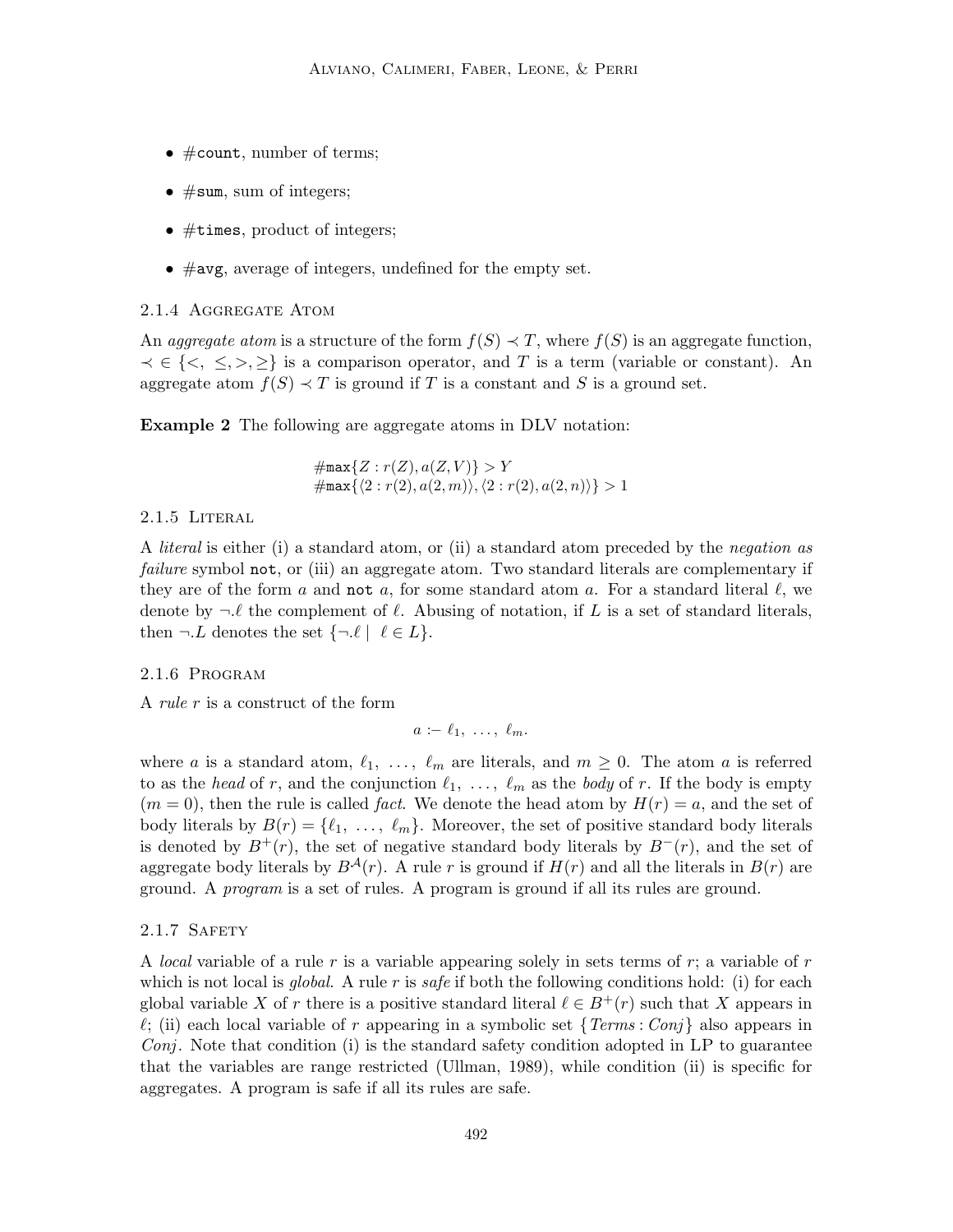Example 3 Consider the following rules:

$$
p(X) := q(X, Y, V), \ \#max\{Z : r(Z), \ a(Z, V)\} > Y.
$$
  

$$
p(X) := q(X, Y, V), \ \#sum\{Z : r(X), \ a(X, S)\} > Y.
$$
  

$$
p(X) := q(X, Y, V), \ \#min\{Z : r(Z), \ a(Z, V)\} > T.
$$

The first rule is safe, while the second is not because the local variable Z violates condition (ii). Also the third rule is not safe, since the global variable  $T$  violates condition (i).

### 2.2 Program Instantiation, Interpretations and Models

In Section 3 we define a well-founded semantics for a relevant class of  $LP^{\mathcal{A}}$  programs. The well-founded semantics is defined for ground programs, while programs with variables are associated with equivalent ground programs. In this section we introduce preliminary notions such as program instantiation, interpretations and models.

### 2.2.1 Universe and Base

Given an  $LP^{\mathcal{A}}$  program  $\mathcal{P}$ , the *universe* of  $\mathcal{P}$ , denoted by  $U_{\mathcal{P}}$ , is the set of constants appearing in  $P$ . The *base* of  $P$ , denoted by  $B_P$ , is the set of standard atoms constructible from predicates of  $P$  with constants in  $U_P$ .

### 2.2.2 Instantiation

A *substitution* is a mapping from a set of variables to  $U_{\mathcal{P}}$ . Given a substitution  $\sigma$  and an LP<sup>A</sup> object *obj* (rule, set, etc.), we denote by *obj*  $\sigma$  the object obtained by replacing each variable X in obj by  $\sigma(X)$ . A substitution from the set of global variables of a rule  $r$  (to  $U_{\mathcal{P}}$ ) is a *global substitution* for r; a substitution from the set of local variables of a set term S (to  $U_{\mathcal{P}}$ ) is a *local substitution* for S. Given a set term without global variables  $S = \{Terms: Conj\}$ , the *instantiation of* S is the following ground set:

 $inst(S) = \{ \langle Terms \sigma : Conj \sigma \rangle \mid \sigma \text{ is a local substitution for } S \}.$ 

A *ground instance* of a rule r is obtained in two steps: First, a global substitution  $\sigma$  for r is applied, and then every set term S in  $r\sigma$  is replaced by its instantiation  $inst(S)$ . The instantiation  $Ground(\mathcal{P})$  of a program  $\mathcal{P}$  is the set of instances of all the rules in  $\mathcal{P}$ .

**Example 4** Consider the following program  $P_1$ :

 $q(1) := \text{not } p(2, 2).$   $q(2) := \text{not } p(2, 1).$   $t(X) := q(X), \# \text{sum}\{Y : p(X, Y)\} > 1.$  $p(2, 2) := \text{not } q(1).$   $p(2, 1) := \text{not } q(2).$ 

The instantiation  $Ground(\mathcal{P}_1)$  of  $\mathcal{P}_1$  is the following program:

 $q(1)$  :− not  $p(2, 2)$ .  $q(2)$  :− not  $p(2, 1)$ . t(1) :−  $q(1)$ ,  $\# \text{sum} \{(1 : p(1, 1)\}, \{2 : p(1, 2)\}\} > 1$ .  $p(2, 2)$  :− not  $q(1)$ .  $p(2, 1)$  :− not  $q(2)$ .  $t(2)$  :−  $q(2)$ ,  $\# \text{sum}\{\langle 1 : p(2, 1)\rangle, \langle 2 : p(2, 2)\rangle\} > 1$ .

# 2.2.3 Aggregate Function Domain

Given a set X, let  $\overline{2}^X$  denote the set of all multisets over elements from X. The domain of an aggregate function is the set of multisets on which the function is defined. Without loss of generality, we assume that aggregate functions map to  $\mathbb Z$  (the set of integers).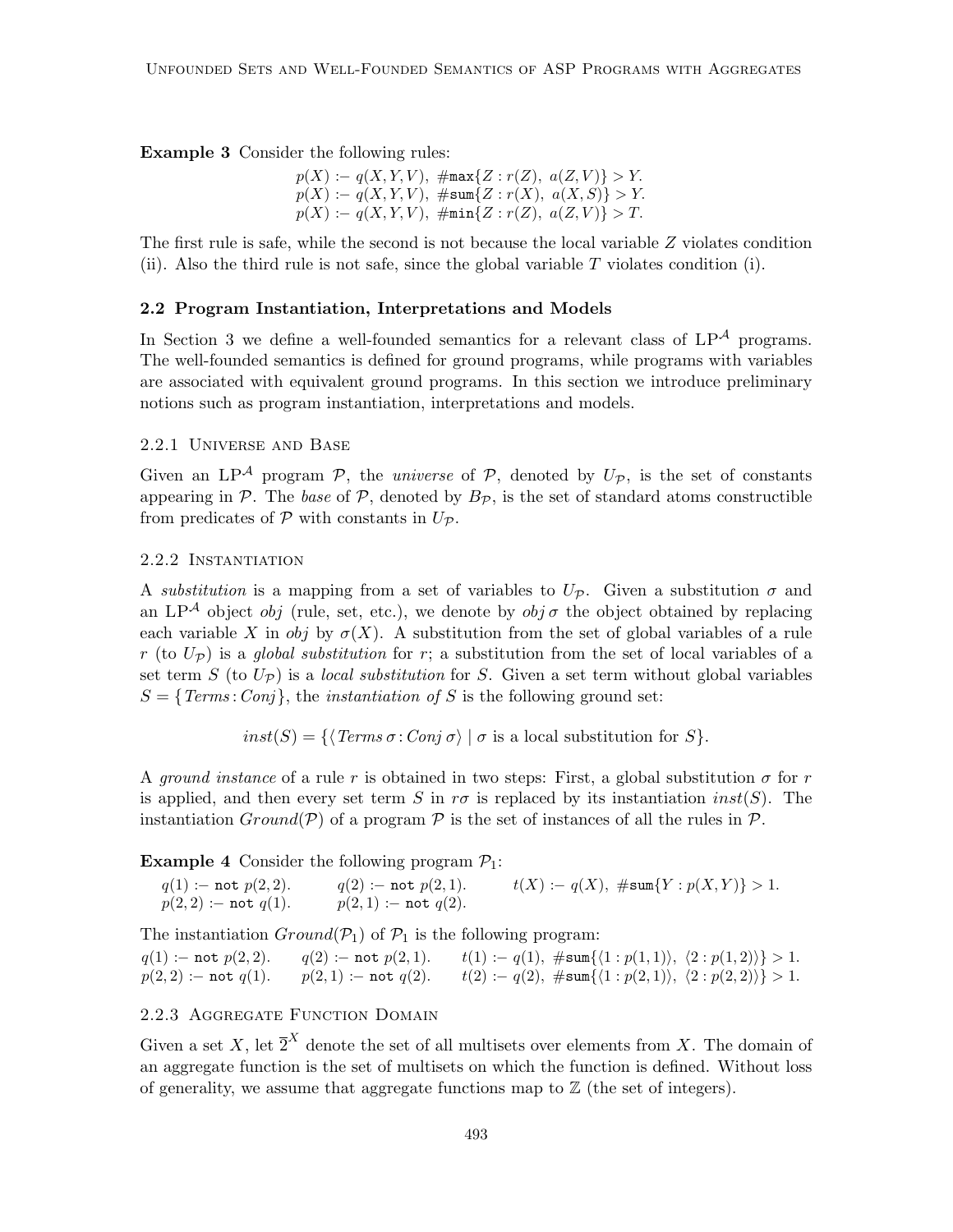Example 5 Let us look at common domains for the aggregate functions of Example 1: #count is defined over  $\overline{2}^{U_p}$  #sum and #times over  $\overline{2}^{U_p}$  $\#$ min,  $\#$ max and  $\#$ avg over  $\tilde{\overline{2}}^{\mathbb{Z}}\setminus\{\emptyset\}.$ 

### 2.2.4 Interpretation

An *interpretation* I for an  $LP^{\mathcal{A}}$  program  $\mathcal P$  is a consistent set of standard ground literals, that is,  $I \subseteq B_{\mathcal{P}} \cup \neg B_{\mathcal{P}}$  and  $I \cap \neg I = \emptyset$ . We denote by  $I^+$  and  $I^-$  the set of standard positive and negative literals occurring in I, respectively. An interpretation I is *total* if  $I^+ \cup \neg I^- = B_{\mathcal{P}}$ , otherwise I is *partial*. The set of all the interpretations of  $\mathcal P$  is denoted by  $\mathcal{I}_P$ . Given an interpretation I and a standard literal  $\ell$ , the evaluation of  $\ell$  with respect to I is defined as follows: (i) if  $\ell \in I$ , then  $\ell$  is true with respect to I; (ii) if  $\neg \ell \in I$ , then l is false with respect to I; (iii) otherwise, if  $\ell \notin I$  and  $\neg \ell \notin I$ , then  $\ell$  is undefined with respect to I. An interpretation also provides a meaning to set terms, aggregate functions and aggregate literals, namely a multiset, a value, and a truth value, respectively. We first consider a total interpretation I. The evaluation  $I(S)$  of a set term S with respect to I is the multiset  $I(S)$  defined as follows: Let  $S^I = \{ \langle t_1, ..., t_n \rangle \mid \langle t_1, ..., t_n : Conj \rangle \in$ S and all the atoms in *Conj* are true with respect to  $I$ ;  $I(S)$  is the multiset obtained as the projection of the tuples of  $S_I$  on their first constant, that is,  $I(S) = [t_1 | \langle t_1, ..., t_n \rangle \in S^I].$ The evaluation  $I(f(S))$  of an aggregate function  $f(S)$  with respect to I is the result of the application of f on  $I(S)$ .<sup>1</sup> If the multiset  $I(S)$  is not in the domain of f, then  $I(f(S)) = \bot$ (where  $\perp$  is a fixed symbol not occurring in  $\mathcal{P}$ ). A ground aggregate atom  $\ell = f(S) \prec k$  is true with respect to I if both  $I(f(S)) \neq \perp$  and  $I(f(S)) \prec k$  hold; otherwise,  $\ell$  is false.

**Example 6** Let  $I_1$  be a total interpretation having  $I_1^+ = \{f(1), g(1, 2), g(1, 3), g(1, 4), g(2, 4), g(3, 4)\}$  $h(2), h(3), h(4)$ . Assuming that all variables are local, we can check that:

- $\#\text{count}\{X : g(X,Y)\} > 2$  is false; indeed, if  $S_1$  is the corresponding ground set, then  $S_1^{I_1} = \{ \langle 1 \rangle, \langle 2 \rangle \}, I_1(S_1) = [1, 2] \text{ and } \#\text{count}([1, 2]) = 2.$
- $\#\text{count}\{X, Y : g(X, Y)\} > 2$  is true; indeed, if  $S_2$  is the corresponding ground set, then  $S_2^{I_1} = \{ \langle 1, 2 \rangle, \langle 1, 3 \rangle, \langle 1, 4 \rangle, \langle 2, 4 \rangle \}, I_1(S_2) = [1, 1, 1, 2]$  and  $\#\text{count}([1, 1, 1, 2]) = 4$ .
- $\bullet$  #times $\{Y : f(X), g(X, Y)\} <= 24$  is true; indeed, if  $S_3$  is the corresponding ground set, then  $S_3^{I_1} = \{ \langle 2 \rangle, \langle 3 \rangle, \langle 4 \rangle \}, I_1(S_3) = [2, 3, 4]$  and  $\# \texttt{times}([2, 3, 4]) = 24$ .
- $\#\texttt{sum}\{X : g(X, Y), h(Y)\} \leq 3$  is true; indeed, if  $S_4$  is the corresponding ground set, then  $S_4^{I_1} = {\langle 1 \rangle, \langle 2 \rangle}, I_1(S_4) = [1, 2]$  and  $\# \text{sum}([1, 2]) = 3.$
- $\#\text{sum}\{X,Y: g(X,Y), h(Y)\} \leq 3$  is false; indeed, if  $S_5$  is the corresponding ground set, then  $S_5^{I_1} = \{ \langle 1, 2 \rangle, \langle 1, 3 \rangle, \langle 1, 4 \rangle, \langle 2, 4 \rangle \}, I_1(S_5) = [1, 1, 1, 2]$  and  $\# \text{sum}([1, 1, 1, 2])$ 5.;
- $\#\min\{X : f(X), h(X)\} \geq 2$  is false; indeed, if  $S_6$  is the corresponding ground set, then  $S_6^{I_1} = \emptyset$ ,  $I_1(S_6) = \emptyset$ , and  $I_1(\text{#min}(\emptyset)) = \bot$  (we recall that  $\emptyset$  is not in the domain of  $\#min$ ).

<sup>1.</sup> In this paper, we only consider aggregate functions value of which is polynomial-time computable with respect to the input multiset.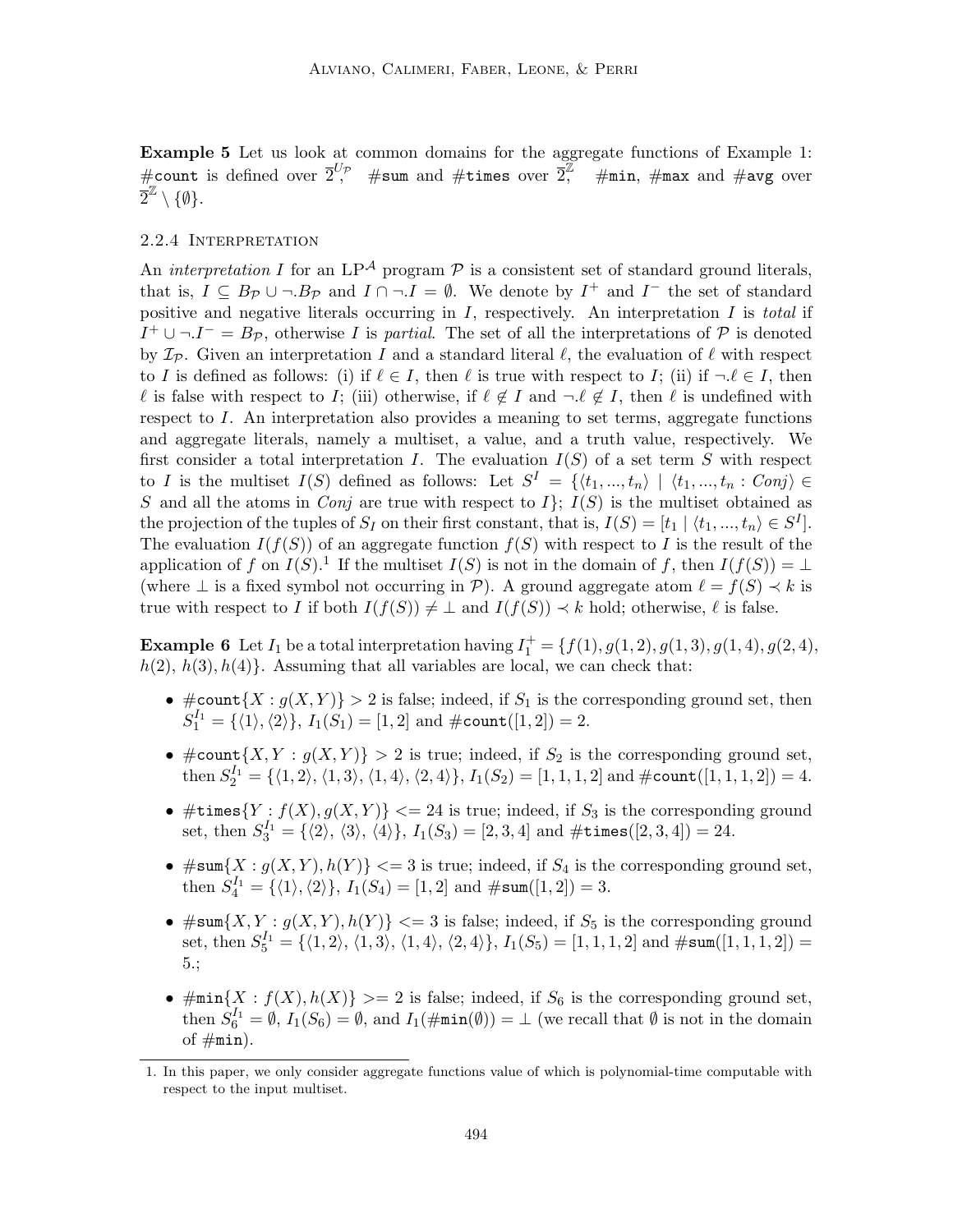We now consider a partial interpretation  $I$  and refer to an interpretation  $J$  such that  $I \subseteq J$  as an *extension* of I. If a ground aggregate atom  $\ell$  is true (resp. false) with respect to *each* total interpretation J extending I, then  $\ell$  is true (resp. false) with respect to I; otherwise,  $\ell$  is undefined.

**Example 7** Let  $S_7$  be the ground set in the literal  $\ell_1 = \#\text{sum}\{\langle 1 : p(2, 1)\rangle, \langle 2 : p(2, 2)\rangle\} >$ 1, and consider a partial interpretation  $I_2 = \{p(2, 2)\}\.$  Since each total interpretation extending  $I_2$  contains either  $p(2, 1)$  or not  $p(2, 1)$ , we have either  $I_2(S_7) = [2]$  or  $I_2(S_7) =$ [1, 2]. Thus, the application of  $\#\text{sum}$  yields either  $2 > 1$  or  $3 > 1$ , and thus  $\ell_1$  is true with respect to  $I_2$ .

Remark 1 Observe that our definitions of interpretation and truth values preserve "knowledge monotonicity": If an interpretation J extends I (i.e.,  $I \subseteq J$ ), each literal which is true with respect to  $I$  is true with respect to  $J$ , and each literal which is false with respect to  $I$ is false with respect to J as well.

### 2.2.5 MODEL

Given an interpretation I, a rule r is *satisfied* with respect to I if at least one of the following conditions is satisfied: (i)  $H(r)$  is true with respect to I; (ii) some literal in  $B(r)$  is false with respect to I; (iii)  $H(r)$  and some literal in  $B(r)$  are undefined with respect to I. An interpretation M is a *model* of an LP<sup>A</sup> program P if all the rules r in  $Ground(P)$  are satisfied with respect to M.

**Example 8** Consider again the program  $\mathcal{P}_1$  of Example 4. Let  $I_3$  be a total interpretation for  $P_1$  such that  $I_3^+ = \{q(2), p(2, 2), t(2)\}$ . Then  $I_3$  is a minimal model of  $P_1$ .

# ${\bf 2.3}\;$  The  ${\rm LP}_{m,a}^{\mathcal{A}}$  Language

The definition of  $LP_{m,a}^{\mathcal{A}}$  programs, the fragment of  $LP^{\mathcal{A}}$  analyzed in this paper, is based on the following notion of monotonicity of literals.

### 2.3.1 MONOTONICITY

Given two interpretations I and J, we say that  $I \leq J$  if  $I^+ \subseteq J^+$  and  $I^- \supseteq J^-$ . A ground literal  $\ell$  is *monotone* if, for all interpretations  $I, J$  such that  $I \leq J$ , we have that: (i)  $\ell$  true with respect to I implies  $\ell$  true with respect to J, and (ii)  $\ell$  false with respect to J implies  $\ell$  false with respect to I. A ground literal  $\ell$  is *antimonotone* if the opposite happens, that is, for all interpretations I, J such that  $I \leq J$ , we have that: (i)  $\ell$  false with respect to I implies  $\ell$  false with respect to J, and (ii)  $\ell$  true with respect to J implies  $\ell$  true with respect to I. A ground literal  $\ell$  is *nonmonotone* if  $\ell$  is neither monotone nor antimonotone. Note that positive standard literals are monotone, whereas negative standard literals are antimonotone. Aggregate literals, instead, may be monotone, antimonotone or nonmonotone. Some examples are shown below and the complete picture for the most common aggregate functions is summarized in Table 1.

Example 9 Let us assume a universe in which all numerical constants are non-negative integers. All ground instances of the following aggregate literals are thus monotone: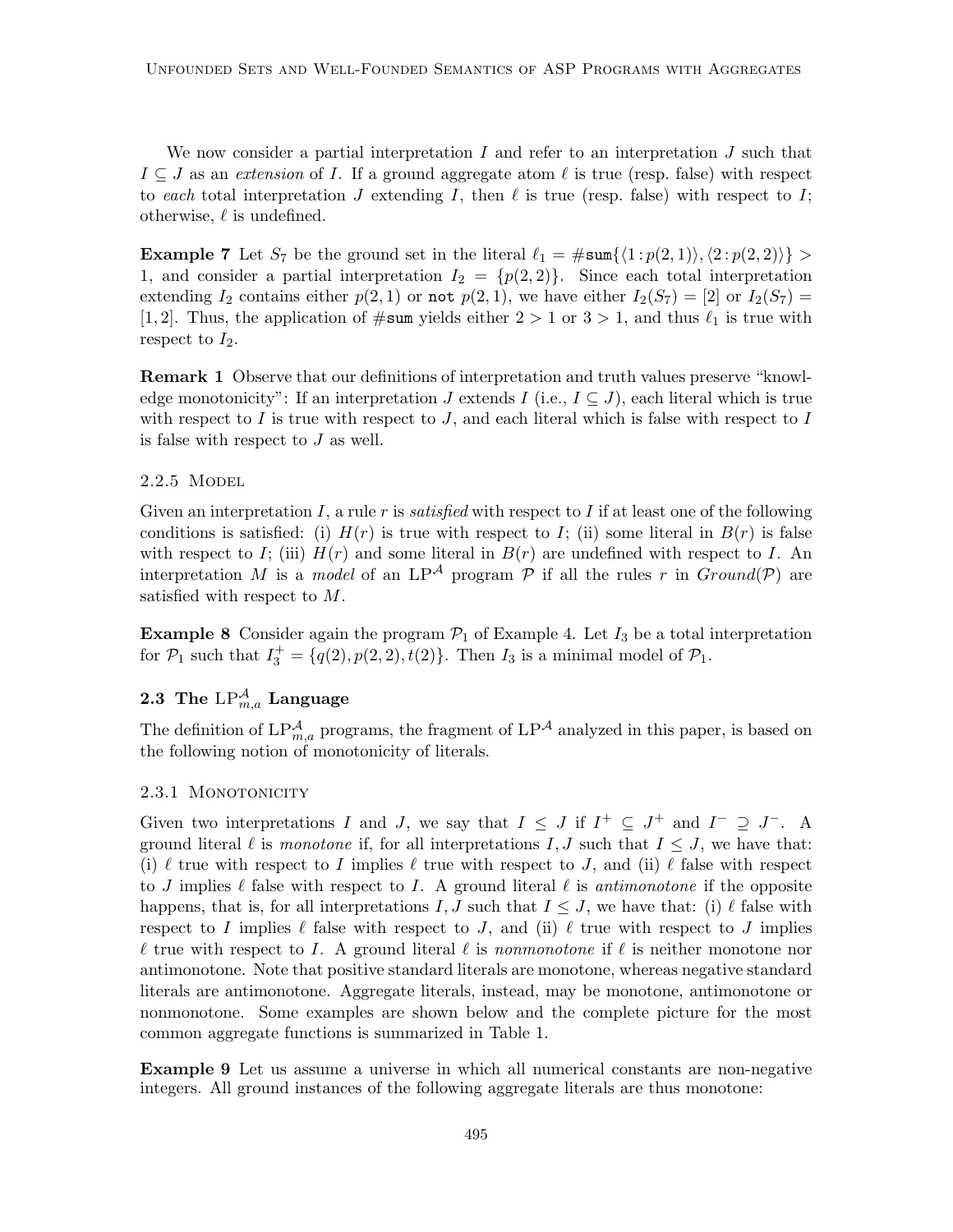| <b>Function</b>  | $\mathop{\mathrm{Domain}}$ | Operator                       | Character       |
|------------------|----------------------------|--------------------------------|-----------------|
| $\#\text{count}$ | any                        | $>,\geq$                       | monotone        |
|                  |                            | $\lt,$ , $\leq$                | antimonotone    |
| #sum             | $\mathbb N$                | $>,\geq$                       | monotone        |
|                  |                            | $\lt,$ , $\leq$                | antimonotone    |
|                  | $\mathbb{Z}$               | $\lt,$ , $\leq$ , $>$ , $\geq$ | nonmonotone     |
| $\#$ times       | $\mathbb{N}^+$             | $>,\geq$                       | monotone        |
|                  |                            | $\lt,$ , $\leq$                | antimonotone    |
|                  | $\mathbb{N}, \mathbb{Z}$   | $\lt,$ , $\leq$ , $>$ , $\geq$ | nonmonotone     |
| $\#\mathtt{min}$ | any                        | $>,\geq$                       | $nonmonotone^*$ |
|                  |                            | $\lt,$ , $\le$                 | monotone        |
| $\#max$          | any                        | $>,\geq$                       | monotone        |
|                  |                            | $\lt,$ , $\leq$                | $nonmonotone^*$ |
| $\#\text{avg}$   | $\mathbb{N},\, \mathbb{Z}$ | $<, \leq, >, \geq$             | nonmonotone     |

Table 1: Character of the most common aggregate literals.

<sup>∗</sup> Antimonotone if the context guarantees that the set term of the aggregate never becomes empty.

 $\#\text{count}\{Z : r(Z)\} > 1;$   $\#\text{sum}\{Z : r(Z)\} \ge 10.$ 

Ground instances of the following literals are instead antimonotone:  $\#\text{count}\{Z : r(Z)\} < 1; \qquad \qquad \#\text{sum}\{Z : r(Z)\} < 10.$ 

# 2.3.2  $LP^{\mathcal{A}}_{m,a}$  Programs

Let  $LP_{m,a}^{\mathcal{A}}$  denote the fragment of  $LP^{\mathcal{A}}$  allowing monotone and antimonotone literals. For an  $LP_{m,a}^{\mathcal{A}}$  rule r, the set of its monotone and antimonotone body literals are denoted by  $B^m(r)$  and  $B^a(r)$ , respectively. An  $LP^{\mathcal{A}}_{m,a}$  program  $\mathcal P$  is *stratified* if there exists a function  $|| \cdot ||$ , called *level mapping*, from the set of predicates of  $P$  to ordinals, such that for each pair a, b of predicates, occurring in the head and body of a rule  $r \in \mathcal{P}$ , respectively: (i) if b appears in an antimonotone literal, then  $||b|| < ||a||$ , (ii) otherwise  $||b|| \le ||a||$ . Intuitively, stratification forbids recursion through antimonotone literals (for aggregate-free programs this definition coincides with the common notion of stratification with respect to negation).

**Example 10** Consider an  $LP_{m,a}^{\mathcal{A}}$  program consisting of the following rules:  $q(X) := p(X), \; \# \text{count}\{Y : a(Y, X), b(X)\} \leq 2.$  $p(X) := q(X), b(X).$ 

and assume that the predicates  $a$  and  $b$  are defined by facts, which we do not include explicitly. The program is stratified, as the level mapping  $||a|| = ||b|| = 1$ ,  $||p|| = ||q|| = 2$ satisfies the required conditions. If we add the rule  $b(X) := p(X)$ , then no such levelmapping exists, and the program becomes unstratified.

We would like to note that the definition of  $LP^{\mathcal{A}}_{m,a}$  could be enlarged, as in the form given above classifies literals independently of the context (that is, the program) in which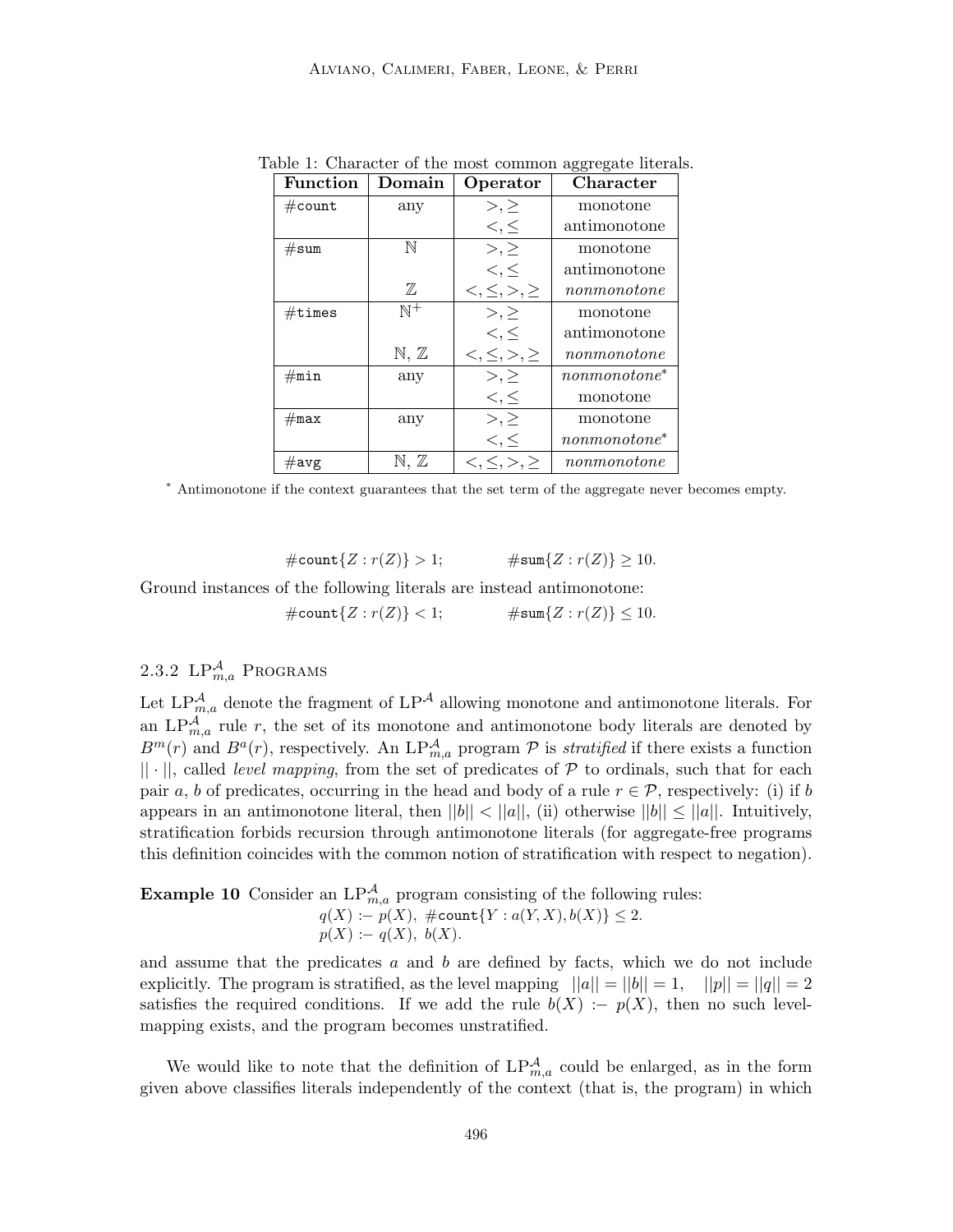they occur. Some aggregates that are nonmonotone by the definition given above, might not manifest their nonmonotone effects in a given context: If one limits the interpretations to be considered to those that do not violate the program in which the literal occurs, some interpretation pairs that violate monotonicity and antimonotonicity may no longer be present. In fact, one could refine the definition in this way (considering only pairs of non-violating interpretations of a given context program). The modified definition would enlarge the class of  $LP^{\mathcal{A}}_{m,a}$  programs, while retaining all of the results in this paper, but for simplicity of exposition we refrain from doing it formally. As an example, any aggregate atom involving  $\#\text{max}$  with a  $\lt$  operator is formally not in  $LP^{\mathcal{A}}_{m,a}$ , but when one considers occurrences in a program that has no non-violating interpretation I such that  $I(S) = \emptyset$ (where  $S$  the set term of the aggregate), then the aggregate behaves in an antimonotone way in that particular program. We have noted these cases by a footnote in Table 1.

### 3. Unfounded Sets and Well-Founded Semantics

In this section we introduce a new notion of unfounded set for  $LP_{m,a}^{\mathcal{A}}$  programs, which extends the original definition for aggregate-free programs introduced by Van Gelder et al. (1991). Unfounded sets are then used for extending the well-founded semantics, originally defined for aggregate-free programs by Van Gelder et al., to  $LP_{m,a}^{\mathcal{A}}$  programs. We also highlight a number of desirable properties of this semantics. In the following we deal with ground programs, so we will usually denote by  $\mathcal P$  a ground program. We will also use the notation  $L \cup \neg L'$  for the set  $(L \setminus L') \cup \neg L'$ , where L and L' are sets of standard ground literals.

**Definition 1 (Unfounded Set)** A set  $\mathcal{X} \subseteq B_{\mathcal{P}}$  of ground atoms is an unfounded set for an LP $_{m,a}^{\mathcal{A}}$  program P with respect to a (partial) interpretation I if and only if, for each rule  $r \in \mathcal{P}$  having  $H(r) \in \mathcal{X}$ , at least one of the following conditions holds:

- (1) some (antimonotone) literal in  $B<sup>a</sup>(r)$  is false with respect to I, or
- (2) some (monotone) literal in  $B^m(r)$  is false with respect to  $I \cup \neg \mathcal{X}$ .

Intuitively, each rule with its head atom belonging to an unfounded set  $\mathcal X$  is already satisfied with respect to  $I$  (in case condition (1) holds), or it is satisfiable by taking as false all the atoms in the unfounded set (in case condition (2) holds). Note that, according to the definition above, the empty set is an unfounded set with respect to every program and interpretation.

**Example 11** Consider an interpretation  $I_4 = \{a(1), a(2), a(3)\}\$  for the following program  $\mathcal{P}_2$ :

$$
r_1: a(1) := \# \text{count}\{\langle 1: a(1) \rangle, \langle 2: a(2) \rangle, \langle 3: a(3) \rangle\} > 2.
$$
  

$$
r_2: a(2).
$$
  

$$
r_3: a(3) := \# \text{count}\{\langle 1: a(1) \rangle, \langle 2: a(2) \rangle, \langle 3: a(3) \rangle\} > 2.
$$

Then  $\mathcal{X}_1 = \{a(1)\}\$ is an unfounded set for  $\mathcal{P}_2$  with respect to  $I_4$ , since condition (2) of Definition 1 holds for  $r_1$  (the only rule with head  $a(1)$ ). Indeed, the (monotone) literal appearing in  $B^m(r_1)$  is false with respect to  $I_4 \cup \neg \mathcal{X}_1 = \{ \text{not } a(1), a(2), a(3) \}.$  Similarly,  ${a(3)}$  and  ${a(1), a(3)}$  are unfounded sets for  $P_2$  with respect to  $I_4$ . Clearly, also  $\emptyset$  is an unfounded set. All other sets of atoms are not unfounded for  $\mathcal{P}_2$  with respect to  $I_4$ .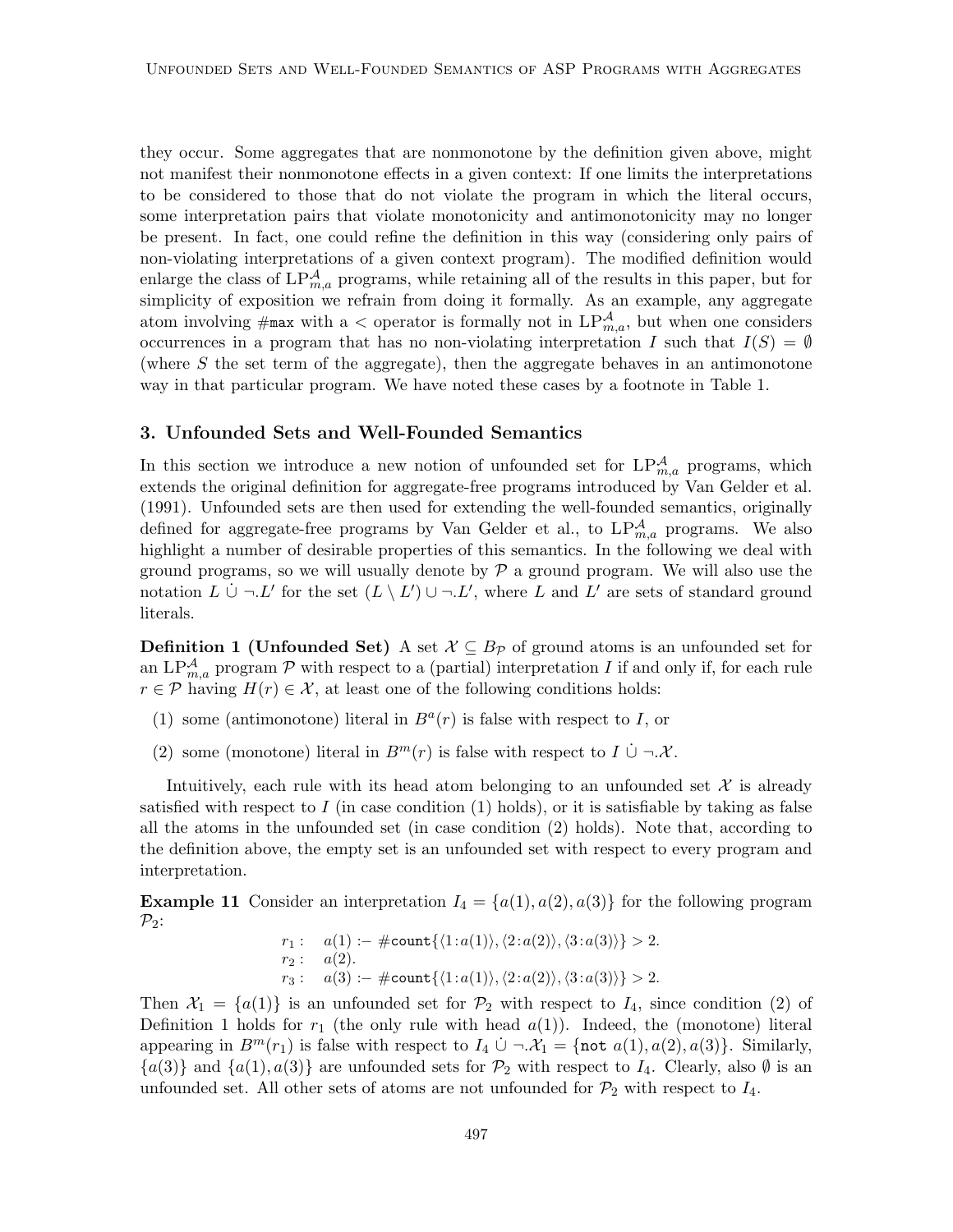As formalized below, Definition 1 generalizes the one given by Van Gelder et al. (1991) for aggregate-free programs: A set of standard atoms  $\mathcal{X} \subseteq B_{\mathcal{P}}$  is an unfounded set for a program P with respect to an interpretation I if and only if, for each rule  $r \in \mathcal{P}$  such that  $H(r) \in \mathcal{X}$ , either (i)  $B(r) \cap \neg I \neq \emptyset$ , or (ii)  $B^+(r) \cap \mathcal{X} \neq \emptyset$ .

**Theorem 1** For an aggregate-free program  $P$ , Definition 1 is equivalent to the one introduced in the work of Van Gelder et al. (1991).

**Proof.** For an aggregate-free program  $P$ , conditions (1) and (2) of Definition 1 are equivalent to (a)  $B^-(r) \cap \neg I \neq \emptyset$  and (b)  $B^+(r) \cap \neg (I \cup \neg X) \neq \emptyset$ , respectively. Condition (b) is equivalent to  $B^+(r) \cap (\neg (I \setminus \mathcal{X}) \cup \neg \neg \neg \mathcal{X}) \neq \emptyset$ , which holds if and only if either (b.1)  $B^+(r) \cap \neg (I \setminus \mathcal{X}) \neq \emptyset$ , or (b.2)  $B^+(r) \cap \mathcal{X} \neq \emptyset$ . Condition (b.2) is exactly condition (ii) in the work of Van Gelder et al. Concerning condition (b.1), since  $B^+(r)$  contains only positive literals, we can ignore the negative literals in  $\neg (I \setminus \mathcal{X})$ , that is, the positive literals in  $I \setminus \mathcal{X}$ . By noting that the negative literals in  $I \setminus \mathcal{X}$  are precisely the negative literals in I, we can then conclude that (b.1) is equivalent to  $B^+(r) \cap \neg I \neq \emptyset$ . Finally, by combining the previous statement with condition (a) above, we obtain condition (i) in the work of Van Gelder et al.  $\Box$ 

Thus, Definition 1 is an alternative characterization of unfounded sets for aggregate-free programs. In fact, while condition (1) of Definition 1 does not exactly cover the first one in Van Gelder et al., condition (2) catches all cases of the second in the work of Van Gelder et al. and those "missed" by condition (1).

**Theorem 2** If  $\mathcal{X}$  and  $\mathcal{X}'$  are unfounded sets for an  $LP_{m,a}^{\mathcal{A}}$  program  $\mathcal{P}$  with respect to an interpretation I, then  $\mathcal{X} \cup \mathcal{X}'$  is an unfounded set for  $\mathcal{P}$  with respect to I.

**Proof.** Let  $r \in \mathcal{P}$  be such that  $H(r) \in \mathcal{X} \cup \mathcal{X}'$ . We want to show that either (1) some (antimonotone) literal in  $B<sup>a</sup>(r)$  is false with respect to I, or (2) some (monotone) literal in  $B^m(r)$  is false with respect to  $J = I \cup \neg (\mathcal{X} \cup \mathcal{X}')$ . By symmetry, we can assume that  $H(r)$  belongs to X. Since X is an unfounded set with respect to I by hypothesis, either (a) some (antimonotone) literal in  $B<sup>a</sup>(r)$  is false with respect to I, or (b) some (monotone) literal in  $B^m(r)$  is false with respect to  $K = I \cup \neg \mathcal{X}$ . Case (a) is equals to (1). Thus, it remains to prove that case (b) implies (2). Indeed, we have that  $J \leq K$  because  $J^+ \subseteq K^+$ and  $J^{-} \supseteq K^{-}$ . Therefore, by definition of monotonicity, each monotone literal  $\ell$  which is false with respect to K is false with respect to J as well, and so we are done.  $\Box$ 

As a corollary of Theorem 2, the union of all the unfounded sets is an unfounded set as well.

**Corollary 3** The union of all the unfounded sets for an  $LP_{m,a}^{\mathcal{A}}$  program  $\mathcal{P}$  with respect to an interpretation I is an unfounded set for  $P$  with respect to I as well. We refer to this set as the *greatest unfounded set* of  $P$  with respect to I, denoted by  $GUS_{P}(I)$ .

Below is an important monotonicity property of the greatest unfounded set.

**Proposition 4** Let I and J be interpretations for an  $LP_{m,a}^{\mathcal{A}}$  program  $\mathcal{P}$ . If  $I \subseteq J$ , then  $GUS_{\mathcal{P}}(I) \subseteq GUS_{\mathcal{P}}(J).$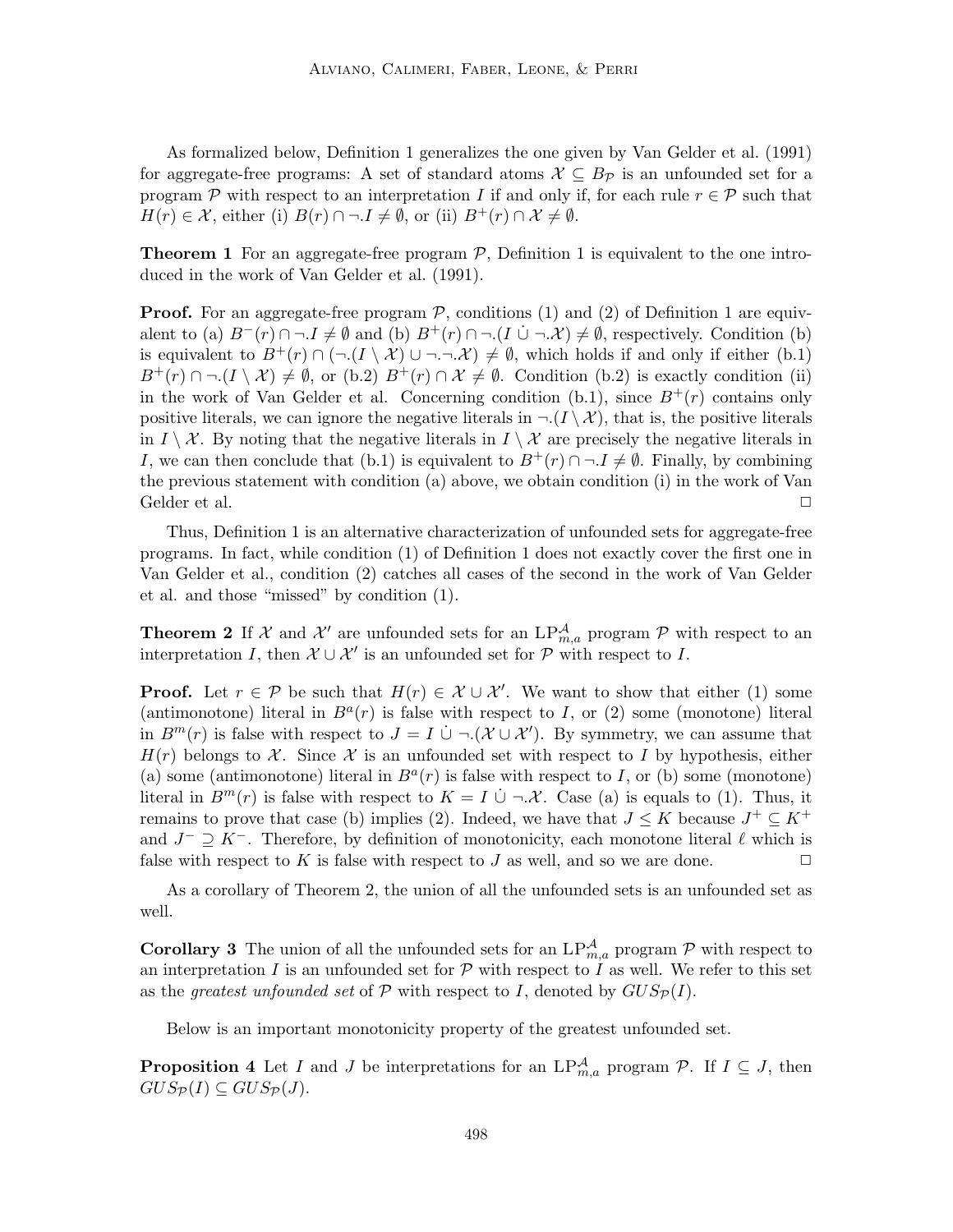**Proof.** Since  $GUS_{\mathcal{P}}(J)$  is the union of all the unfounded sets for  $\mathcal{P}$  with respect to J by definition, it is enough to show that  $\mathcal{X} = GUS_{\mathcal{P}}(I)$  is an unfounded set for  $\mathcal{P}$  with respect to J. Thus, we want to show that, for each rule  $r \in \mathcal{P}$  such that  $H(r) \in \mathcal{X}$ , either (1) some (antimonotone) literal in  $B<sup>a</sup>(r)$  is false with respect to J, or (2) some (monotone) literal in  $B^m(r)$  is false with respect to J  $\cup \neg \mathcal{X}$ . We already know that X is an unfounded set for P with respect to I by Corollary 3. Therefore, either (a) some (antimonotone) literal in  $B<sup>a</sup>(r)$ is false with respect to I, or (b) some (monotone) literal in  $B<sup>m</sup>(r)$  is false with respect to  $I \cup \neg \mathcal{X}$ . Since  $I \subseteq J$ , we have that J and  $J \cup \neg \mathcal{X}$  are extensions of the interpretations I and  $I \cup \neg \mathcal{X}$ , respectively. Hence, by Remark 1, (a) implies (1) and (b) implies (2), and so we are done.  $\Box$ 

We are now ready for extending the well-founded operator defined by Van Gelder et al. (1991) to the case of  $LP^{\mathcal{A}}_{m,a}$  programs.

**Definition 2** Let  $P$  be an  $LP_{m,a}^{\mathcal{A}}$  program. The *immediate logical consequence operator*  $\mathcal{T}_{\mathcal{P}}: \mathcal{I}_{\mathcal{P}} \to 2^{B_{\mathcal{P}}}$  and the *well-founded operator*  $\mathcal{W}_{\mathcal{P}}: \mathcal{I}_{\mathcal{P}} \to 2^{B_{\mathcal{P}} \cup \neg B_{\mathcal{P}}}$  are defined as follows:

$$
\mathcal{T}_{\mathcal{P}}(I) = \{ \ell \in B_{\mathcal{P}} \mid \exists r \in \mathcal{P} \text{ such that } H(r) = \ell
$$
  
and all the literals in  $B(r)$  are true with respect to  $I \}$   

$$
\mathcal{W}_{\mathcal{P}}(I) = \mathcal{T}_{\mathcal{P}}(I) \cup \neg .GUS_{\mathcal{P}}(I).
$$

Intuitively, given an interpretation I for a program  $P$ ,  $W_{\mathcal{P}}$  derives as true a set of atoms belonging to every model extending I (by means of the  $\mathcal{T}_P$  operator). Moreover,  $\mathcal{W}_{\mathcal{P}}$  derives as false all the atoms belonging to some unfounded set for  $\mathcal{P}$  with respect to I (by means of the  $GUS_{\mathcal{P}}$  operator). Note that  $\mathcal{T}_{\mathcal{P}}(I)$  and  $GUS_{\mathcal{P}}(I)$  are set of atoms, so  $W_P(I)^+ = \mathcal{T}_P(I)$  and  $W_P(I)^- = \neg . GUS_P(I)$ . The following proposition formalizes the intuition that Definition 2 extends the  $W_{\mathcal{P}}$  operator defined by Van Gelder et al. (1991) for standard programs to  $LP_{m,a}^{\mathcal{A}}$  programs.

**Proposition 5** Let  $P$  be an aggregate-free program. The  $W_P$  operator of Definition 2 coincides with the  $W_P$  operator defined by Van Gelder et al. (1991).

**Proof.** Since  $W_{\mathcal{P}}$  is equal to the union of  $\mathcal{T}_{\mathcal{P}}$  and  $\neg GUS_{\mathcal{P}}$  in both cases, we have just to show that our definitions of  $\mathcal{T}_P$  and  $GUS_P$  coincide with those introduced by Van Gelder et al. (1991) for aggregate-free programs.

- The two immediate logical consequence operators  $(\mathcal{T}_P)$  coincide for an aggregate-free program P. Indeed, for each rule  $r \in \mathcal{P}$ ,  $B(r)$  has only standard literals.
- Our definition of  $GUS_{\mathcal{P}}(I)$  coincides with the one of Van Gelder et al. (1991) for an aggregate-free program  $\mathcal P$  and an interpretation I. Indeed, in both cases  $GUS_{\mathcal P}(I)$  is defined as the union of all the unfounded sets for  $P$  with respect to I, and our notion of unfounded set coincides with the one in the work of Van Gelder et al. for standard programs by Theorem 1.  $\Box$

We next show that a fixpoint of the well-founded operator  $W_{\mathcal{P}}$  is a (possibly partial) model.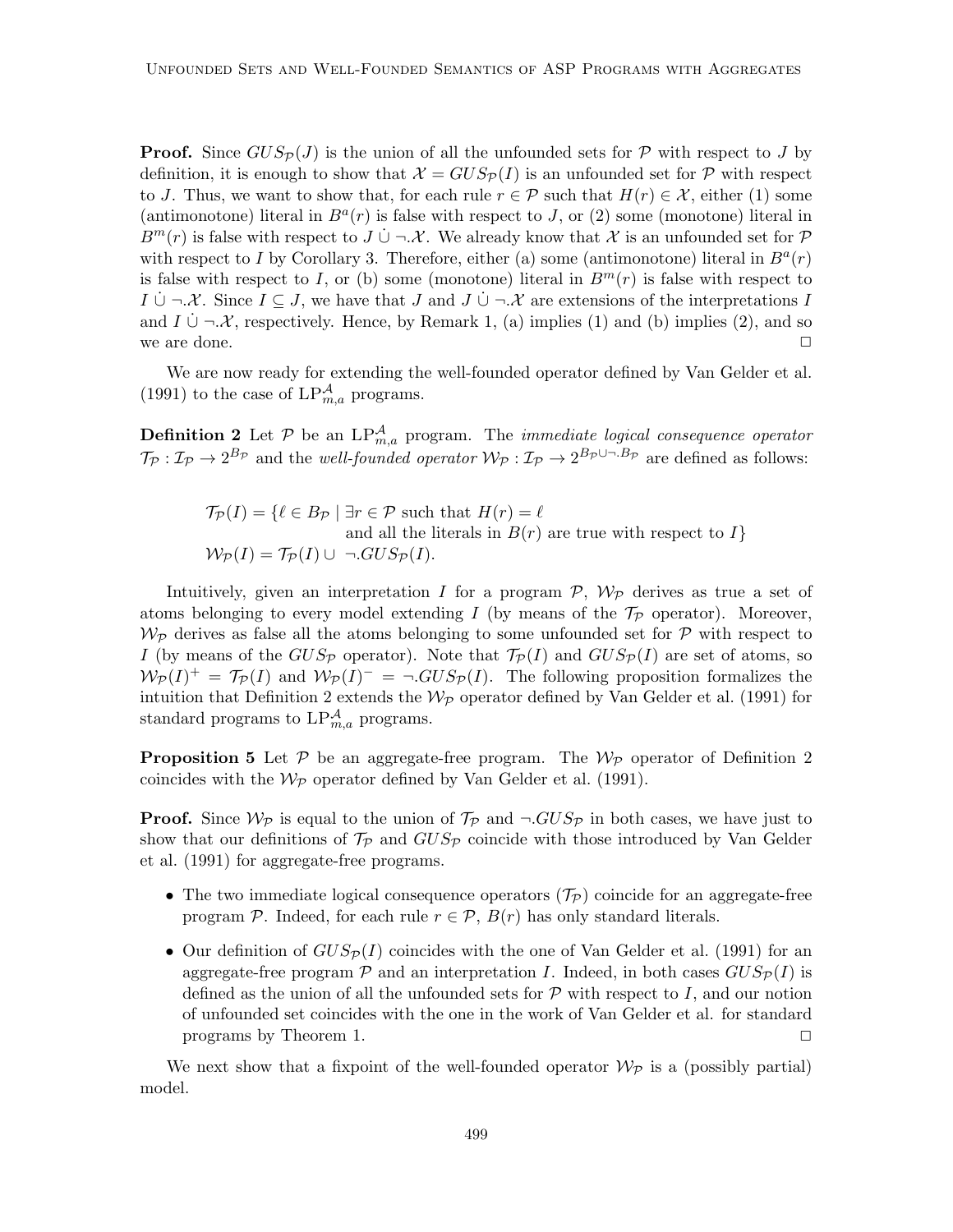

Figure 1: A meet semilattice

**Theorem 6** Let  $P$  be an  $LP_{m,a}^{\mathcal{A}}$  program and M a (partial) interpretation. If M is a *fixpoint of*  $W_P$ *, then M is a (partial) model of*  $P$ *.* 

**Proof.** Let us assume that  $W_{\mathcal{P}}(M) = M$  holds. Thus,  $\mathcal{T}_{\mathcal{P}}(M) \subseteq M$  and  $\neg GUS_{\mathcal{P}}(M) \subseteq M$ hold. Consider now a rule  $r \in \mathcal{P}$ . If all the literals in  $B(r)$  are true with respect to M, then  $H(r) \in \mathcal{T}_{\mathcal{P}}(M) \subseteq M$ . If  $H(r)$  is false with respect to M, then  $H(r) \in GUS_{\mathcal{P}}(M)$ . Since  $GUS_{\mathcal{P}}(M)$  is an unfounded set for  $\mathcal P$  with respect to M by Corollary 3, either some literal in  $B^{a}(r)$  is false with respect to M, or some literal in  $B^{m}(r)$  is false with respect to  $M \cup \neg GUS_{\mathcal{P}}(M) = M$ . We can then conclude that r is satisfied by M.

The theorem below states that  $\mathcal{W}_{\mathcal{P}}$  is a monotone operator in the meet semilattice induced on  $\mathcal{I}_P$  by the subset-containment relationship. We recall here that a meet semilattice is a partially ordered set which has a meet (or greatest lower bound) for any nonempty finite subset. An example of such a meet semilattice for a program with base  $\{a, b\}$  is reported in Figure 1.

**Theorem 7** Let  $P$  be an  $LP_{m,a}^{\mathcal{A}}$  program. The well-founded operator  $\mathcal{W}_{\mathcal{P}}$  is a monotone operator in the meet semilattice  $\langle \mathcal{I}_p, \subseteq \rangle$ .

**Proof.** Since  $W_{\mathcal{P}}$  is equal to the union of  $\mathcal{T}_{\mathcal{P}}$  and  $\neg GUS_{\mathcal{P}}$  by Definition 2, we have just to prove the monotonicity of the operators  $\mathcal{T}_{\mathcal{P}}$  and  $GUS_{\mathcal{P}}.$ 

- We first show that  $\mathcal{T}_{\mathcal{P}}$  is a monotone operator, that is, for each pair of interpretations I, J for P such that  $I \subseteq J$ , it holds that  $\mathcal{T}_{\mathcal{P}}(I) \subseteq \mathcal{T}_{\mathcal{P}}(J)$ . Consider an atom  $\ell \in \mathcal{T}_{\mathcal{P}}(I)$ . By Definition 2, there is a rule  $r \in \mathcal{P}$  such that  $H(r) = \ell$  and all the literals in  $B(r)$ are true with respect to I. Since  $I \subseteq J$ , we can conclude that all the literals in  $B(r)$ are true with respect to J as well (see Remark 1), and so  $H(r) = \ell$  belongs to  $\mathcal{T}_{\mathcal{P}}(J)$ by Definition 2.
- We already know that  $GUS_{\mathcal{P}}$  is a monotone operator from Proposition 4: For each pair of interpretations I, J for P such that  $I \subseteq J$ , it holds that  $GUS_{\mathcal{P}}(I) \subseteq GUS_{\mathcal{P}}(J)$ .

 $\Box$ 

We can now prove that the sequence  $W_0 = \emptyset$ ,  $W_{n+1} = \mathcal{W}_p(W_n)$  is well-defined, that is, each element of the sequence is an interpretation.

**Theorem 8** Let P be an LP $_{m,a}^A$  program. The sequence  $W_0 = \emptyset$ ,  $W_{n+1} = \mathcal{W}_p(W_n)$  is well-defined.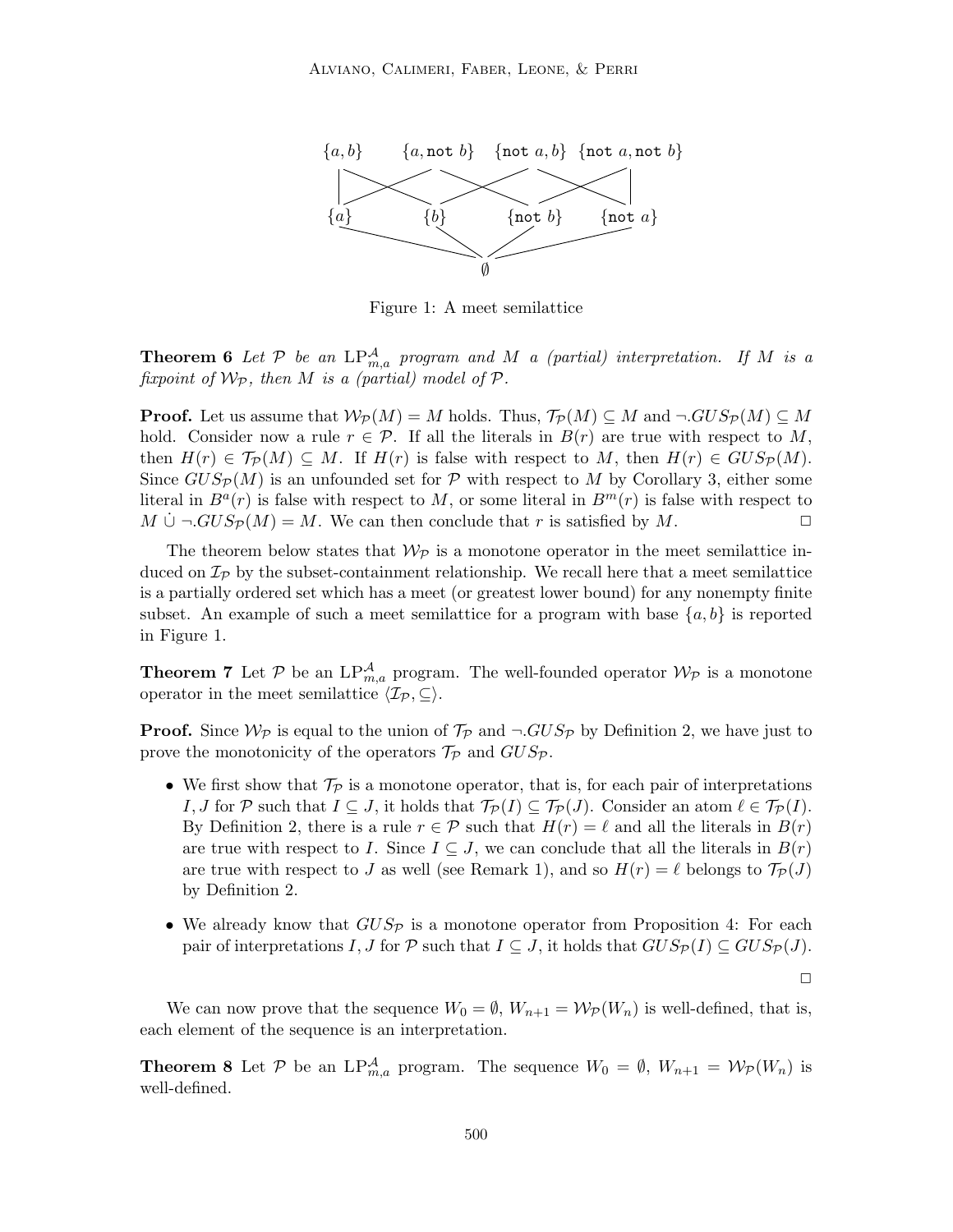**Proof.** We use strong induction. The base case is trivial, since  $W_0 = \emptyset$ . In order to prove the consistency of  $W_{n+1} = \mathcal{T}_{\mathcal{P}}(W_n) \cup \neg GUS_{\mathcal{P}}(W_n)$ , we assume the consistency of every  $W_m$ such that  $m \leq n$ . Since  $W_{\mathcal{P}}$  is a monotone operator by Theorem 7, it is enough to show that  $GUS_{\mathcal{P}}(W_n) \cap W_{n+1} = \emptyset$ . To this end, we next show that any set X of atoms such that  $X \cap W_{n+1} \neq \emptyset$  is not an unfounded set for P with respect to  $W_n$  (and so is not contained in  $GUS_{\mathcal{P}}(W_n)$ ). Let  $W_{m+1}$  be the first element of the sequence such that  $\mathcal{X} \cap W_{m+1} \neq \emptyset$  (note that  $m \leq n$ ). Consider any atom  $\ell \in \mathcal{X} \cap W_{m+1}$ . By definition of  $\mathcal{T}_{\mathcal{P}}$ , there is a rule  $r \in \mathcal{P}$ having  $H(r) = \ell$  and such that all the literals in  $B(r)$  are true with respect to  $W_m$ . Note that no atom in  $W_m$  can belong to X (for the way in which  $W_{m+1}$  has been chosen). Thus, by Remark 1, all the literals in  $B(r)$  are true with respect to both  $W_n$  and  $W_n \cup \neg \mathcal{X}$  (we recall that  $W_n \supseteq W_m$  because  $W_P$  is monotone). This ends the proof, as neither condition (1) nor (2) of Definition 1 hold for  $\ell$ .

Theorem 8 and Theorem 7 imply that  $W_{\mathcal{P}}$  admits a least fixpoint (Tarski, 1955), which is referred to as the *well-founded model* of  $P$ . The well-founded semantics of an  $LP_{m,a}^{\mathcal{A}}$ program  $P$  is given by this model. We can now state a first important property of the well-founded semantics of  $LP^{\mathcal{A}}_{m,a}$  programs.

**Property 1** For every  $LP_{m,a}^{\mathcal{A}}$  program, the well-founded model always exists and is unique.

Another important property of well-founded semantics easily follows from Proposition 5.

**Property 2** On aggregate-free programs, the well founded semantics as defined in this paper coincides with the classical well-founded semantics of Van Gelder et al. (1991).

Although the well-founded model, in general, might leave some atoms as undefined, there are cases where  $\mathcal{W}_{\mathcal{P}}^{\omega}(\emptyset)$  is a total interpretation.

**Example 12** Consider the following program  $P_3$ :

 $a(1) := \#\texttt{sum}\{\langle 1:a(1)\rangle,\langle 2:a(2)\rangle\} > 2.$  $a(2) := b.$  $b := \text{not } c$ .

The iterated application of  $\mathcal{W}_{\mathcal{P}}$  yields the following sets:

- 1.  $W_{\mathcal{P}}(\emptyset) = \{ \text{not } a(1), \text{ not } c \};$
- 2.  $W_{\mathcal{P}}(\{\text{not } a(1), \text{ not } c\}) = \{\text{not } a(1), \text{ not } c, b\};$
- 3.  $\mathcal{W}_{\mathcal{P}}(\{\texttt{not}\ a(1),\ \texttt{not}\ c,\ b\}) = \{\texttt{not}\ a(1),\ \texttt{not}\ c,\ b,\ a(2)\} = \mathcal{W}_{\mathcal{P}}^{\omega}(\emptyset).$

In this case, the well-founded model is total. Indeed, each atom in  $B_{\mathcal{P}}$  is either true or false with respect to  $\mathcal{W}_{\mathcal{P}}^{\omega}(\emptyset)$ .

The totality of the well-founded model of the program above is due to its stratification, as formalized by the next theorem. Given Corollary 25, an equivalent result has been stated already by Pelov et al. (2007) as Theorem 7.2 and its Corollary 7.1. However, its proof is labelled as sketch by Pelov et al., which moreover relies on rather different formalisms than our proof.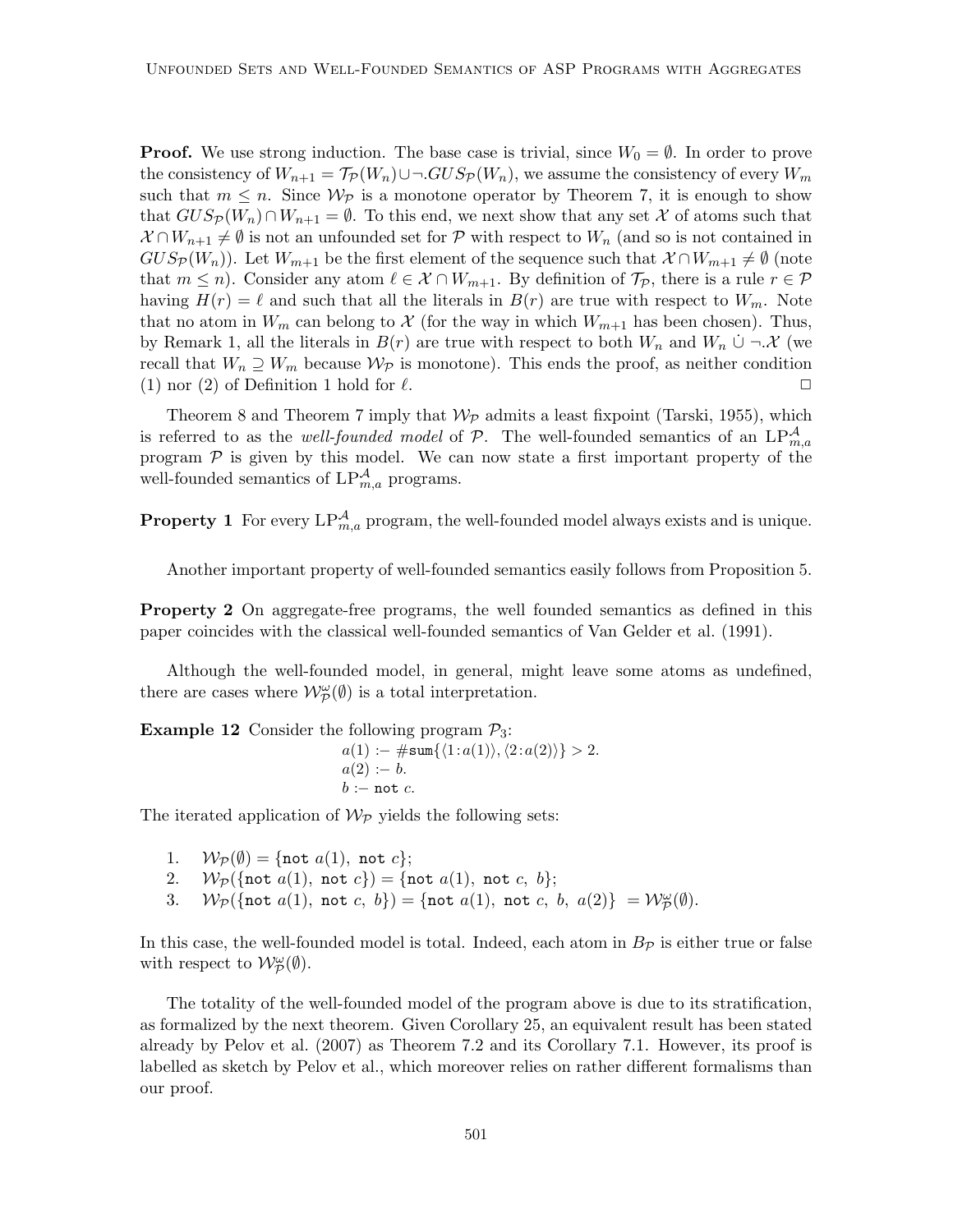**Theorem 9** On stratified  $LP_{m,a}^{\mathcal{A}}$  programs, the well-founded model is total.

**Proof.** Let  $P$  be a stratified  $LP_{m,a}^{\mathcal{A}}$  program. In order to prove that  $\mathcal{W}_{\mathcal{P}}^{\omega}(\emptyset)$  is total, we show that each (standard) atom in  $B_{\mathcal{P}} \setminus \mathcal{W}_{\mathcal{P}}^{\omega}(\emptyset)$  is false with respect to  $\mathcal{W}_{\mathcal{P}}^{\omega}(\emptyset)$ . By definition of stratification, there is a *level mapping*  $|| \cdot ||$  of the (standard) predicates of  $P$  such that, for each pair a, b of standard predicates occurring in the head and body of a rule  $r \in \mathcal{P}$ , respectively, the following conditions are satisfied: (i) if b appears in an antimonotone literal, then  $||b|| < ||a||$  holds; (ii) otherwise, if b appears in a monotone literal, then  $||b|| \le ||a||$ holds. We are then in order to define a non-decreasing sequence of subsets of  $B_p$  as follows:

 $L_0 = \emptyset$  $L_0 = \nu$ <br>  $L_{i+1} = L_i \cup \{ \ell \in B_{\mathcal{P}} \mid \text{ the predicate of } \ell \text{ is } p \text{ and } ||p|| = i \}, \quad \forall i \in \mathbb{N}.$ 

Our aim is then to show that, for each  $i \in \mathbb{N}$ , the set  $L_{i+1} \setminus \mathcal{W}_{\mathcal{P}}^{\omega}(\emptyset)$  is contained in  $\neg \mathcal{W}_{\mathcal{P}}^{\omega}(\emptyset)^-$ . We use induction on i. The base case is trivial because  $L_0 = \emptyset$  holds by definition. Now suppose that all the atoms in  $L_i \setminus \mathcal{W}^{\omega}_{\mathcal{P}}(\emptyset)$  are false with respect to  $\mathcal{W}^{\omega}_{\mathcal{P}}(\emptyset)$  in order to show that all the atoms in  $L_{i+1} \setminus \mathcal{W}_{\mathcal{P}}^{\omega}(\emptyset)$  are false with respect to  $\mathcal{W}_{\mathcal{P}}^{\omega}(\emptyset)$  as well. To this end, we prove that  $L_{i+1} \setminus \mathcal{W}_{\mathcal{P}}^{\omega}(\emptyset)$  is an unfounded set for  $\mathcal{P}$  with respect to  $\mathcal{W}_{\mathcal{P}}^{\omega}(\emptyset)$ . Consider a rule  $r \in Ground(\mathcal{P})$  with  $H(r) \in L_{i+1} \setminus \mathcal{W}_{\mathcal{P}}^{\omega}(\emptyset)$ . We want to show that either (1) some (antimonotone) literal in  $B^a(r)$  is false with respect to  $\mathcal{W}_p^{\omega}(\emptyset)$ , or (2) some (monotone) literal in  $B^m(r)$  is false with respect to  $\mathcal{W}_{\mathcal{P}}^{\omega}(\emptyset)$   $\cup \neg (L_{i+1} \setminus \mathcal{W}_{\mathcal{P}}^{\omega}(\emptyset))$ . Since  $H(r) \in L_{i+1}$ , by definition of stratification the following propositions hold:

- (a) each literal in  $B^a(r)$  is either a negated standard atom belonging to  $L_i$ , or an aggregate literal depending only on atoms in  $L_i$ ;
- (b) each literal in  $B^m(r)$  is either a standard atom belonging to  $L_{i+1}$ , or an aggregate literal depending only on atoms in  $L_{i+1}$ .

Since  $H(r) \notin W_{\mathcal{P}}^{\omega}(\emptyset)$  (that is,  $H(r) \notin \mathcal{T}_{\mathcal{P}}(\mathcal{W}_{\mathcal{P}}^{\omega}(\emptyset)))$ , there is a literal  $\ell$  in  $B(r)$  such that  $\ell$ is not true with respect to  $\mathcal{W}_{\mathcal{P}}^{\omega}(\emptyset)$  (by definition of  $\mathcal{T}_{\mathcal{P}}$ ). If  $\ell$  is an antimonotone literal, we apply (a) and the induction hypothesis and conclude that  $(1)$  holds ( $\ell$  cannot be undefined with respect to  $\mathcal{W}_{\mathcal{P}}^{\omega}(\emptyset)$ , so  $\ell$  must be false). If  $\ell$  is a monotone literal, we apply (b) and the induction hypothesis and conclude that  $(2)$  holds  $(\ell \text{ cannot be undefined with respect to})$  $W_{\mathcal{P}}^{\omega}(\emptyset)$   $\cup \neg (L_{i+1} \setminus \mathcal{W}_{\mathcal{P}}^{\omega}(\emptyset))$  and  $W_{\mathcal{P}}^{\omega}(\emptyset)$   $\cup \neg (L_{i+1} \setminus \mathcal{W}_{\mathcal{P}}^{\omega}(\emptyset)) \leq W_{\mathcal{P}}^{\omega}(\emptyset)$  holds, so  $\ell$  must be  $\Box$  false).

### 4. Answer Set Characterization via Unfounded Sets

The well-founded semantics is a three-valued semantics, that is, each program is associated with a model in which atoms are either true, false or undefined. Other semantics in the literature associate programs with two-valued models (i.e., models without undefined atoms). A commonly accepted two-value semantics in LP is the answer set semantics. In this section we present a number of results concerning unfounded sets and answer sets of  $LP_{m,a}^{\mathcal{A}}$  programs. We first recall the definition of answer sets provided by Faber, Leone, and Pfeifer (2011).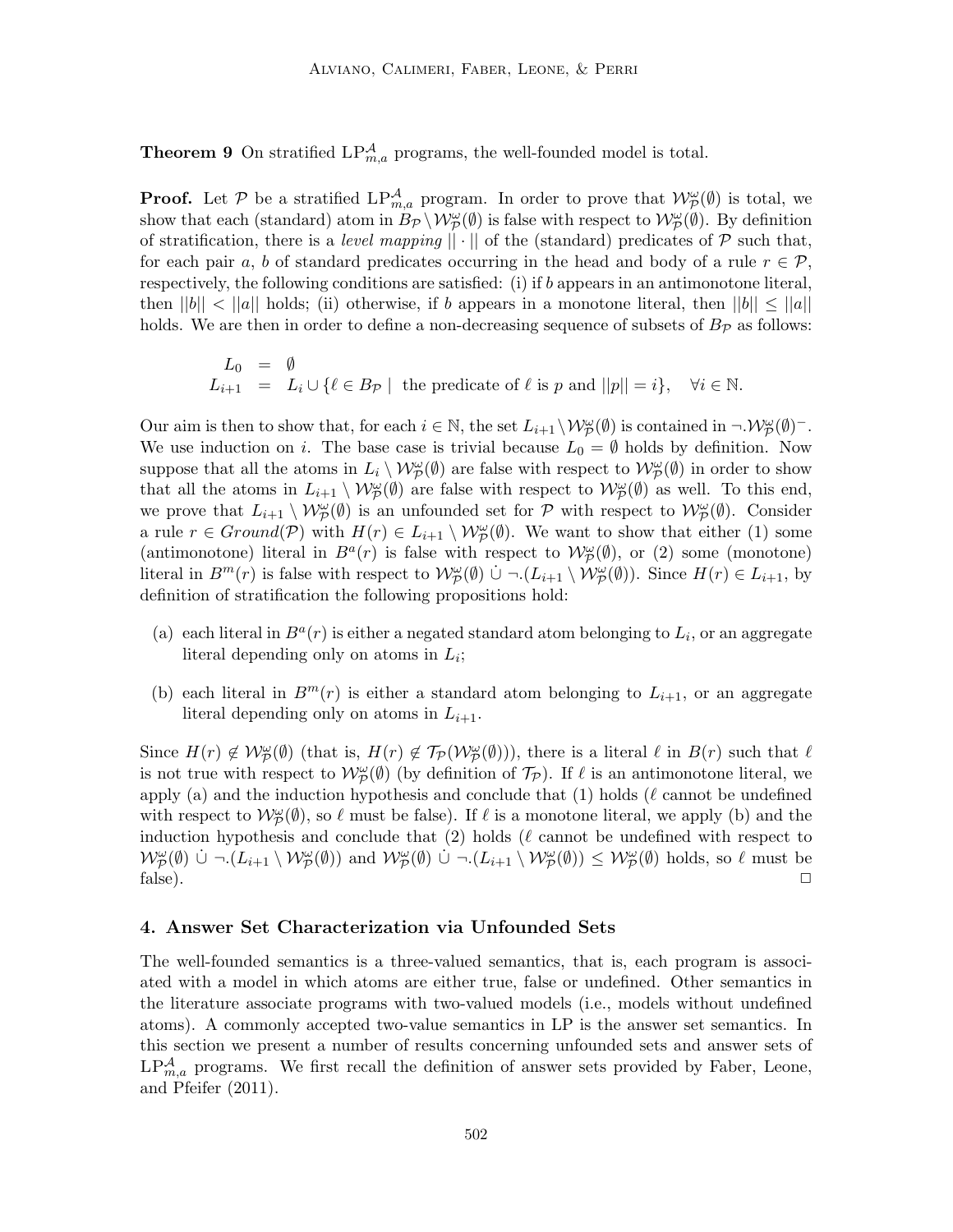**Definition 3 (Minimal Model)** A total model  $M$  for  $P$  is (subset-)minimal if no total model N for P exists such that  $N^+ \subset M^+$ . Note that, under these definitions, the words *interpretation* and *model* refer to possibly partial interpretations, while a *minimal model* is always a total interpretation.

We next provide the transformation by which the reduct of a ground program with respect to a total interpretation is formed. Note that this definition is a generalization (Faber et al., 2004) of the Gelfond-Lifschitz transformation (1991) for standard logic programs.

**Definition 4 (Program Reduct)** Given an  $LP^{\mathcal{A}}$  program  $\mathcal{P}$  and a total interpretation I, let  $Ground(\mathcal{P})^I$  denote the transformed program obtained from  $Ground(\mathcal{P})$  by deleting rules in which a body literal is false with respect to  $I$ , i.e.:

 $Ground(\mathcal{P})^I = \{r \in Ground(\mathcal{P}) \mid \text{ all the literals in } B(r) \text{ are true with respect to } I\}.$ 

We are now ready for introducing the notion of answer set for  $LP^{\mathcal{A}}$  programs.

Definition 5 (Answer Set for  $LP^{\mathcal{A}}$  Programs) Given an  $LP^{\mathcal{A}}$  program  $\mathcal{P}$ , a total interpretation M of P is an answer set of P if and only if M is a minimal model of  $Ground(P)^M$ .

**Example 13** Consider two total interpretations  $I_5 = \{p(0)\}\$ and  $I_6 = \{\text{not } p(0)\}\$  for the following two programs:

$$
\mathcal{P}_4 = \{p(0) := \#\text{count}\{X : p(X)\} > 0.\}
$$
  

$$
\mathcal{P}_5 = \{p(0) := \#\text{count}\{X : p(X)\} \le 0.\}
$$

We then obtain the following transformed programs:

$$
Ground(P_4)^{I_5} = Ground(P_4) = \{p(0) := \#count\{(0:p(0))\} > 0.\}
$$
  
Ground(P<sub>4</sub>)<sup>I\_6</sup> =  $\emptyset$   
Ground(P<sub>5</sub>)<sup>I\_5</sup> =  $\emptyset$   
Ground(P<sub>5</sub>)<sup>I\_6</sup> = Ground(P<sub>5</sub>) = \{p(0) := \#count\{(0:p(0))\} \le 0.\}

Hence,  $I_6$  is the only answer set of  $\mathcal{P}_4$ . Indeed,  $I_5$  is not a minimal model of  $Ground(\mathcal{P}_4)^{I_5}$ . Moreover,  $P_5$  has no answer sets. Indeed,  $I_5$  is not a minimal model of  $Ground(\mathcal{P}_5)^{I_5}$ , and  $I_6$  is not a model of  $Ground(\mathcal{P}_5)^{I_6} = Ground(\mathcal{P}_5)$ .

Note that any answer set M of P is also a total model of P because  $Ground(\mathcal{P})^M \subset$ Ground(P), and the rules in  $Ground(P) \setminus Ground(P)^M$  are satisfied with respect to M (by Definition 4, each of these rules must have at least one body literal which is false with respect to  $M$ ).

On the language  $LP_{m,a}^{\mathcal{A}}$  considered in this work, answer sets as defined in Definition 5 coincide with stable models as defined by Pelov, Denecker, and Bruynooghe (2003) and hence also those defined by Pelov et al. (2007) and Son et al. (2007). This equivalence follows from Propositions 3.7 and 3.8 of Ferraris (2011), which respectively state that stable models of Pelov et al. (2003) on  $LP^{\mathcal{A}}_{m,a}$  coincide with a semantics defined by Ferraris (2011), which in turn coincides with Definition 5 on a larger class of programs. This means that all our results involving answer sets also hold for these other semantics on  $LP^{\mathcal{A}}_{m,a}$ . On the other hand, this also implies that some of the results (for example Theorem 16) are consequences of results in the work of Pelov et al. (2007) by virtue of Theorem 24 in Section 7.

In the remainder of this section we highlight relevant relationships between answer sets and unfounded sets. Before introducing our results, let us provide an additional definition.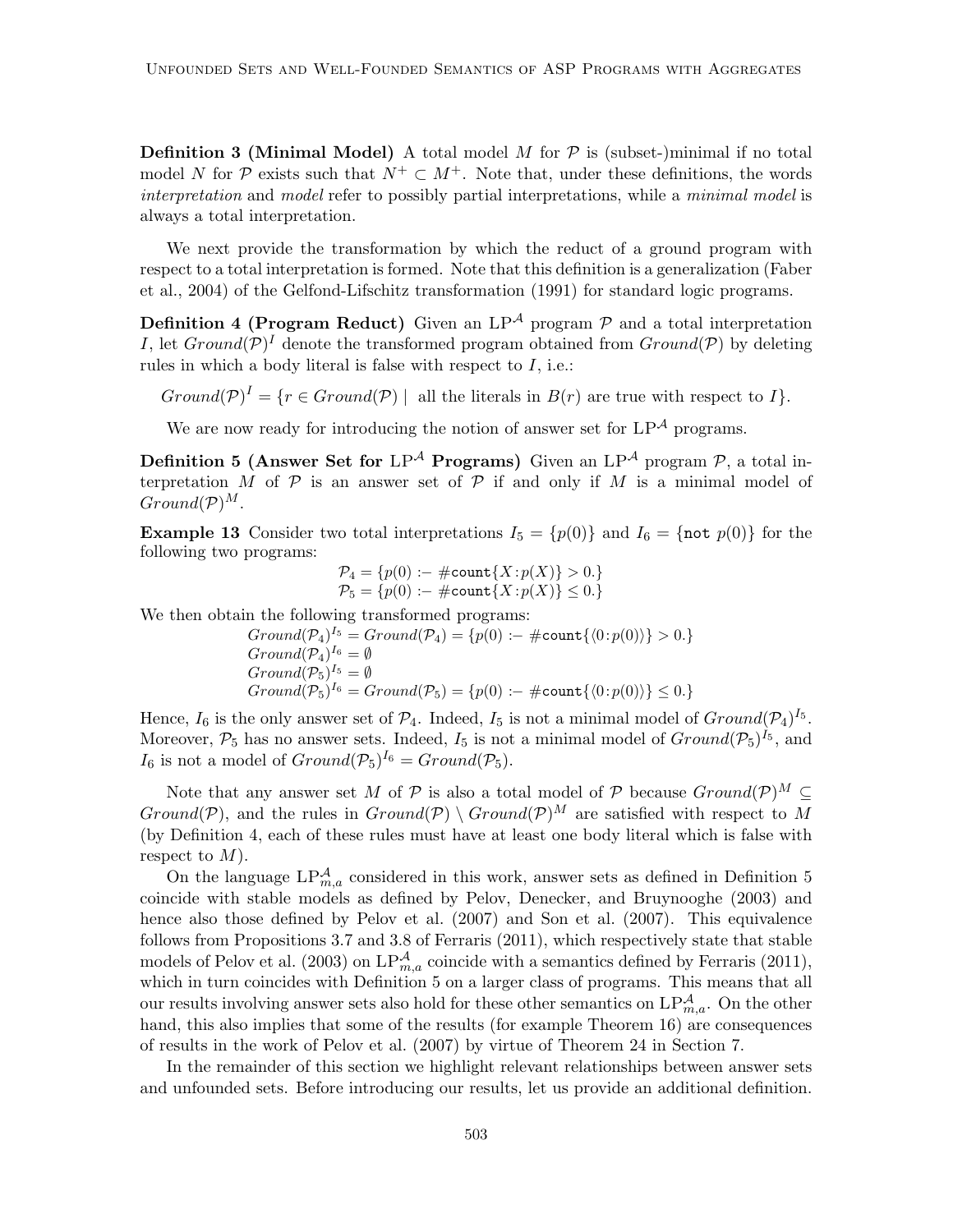**Definition 6 (Unfounded-free Interpretation)** An interpretation I for an  $LP_{m,a}^{\mathcal{A}}$  program P is unfounded-free if and only if  $I \cap \mathcal{X} = \emptyset$  holds for each unfounded set X for P with respect to  $I$ .

For total interpretations, an equivalent characterization of the unfounded-free property is given below.

**Lemma 10** A total interpretation I for an  $LP_{m,a}^{\mathcal{A}}$  program  $\mathcal{P}$  is unfounded-free if and only if the empty set is the only subset of  $I^+$  which is an unfounded set for  $P$  with respect to I.

**Proof.**  $(\Rightarrow)$  Straightforward: By Definition 6, I is disjoint from all the unfounded set for  $P$  with respect to I.

 $(\Leftarrow)$  We prove the contrapositive: If I is not unfounded-free, then there exists a non-empty subset of  $I^+$  which is an unfounded set for  $P$  with respect to I. From Definition 6, if I is not unfounded-free, then there exists an unfounded set  $\mathcal X$  for  $\mathcal P$  with respect to I such that  $I \cap \mathcal{X} \neq \emptyset$ . We next show that  $I \cap \mathcal{X}$  is an unfounded set for P with respect to I, i.e., for each rule  $r \in \mathcal{P}$  such that  $H(r) \in I \cap \mathcal{X}$ , either (1) some (antimonotone) literal in  $B^{a}(r)$ is false with respect to I, or (2) some (monotone) literal in  $B<sup>m</sup>(r)$  is false with respect to  $I \cup \neg (I \cap \mathcal{X})$ . Since X is an unfounded set, by Definition 1, either (a) some (antimonotone) literal in  $B^{a}(r)$  is false with respect to I, or (b) some (monotone) literal in  $B^{m}(r)$  is false with respect to I  $\cup \neg \mathcal{X}$ . Thus, we can end the proof by showing that  $I \cup \neg \mathcal{X} = I \cup \neg (I \cap \mathcal{X})$ . To this end, observe that (i)  $\neg \mathcal{X} = \neg(\mathcal{X} \setminus I) \cup \neg(I \cap \mathcal{X})$ . Moreover, since I is total,  $\neg (B_{\mathcal{P}} \setminus I^+) = I^-$ , and thus (ii)  $\neg (\mathcal{X} \setminus I) = \neg (\mathcal{X} \setminus I^+) \subseteq I^- \subseteq I \setminus \mathcal{X}$ . By using (i) in  $I \cup \neg \mathcal{X} = (I \setminus \mathcal{X}) \cup \neg \mathcal{X}$  and simplifying with (ii) we obtain  $I \cup \neg \mathcal{X} = (I \setminus \mathcal{X}) \cup \neg (I \cap \mathcal{X})$ . We conclude by observing that  $I \setminus \mathcal{X} = I \setminus (I \cap \mathcal{X})$ , and thus  $I \cup \neg \mathcal{X} = I \cup \neg (I \cap \mathcal{X})$  $\Box$ holds.  $\Box$ 

Now we give another interesting characterization of total models for  $LP^{\mathcal{A}}_{m,a}$  programs.

**Lemma 11** A total interpretation M is a (total) model for an  $LP_{m,a}^{\mathcal{A}}$  program  $\mathcal{P}$  if and only if  $\neg M^-$  is an unfounded set for  $\mathcal P$  with respect to M.

**Proof.** We start by observing that each rule  $r \in \mathcal{P}$  such that  $H(r) \in M^+$  is satisfied by M. Thus, we have to show that, for each rule  $r \in \mathcal{P}$  with  $H(r) \in \neg M^-$ , some literal in  $B(r)$  is false with respect to M if and only if either (1) some (antimonotone) literal in  $B<sup>a</sup>(r)$ is false with respect to M, or (2) some (monotone) literal in  $B<sup>m</sup>(r)$  is false with respect to M  $\dot{\cup}$  ¬  $(\neg M^{-})$ . To this end, it is enough to prove that  $M \dot{\cup} \neg (\neg M^{-}) = M$  holds. By definition,  $(*) \ M \ \dotcup \ \neg. (\neg. M^-) = (M \ \neg. M^-) \ \cup \ \neg. \neg. M^-$ . From the consistency of M we have that M and  $\neg M^-$  are disjoint. Moreover,  $\neg \neg M^- = M^-$  is a subset of M. By simplifying (\*) with the last two sentences, we obtain  $M \cup \neg.(\neg.M^-) = M$ .

Now we give further characterizations of answer sets for  $LP^{\mathcal{A}}_{m,a}$  programs.

**Theorem 12** A total model M is an answer set of an  $LP_{m,a}^{\mathcal{A}}$  program  $\mathcal{P}$  if and only if M is unfounded-free.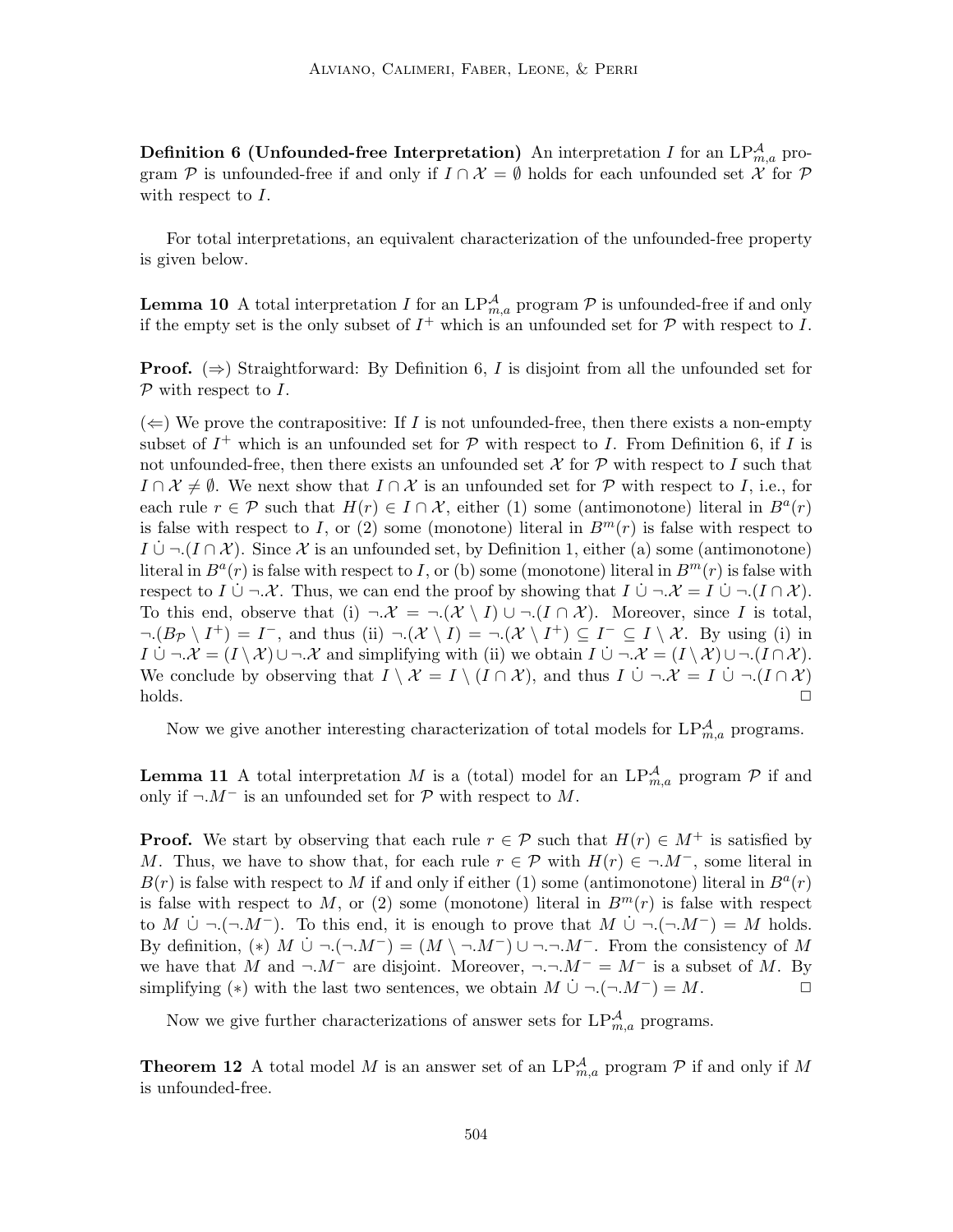**Proof.** ( $\Rightarrow$ ) We prove the contrapositive: If a total model M of an  $LP_{m,a}^{\mathcal{A}}$  program P is not unfounded-free, then M is not an answer set of  $\mathcal{P}$ . By Lemma 10, since M is a total interpretation and it is not unfounded-free, there exists an unfounded set  $\mathcal X$  for  $\mathcal P$  with respect to M such that  $\mathcal{X} \subseteq M^+$  and  $\mathcal{X} \neq \emptyset$ . Therefore, to prove that M is not an answer set of P, we next show that  $M \dot{\cup} \neg \mathcal{X}$  is a model of  $\mathcal{P}^M$  such that  $M \dot{\cup} \neg \mathcal{X} \subset M$ . To this end, consider a rule  $r \in \mathcal{P}^M$ . By Definition 4 of reduct, all the literals in  $B(r)$  are true with respect to M, and so  $H(r) \in M^+$  because M is a model of P and  $\mathcal{P}^M \subseteq \mathcal{P}$ . We now have to consider two cases:

- 1.  $H(r) \notin \mathcal{X}$ . In this case,  $H(r) \in M \cup \neg \mathcal{X}$  as well.
- 2.  $H(r) \in \mathcal{X}$ . In this case, since X is an unfounded set for P with respect to M, either (1) some literal in  $B^{a}(r)$  is false with respect to M, or (2) some literal in  $B^{m}(r)$  is false with respect to  $M \cup \neg \mathcal{X}$ . By previous considerations, since  $r \in \mathcal{P}^M$ , (1) cannot hold, and so we can conclude that some literal in  $B(r)$  is false with respect to  $M \cup \neg \mathcal{X}$ .

Hence, we have that r is satisfied by  $M \cup \neg X$  either by head (in case  $H(r) \notin \mathcal{X}$ ), or by body (in case  $H(r) \in \mathcal{X}$ ), and so we are done.

(←) We prove the contrapositive: If a total model M of an  $LP^{\mathcal{A}}_{m,a}$  program  $\mathcal{P}$  is not an answer set of  $P$ , then M is not unfounded-free. Since M is a model of  $P \supseteq P^M$  but not an answer set of  $\mathcal{P}$ , there exists a total model N of  $\mathcal{P}^M$  such that  $N^+ \subset M^+$ . We next show that  $M^+ \setminus N^+$  is an unfounded set for  $\mathcal P$  with respect to M, that is, for each rule  $r \in \mathcal P$  such that  $H(r) \in M^+ \setminus N^+$ , either (1) some (antimonotone) literal in  $B^a(r)$  is false with respect to M, or (2) some (monotone) literal in  $B^m(r)$  is false with respect to M  $\cup \neg (M^+ \setminus N^+)$ .

We start by showing that  $M \dot{\cup} \neg (M^+ \setminus N^+) = N$ . By definition, (a)  $M \dot{\cup} \neg (M^+ \setminus N^+) =$  $(M \setminus (M^+ \setminus N^+)) \cup \neg M^+ \setminus N^+$ . From  $N^+ \subset M^+$  we have (b)  $M \setminus (M^+ \setminus N^+) =$  $N^+ \cup M^-$ . Moreover, since N and M are total interpretations and  $N^+ \subset M^+$ , we have (c)  $N^- \supset M^-$  and (d)  $\neg (M^+ \setminus N^+) = N^- \setminus M^-$ . Thus, by using (b) and (d) in (a) we obtain  $M \cup \neg (M^+ \setminus N^+) = N^+ \cup M^- \cup (N^- \setminus M^-)$ , and by observing that  $M^- \cup (N^- \setminus M^-) = N^$ holds because of (c), we conclude (e)  $M \dot{\cup} \neg (M^+ \setminus N^+) = N^+ \cup N^- = N$ .

Consider now a rule  $r \in \mathcal{P}$  such that  $H(r) \in M^+ \setminus N^+$ . We have to deal with two cases:

- 1.  $r \in \mathcal{P} \setminus \mathcal{P}^M$ . In this case, by Definition 4, there must be a literal  $\ell \in B(r)$  such that  $\ell$ is false with respect to M. If  $\ell$  is an antimonotone literal, then (1) holds. Otherwise, l is a monotone literal and so l is false with respect to N as well, since  $N \leq M$ ; thus, (2) holds because of (e).
- 2.  $r \in \mathcal{P}^M$ . In this case, since N is a model of  $\mathcal{P}^M$  and  $H(r)$  is false with respect to N (because  $H(r) \in M^+ \setminus N^+$  by assumption), there must be a literal  $\ell \in B(r)$  such that  $\ell$  is false with respect to N. If  $\ell$  is an antimonotone literal, then  $\ell$  is false with respect to M as well, since  $N \leq M$ , and so (1) holds. Otherwise,  $\ell$  is a monotone literal and (2) holds because of (e).  $\Box$

We are then ready to state an important connection between answer sets and unfounded sets.

**Theorem 13** A total interpretation M for an  $LP_{m,a}^{\mathcal{A}}$  program  $\mathcal{P}$  is an answer set of  $\mathcal{P}$  if and only if  $GUS_{\mathcal{P}}(M) = \neg M^-$ .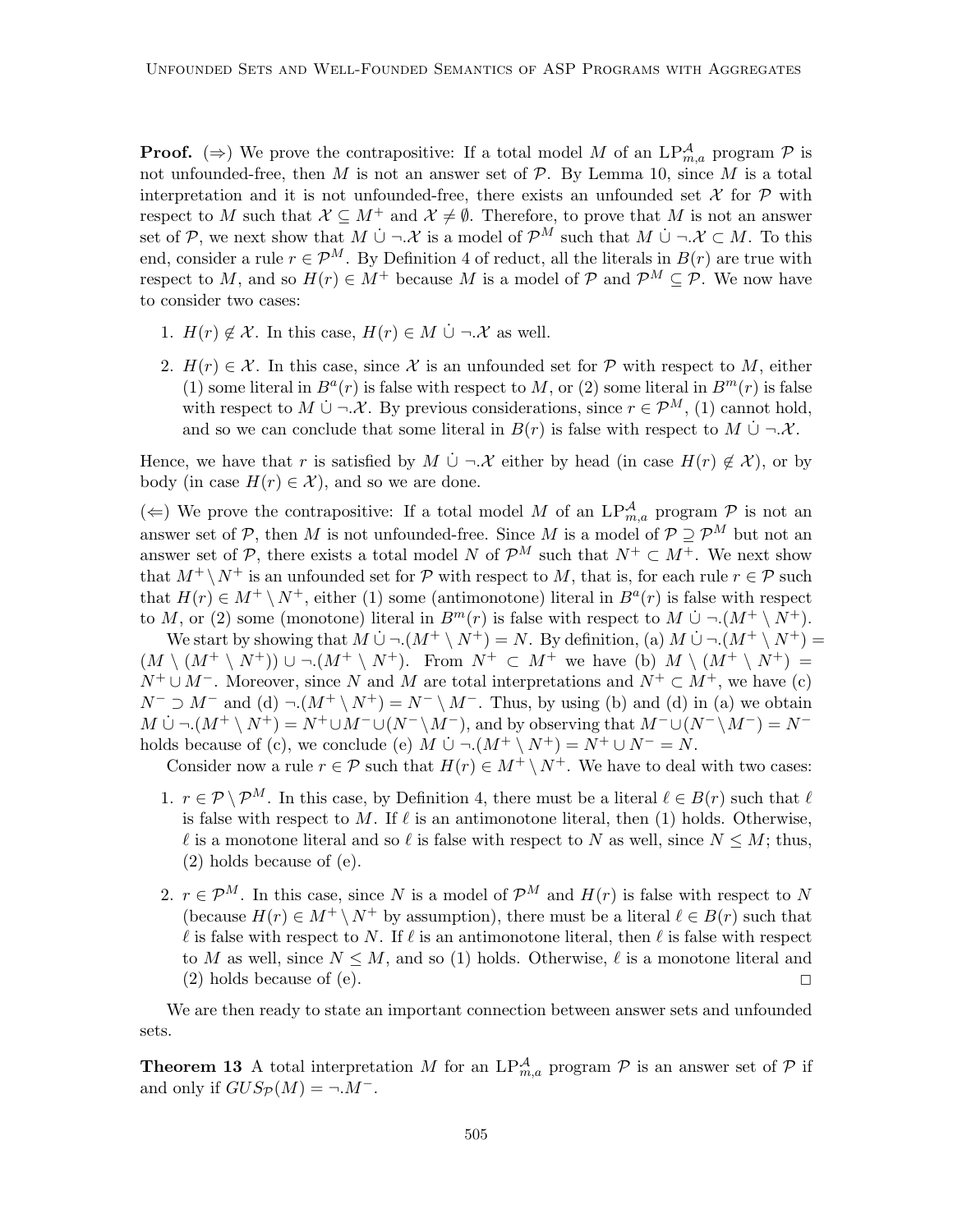**Proof.** ( $\Rightarrow$ ) Let M be an answer set of P. By Lemma 11,  $\neg M^-$  is an unfounded set for P with respect to M, and hence  $GUS_{\mathcal{P}}(M) \supseteq \neg M^-$ . By Theorem 12, M is unfounded-free, and hence  $GUS_{\mathcal{P}}(M) \subseteq \neg M^-$  because M is total. In sum,  $GUS_{\mathcal{P}}(M) = \neg M^-$ .

(←) Let M be a total interpretation such that  $GUS_{\mathcal{P}}(M) = \neg M^-$ . Then M and  $GUS_{\mathcal{P}}(M) =$  $\neg M^-$  are disjoint, and so M is unfounded-free. Moreover, by Corollary 3,  $GUS_{\mathcal{P}}(M) = M^$ is an unfounded set for  $\mathcal P$  with respect to M and so, by applying Lemma 11, we conclude that M is a model of  $\mathcal P$ . We are then in order to apply Theorem 12 (M is an unfounded-free model of  $P$ ) and conclude that M is an answer set of P.

The following theorem shows that answer sets of  $LP^{\mathcal{A}}_{m,a}$  programs are exactly the total fixpoints of the well-founded operator defined in Section 3.

**Theorem 14** Let M be a total interpretation for an  $LP_{m,a}^{\mathcal{A}}$  program  $\mathcal{P}$ . Then M is an answer set for  $P$  if and only if M is a fixpoint of the well-founded operator  $\mathcal{W}_{\mathcal{P}}$ .

**Proof.** ( $\Rightarrow$ ) Let M be an answer set of P. We want to show that M is a fixpoint of  $\mathcal{W}_{\mathcal{P}}$ , that is,  $W_P(M) = M$ . Our aim is then to show that  $\mathcal{T}_P(M) = M^+$  and  $\neg GUS_P(M) = M^-$ . Since M is an answer set, by applying Theorem 13, we obtain  $GUS_{\mathcal{P}}(M) = \neg M^-$ , which is equivalent to  $\neg GUS_{\mathcal{P}}(M) = M^{-}$ . Therefore, it remains to prove that  $\mathcal{T}_{\mathcal{P}}(M) = M^{+}$ :

- $(\subseteq)$  Consider an atom  $\ell \in \mathcal{T}_{\mathcal{P}}(M)$ . By Definition 2, there is a rule  $r \in \mathcal{P}$  such that  $H(r) = \ell$  and all the literals in  $B(r)$  are true with respect to M. Thus,  $\ell \in M^+$  holds because  $M$  is a model of  $\mathcal{P}$ .
- $(\supseteq)$  Consider an atom  $\ell \in M^+$ . Since M is an answer set of P, we can apply Theorem 12 and conclude that M is unfounded-free. Hence, the (singleton) set  $\{\ell\} \subseteq M^+$  is not an unfounded set for  $P$  with respect to  $M$ . Thus, by Definition 1, there is a rule  $r \in \mathcal{P}$  such that  $H(r) = \ell$  and neither (1) some (antimonotone) literal in  $B^{a}(r)$  is false with respect to M, nor (2) some (monotone) literal in  $B<sup>m</sup>(r)$  is false with respect to M  $\cup \neg \{\ell\}$ . Since M is a total interpretation, neither (1) nor (2) is equivalent to both (i) all the (antimonotone) literals in  $B<sup>a</sup>(r)$  are true with respect to M, and (ii) all the (monotone) literals in  $B^m(r)$  are true with respect to  $M \cup \neg \{\ell\}$ . By observing that  $M \cup \neg \{\ell\} \leq M$ , we can state that (ii) implies that all the (monotone) literals in  $B<sup>m</sup>(r)$  are true with respect to M as well. By combining the latter statement with (i) we obtain that all the literals in  $B(r)$  are true with respect to M, and so  $\ell \in \mathcal{T}_{\mathcal{P}}(M)$ by Definition 2.

(←) Let M be a total fixpoint of  $W_P$ , i.e.,  $W_P(M) = M$ . Thus,  $M^- = \neg GUS_P(M)$  by Definition 2, and so M is an answer set for  $P$  because of Theorem 13.  $\Box$ 

Observe that Theorem 14 is a generalization of Theorem 5.4 of Van Gelder et al. (1991) to the class of  $LP^{\mathcal{A}}_{m,a}$  programs. It is also worth noting that  $\mathcal{W}_\mathcal{P}(I)$  extends I preserving its "correctness": If I is contained in an answer set M, then  $W_P(I)$  may add to I some literals of M, but never introduces any literal which would be inconsistent with M.

**Proposition 15** Let I be an interpretation for an  $LP^{\mathcal{A}}_{m,a}$  program  $\mathcal{P}$ , and let M be an answer set for P. If  $I \subseteq M$ , then  $\mathcal{W}_\mathcal{P}(I) \subseteq M$ .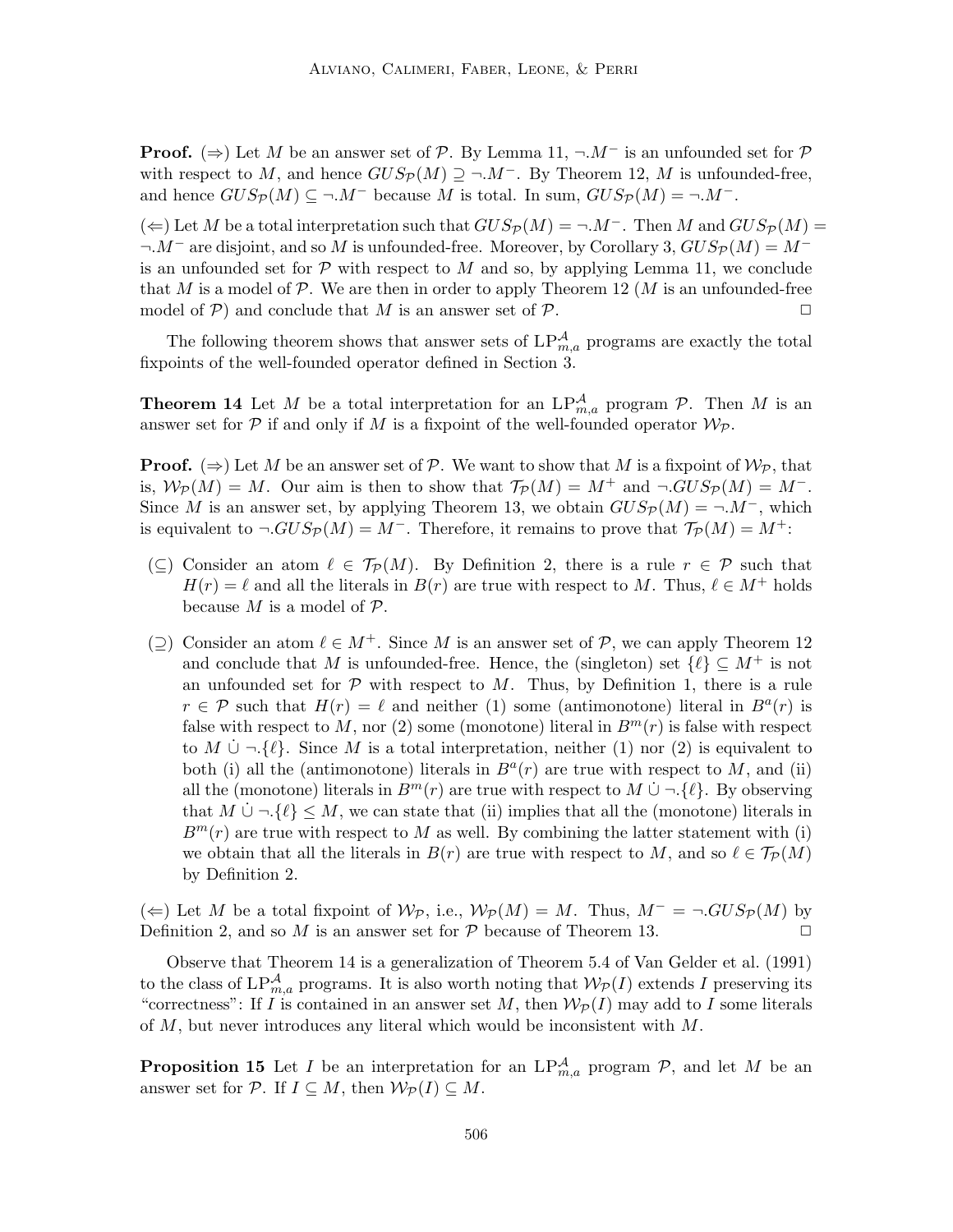**Proof.** This is a trivial consequence of the monotonicity of the operator  $\mathcal{W}_{\mathcal{P}}$  (Theorems 7) and Theorem 14. Indeed, by Theorems 7,  $\mathcal{W}_{\mathcal{P}}$  is  $I \subseteq M$  implies  $\mathcal{W}_{\mathcal{P}}(I) \subseteq \mathcal{W}_{\mathcal{P}}(M)$ , and  $\mathcal{W}_P(M) = M$  by Theorem 14.

We next show that the well-founded model of an  $LP^{\mathcal{A}}_{m,a}$  program is contained in all the answer sets (if any) of  $P$ . We would like to point out that due to Theorem 24 in Section 7 (showing the equivalence of the well-founded operators defined in this work and the one defined in Pelov et al., 2007) and Propositions 3.77 and 3.8 of Ferraris (2011; showing the equivalence of answer sets in Faber et al., 2011 and stable models in Pelov et al., 2007), the following results also hold by virtue of the definitions of the well-founded and stable semantics in the work of Pelov et al., in particular due to Proposition 7.3 of that paper. We nevertheless also provide a proof using the concepts defined earlier.

**Theorem 16** Let  $P$  be an  $LP_{m,a}^{\mathcal{A}}$  program. For each answer set M of  $P$ ,  $\mathcal{W}_{\mathcal{P}}^{\omega}(\emptyset) \subseteq M$ .

**Proof.** Let M be an answer set of P. Note that  $\mathcal{W}_{\mathcal{P}}^{\omega}(\emptyset)$  is the limit of the sequence  $W_0 = \emptyset$ ,  $W_n = \mathcal{W}_p(W_{n-1})$ . We show that  $W_n \subseteq M$  by induction on n. The base case is trivially true since  $W_0 = \emptyset$  by definition. Now assume  $W_n \subseteq M$  in order to show that  $W_{n+1} \subseteq M$ . Since  $W_{n+1} = \mathcal{W}_{\mathcal{P}}(W_n)$  by definition and  $W_n \subseteq M$  by induction hypothesis, we apply Proposition 15 and conclude that  $W_{n+1} \subseteq M$ .

The theorem above suggests another property of well-founded semantics for  $LP_{m,a}^{\mathcal{A}}$  programs.

**Property 3** The well-founded semantics for  $LP_{m,a}^{\mathcal{A}}$  programs approximates the answer set semantics: The well-founded model is contained in the intersection of all answer sets (if any).

By combining Theorem 14 and Theorem 16, we obtain the following claim.

**Corollary 17** Let  $P$  be an  $LP_{m,a}^{\mathcal{A}}$  program. If  $\mathcal{W}_{\mathcal{P}}^{\omega}(\emptyset)$  is a total interpretation, then it is the unique answer set of  $P$ .

Therefore, by combining Theorem 9 and the corollary above, we obtain another property of well-founded semantics for  $LP^{\mathcal{A}}_{m,a}$  programs.

**Property 4** On stratified  $LP_{m,a}^{\mathcal{A}}$  programs, the well-founded model coincides with the unique answer set.

### 5. The Complexity of the Well-Founded Semantics

For the complexity analysis carried out in this section, we consider ground programs and polynomial-time computable aggregate functions (note that all example aggregate functions appearing in this paper fall into this class). However, we eventually provide a discussion on how results change when considering non-ground programs. We start with an important property of monotone and antimonotone aggregate literals.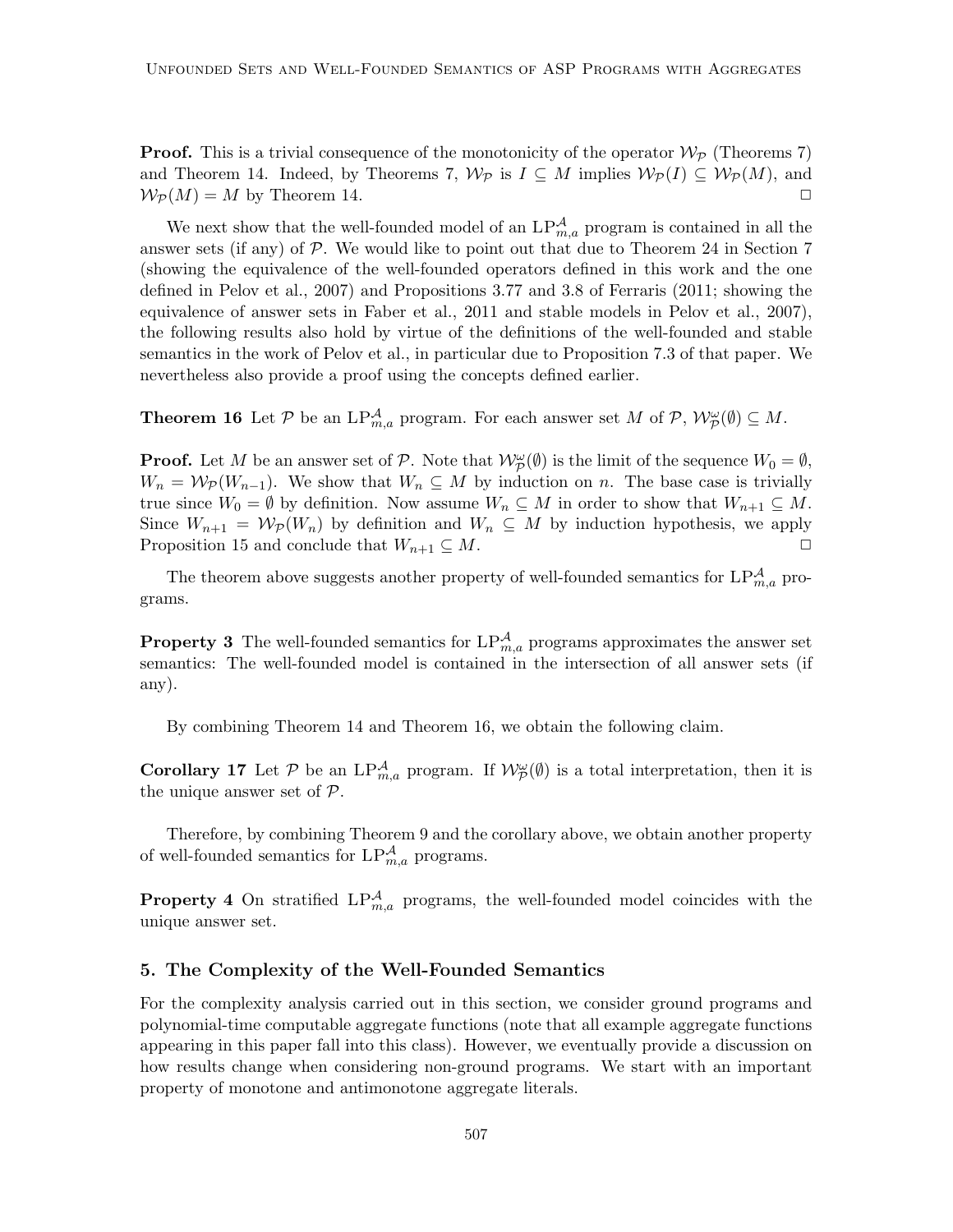**Lemma 18** Let *I* be a partial interpretation for a ground  $LP_{m,a}^{\mathcal{A}}$  program  $\mathcal{P}$ . We define two total interpretations for P as follows:  $I_{min} = I \cup \neg (B_{\mathcal{P}} \setminus I)$  and  $I_{max} = I \cup (B_{\mathcal{P}} \setminus \neg I)$ . For each (ground) aggregate literal  $A$  occurring in  $P$ , the following statements hold:

- 1. If A is a monotone literal, then A is true (resp. false) with respect to I if and only if A is true with respect to  $I_{min}$  (resp. false with respect to  $I_{max}$ ).
- 2. If  $A$  is an antimonotone literal, then  $A$  is true (resp. false) with respect to  $I$  if and only if A is true with respect to  $I_{max}$  (resp. false with respect to  $I_{min}$ ).

**Proof.** We start by noting that  $I_{min}$  (resp.  $I_{max}$ ) is a total interpretation extending I and such that all the standard atoms which are undefined with respect to  $I$  are false with respect to  $I_{min}$  (resp. true with respect to  $I_{max}$ ). Thus, we have (\*)  $I_{min} \leq I \leq I_{max}$ . If A is monotone and true with respect to  $I_{min}$  (resp. false with respect to  $I_{max}$ ), then A is true (resp. false) with respect to I because of  $(*)$ . If A is antimonotone and true with respect to  $I_{max}$  (resp. false with respect to  $I_{min}$ ), then A is true (resp. false) with respect to I because of  $(*)$ . We end the proof by observing that if A is true (resp. false) with respect to I, then A is true with respect to  $I_{min}$  and  $I_{max}$  by definition.

We are now ready to analyze the computational complexity of the well-founded semantics for  $LP_{m,a}^{\mathcal{A}}$  programs. Our analysis will lead to prove the following fundamental property.

**Property 5** The well-founded model for a ground  $LP_{m,a}^{\mathcal{A}}$  program is efficiently (polynomialtime) computable.

Given Corollary 25, this property also follows from Theorem 7.4 in the work of Pelov et al. (2007). In the following, we will provide an alternative proof based on the concepts defined earlier in this paper, which also leads to several interesting intermediate results.

Property 5 is not trivial because aggregates may easily increase the complexity of the evaluation. Indeed, even deciding the truth of an aggregate with respect to a partial interpretation is intractable in general; a similar observation has already been made by Pelov (2004). However, this task is polynomial-time computable for the aggregate literals occurring in  $LP^{\mathcal{A}}_{m,a}$  programs.

**Proposition 19** Deciding whether a ground aggregate literal  $\vec{A}$  is true (resp. false) with respect to a partial interpretation I is:

- (a) co-NP-complete in general;
- (b) polynomial-time computable if A is either a monotone or an antimonotone literal.

Proof. (a) As for the membership, we consider the complementary problem, that is, deciding whether a ground aggregate literal  $A$  is not true (resp. not false) with respect to a partial interpretation  $I$ , and prove that it belongs to NP. In order to show that  $A$ is not true (resp. not false) with respect to I it is enough to find a total interpretation J extending I (that is,  $J \supseteq I$ ) such that A is false (resp. true) with respect to J. Thus, we can guess such a J and check the falsity (resp. truth) of A with respect to J in polynomial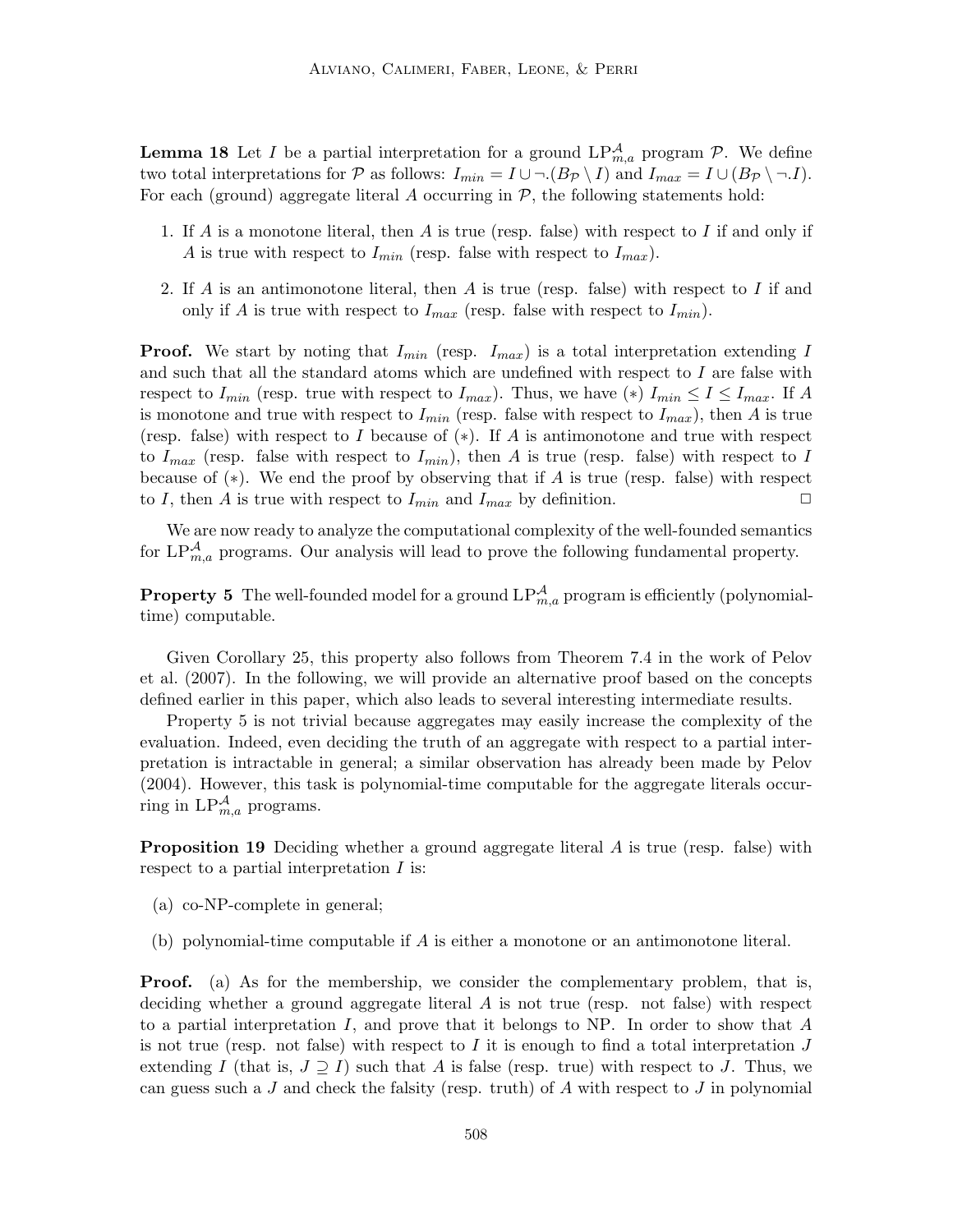time (if the aggregate function can be computed in polynomial time with respect to the size of the input multiset, as we are assuming).

As for the hardness, we first consider the problem of checking the truth of an aggregate and provide a polynomial-time reduction from TAUTOLOGY. The TAUTOLOGY problem is co-NP-complete and can be stated as follow: Given a proposition formula  $\Phi$ on variables  $X_1, \ldots, X_n$ , does each truth assignment v for the variables  $X_1, \ldots, X_n$  satisfy the formula  $\Phi$ ? Without loss of generality, we assume that  $\Phi$  is a 3-DNF formula of the form

$$
\Phi = D_1 \vee \cdots \vee D_m,
$$

where each disjunct  $D_i$  is a conjunction  $\ell_i^1 \wedge \ell_i^2 \wedge \ell_i^3$ , and each  $\ell_i^j$  $i$  is a positive or negative literal (note that, in the context of TAUTOLOGY, the term "literal" denotes a variable  $X_k$  or a variable preceded by the negation symbol  $\neg$ ). For a given  $\Phi$ , we then consider a partial interpretation  $I = \{\top\}$  and construct an aggregate literal  $A = \#\text{sum}\{S\} \geq 1$ , where S contains two groups of elements. The elements in the first group represent disjuncts of  $\Phi$ and are

$$
\langle 1 : \gamma(\ell_i^1), \gamma(\ell_i^2), \gamma(\ell_i^3) \rangle, \qquad i = 1, \dots, m,
$$

where, for each  $i = 1, ..., m$  and  $j = 1, ..., 3$ , the propositional atom  $\gamma(\ell_i^j)$  $i_j^j$ ) is defined as follows:

$$
\gamma(\ell_i^j) = \begin{cases} x_k^t & \text{if } \ell_i^j \text{ is a positive literal } X_k, \text{ for some } k \in \{1, \ldots, n\}. \\ x_k^f & \text{if } \ell_i^j \text{ is a negative literal } \neg X_k, \text{ for some } k \in \{1, \ldots, n\}. \end{cases}
$$

The elements in the second group represent variables of  $\Phi$  and are as follows:

$$
\begin{cases} \langle 1, x_k : \top \rangle \\ \langle -1, x_k : x_k^t \rangle \\ \langle -1, x_k : x_k^f \rangle \\ \langle 1, x_k^c : x_k^t, x_k^f \rangle \end{cases}, \quad k = 1, \dots, n,
$$

where  $x_k$  and  $\hat{x_k}$  are constants associated with the variable  $X_k$ . Note that, for each variable  $X_k$  of  $\Phi$ , there are two atoms in A,  $x_k^t$  and  $x_k^f$  $\mu_k^J$ . Thus, for each interpretation J, four cases are possible:

- (1) {not  $x_k^t$ , not  $x_k^f$  $\{k\}$  ⊆ J: In this case, only  $\langle 1, x_k : \top \rangle$  contribute to the evaluation of A, and its contribution is 1;
- (2)  $\{x_k^t, x_k^f\}$  $\{k\} \subseteq J$ : In this case, all the four elements contribute to the evaluation of A, and thus their contribution is  $1 - 1 + 1 = 1$  (note that  $\langle -1, x_k : x_k^t \rangle$  and  $\langle -1, x_k : x_k^t \rangle$  $\binom{J}{k}$ give a total contribution of −1 because of our pure set approach);
- (3)  $\{x_k^t, \text{ not } x_k^f\}$  $\{f_k\} \subseteq J$ : In this case, only  $\langle 1, x_k : \top \rangle$  and  $\langle -1, x_k : x_k^t \rangle$  contribute, giving  $1 - 1 = 0;$
- (4) {not  $x_k^t$ ,  $x_k^f$  $\{f_k\} \subseteq J$ : In this case, only  $\langle 1, x_k : \top \rangle$  and  $\langle -1, x_k : x_k^f \rangle$  $\langle k \rangle$  contribute, giving  $1 - 1 = 0.$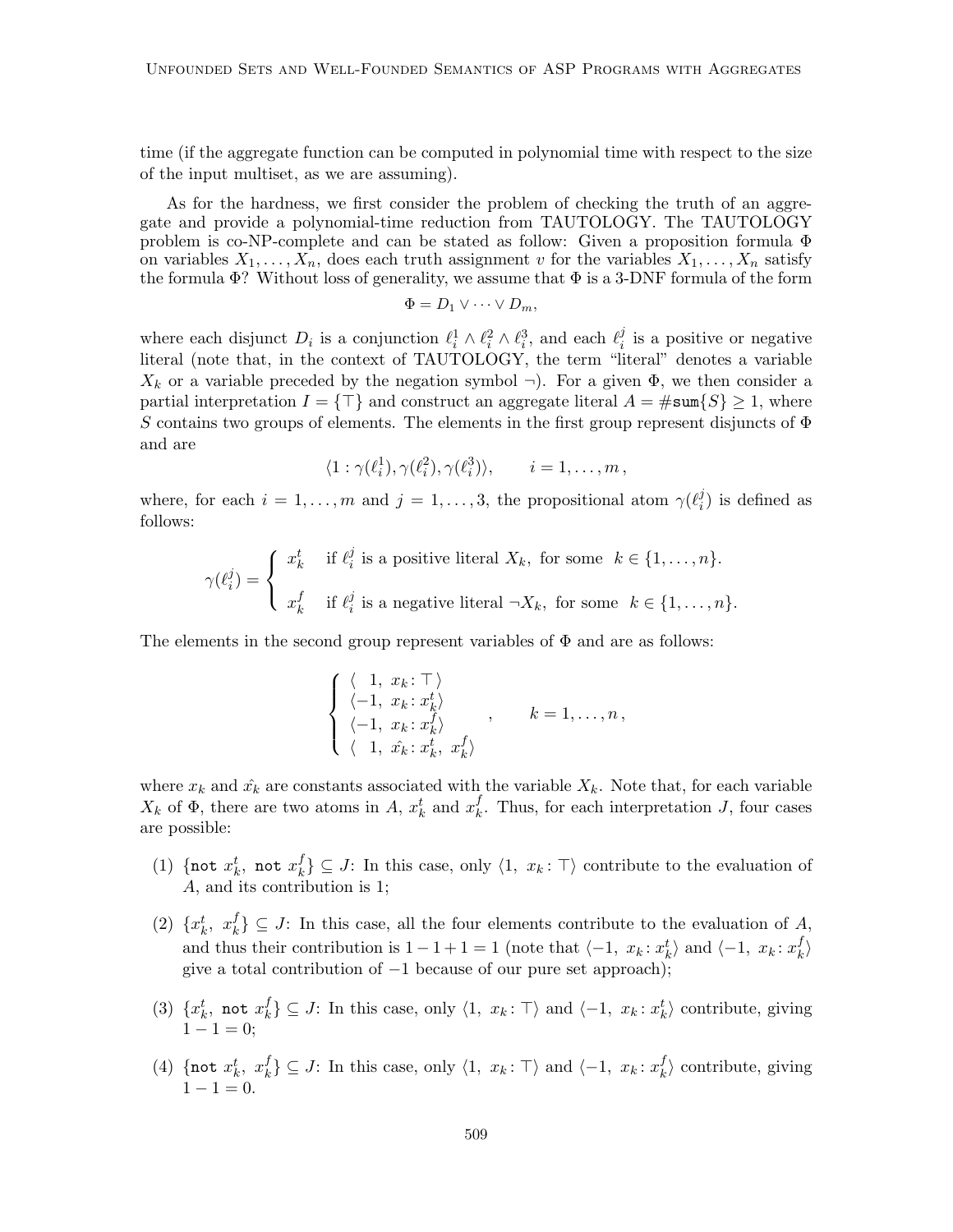Thus, for each  $k \in \{1, \ldots, n\}$ , the total contribution of the four elements of S associated with the variable  $X_k$  is either 0 or 1. Note that also the total contribution of the other elements of S (i.e., those in the first group) is either 0 or 1. Therefore, if there is  $k \in \{1, \ldots, n\}$  such that either case (1) or (2) occurs, the interpretation J trivially satisfies A. Otherwise, J is such that, for each variable  $k \in \{1, \ldots, n\}$ , either (3) or (4) occurs. In this case, we say that J is a *good interpretation*.

We next define a one-to-one mapping between the set of assignments for  $\Phi$  and the set of good interpretations. Let v be an assignment for  $\Phi$ . The good interpretation  $I_v$  associated with v is such that  $\top \in I_v$  and

$$
\begin{cases} \n\{x_k^t, \text{ not } x_k^f\} \subseteq I_v & \text{if } v(X_k) = 1 \\ \n\text{not } x_k^t, \ x_k^f\} \subseteq I_v & \text{if } v(X_k) = 0 \n\end{cases}, \quad k = 1, \dots, n.
$$

We want to show that v satisfies  $\Phi$  if and only if A is true with respect to  $I_v$ . Since  $I_v$  is a good interpretation, the elements of  $S$  in the second group give a total contribution of  $0$ , and so we have just to consider the elements of  $S$  in the first group. These elements give a contribution of 1 if and only if  $\{\gamma(\ell_i^1), \gamma(\ell_i^2), \gamma(\ell_i^3)\} \subseteq I$  holds for at least one  $i \in \{1, ..., n\}$ , and this holds if and only  $v(D_i) = 1$  holds for the disjunct  $D_i$ . We can then conclude that A is true with respect to  $I_v$  if and only  $v(\Phi) = 1$ .

Concerning the check of falsity of an aggregate, we can start from a 3-DNF formula Φ and construct an aggregate literal  $A' = \#\text{sum}\{S\} < 1$ , where S is obtained as described above. Then  $\Phi$  is a tautology if and only if A' is false with respect to  $I = \{\top\}.$ 

(b) Let I be a partial interpretation for an  $LP^{\mathcal{A}}_{m,a}$  program  $\mathcal P$  and A an aggregate literal occurring in  $P$ . We want to show that deciding whether  $A$  is true (resp. false) with respect to I can be done in polynomial-time in the size of  $B_{\mathcal{P}}$ . By Lemma 18, it is enough to evaluate the aggregate with respect to either  $I_{min} = I \cup \neg (B_{\mathcal{P}} \setminus I)$  or  $I_{max} = I \cup (B_{\mathcal{P}} \setminus \neg I)$ . We then end the proof by observing that the interpretations  $I_{min}$  and  $I_{max}$  can be constructed in polynomial time, and that the value of the aggregate function in A can be computed in polynomial time with respect to the size of the input multiset by assumption.  $\Box$ 

In order to prove the tractability of the well-founded semantics we need an efficient method for computing the greatest unfounded set, which is part of the well-founded operator  $W_P$ . Hence, we next give a polynomial-time construction of the set  $B_P \backslash GUS_P(I)$  by means of a monotone operator.

**Definition 7** Let I be an interpretation for an  $LP_{m,a}^{\mathcal{A}}$  program  $\mathcal{P}$ . The operator  $\phi_I$ :  $2^{B_{\mathcal{P}}}\rightarrow 2^{B_{\mathcal{P}}}$  is defined as follows:

$$
\phi_I(Y) = \{ \ell \in B_{\mathcal{P}} \mid \exists r \in \mathcal{P} \text{ with } H(r) = \ell \text{ such that}
$$
  
no (antimonotone) literal in  $B^a(r)$  is false with respect to I, and  
all the (monotone) literals in  $B^m(r)$  are true with respect to  $Y \setminus \neg I^- \}$ 

The least fixpoint of  $\phi_I$  coincides with the greatest unfounded set of P with respect to I.

**Theorem 20** Let  $P$  be an  $LP_{m,a}^{\mathcal{A}}$  program and I an interpretation for  $P$ . Then: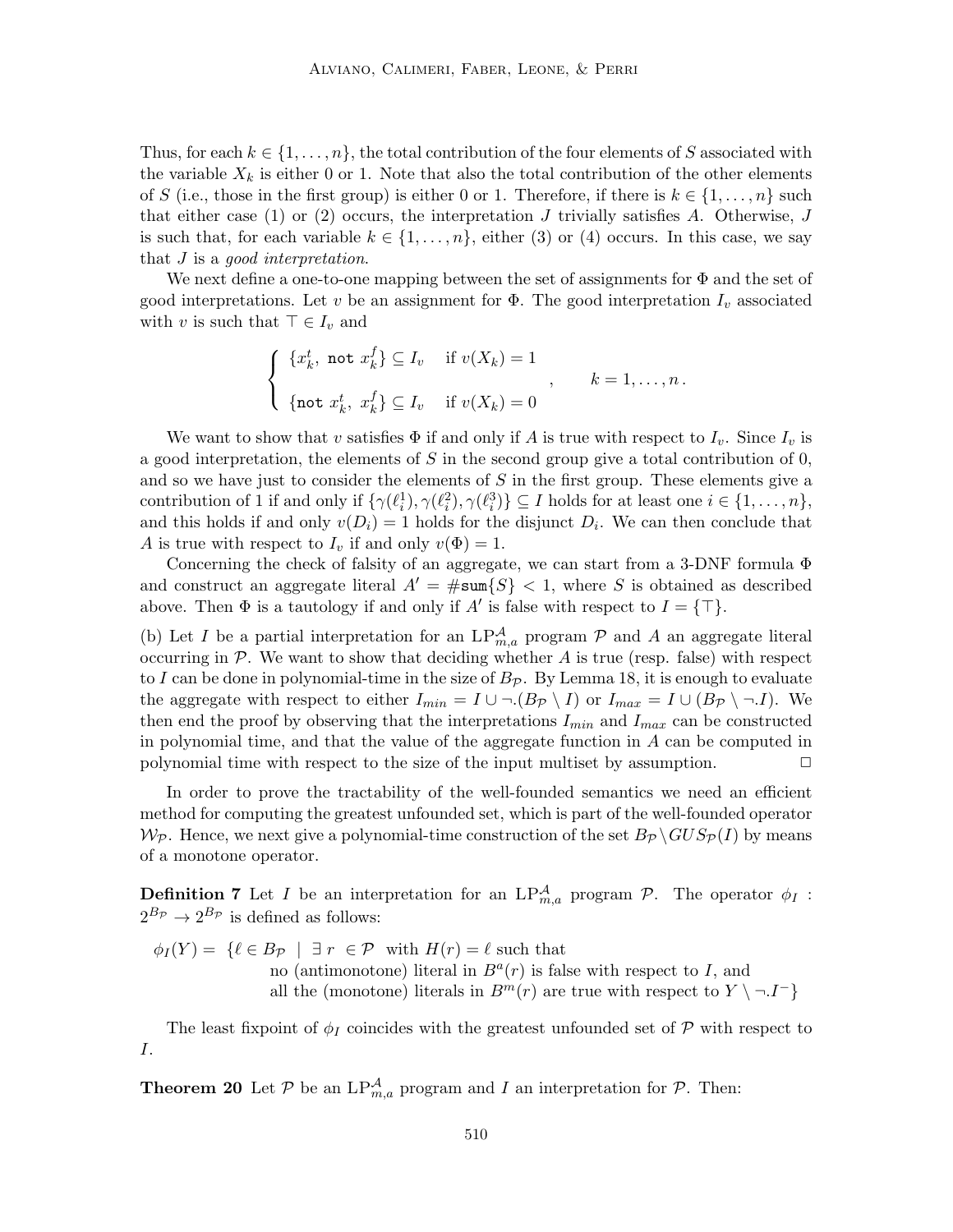- 1. The  $\phi_I$  operator has a least fixpoint  $\phi_I^{\omega}(\emptyset)$ ;
- 2.  $GUS_{\mathcal{P}}(I) = B_{\mathcal{P}} \setminus \phi_I^{\omega}(\emptyset)$ .

**Proof.** The  $\phi_I$  operator is a monotonically increasing operator in the meet semilattice  $\langle B_{\mathcal{P}}, \subseteq \rangle$ , and it therefore admits a least fixpoint  $\phi^{\omega}_I(\emptyset)$  (Tarski, 1955). We next prove that  $GUS_{\mathcal{P}}(I) = B_{\mathcal{P}} \setminus \phi_I^{\omega}(\emptyset)$  in two steps:

- (⊆) We first observe that  $\phi^{\omega}_I(\emptyset)$  can be computed iteratively, starting from the empty set, as the limit of the sequence  $F_0 = \emptyset$ ,  $F_{i+1} = \phi_I(F_i)$ . Thus, we prove by induction on i that  $GUS_{\mathcal{P}}(I) \subseteq B_{\mathcal{P}} \backslash F_i$  holds. The base case is trivial, since  $F_0 = \emptyset$  by definition and  $GUS_{\mathcal{P}}(I)$  is a subset of  $B_{\mathcal{P}}$  by Definition 1. We then assume  $GUS_{\mathcal{P}}(I) \subseteq B_{\mathcal{P}} \setminus F_i$  in order to prove that  $GUS_{\mathcal{P}}(I) \subseteq B_{\mathcal{P}} \setminus F_{i+1}$ . Since  $GUS_{\mathcal{P}}(I)$  is an unfounded set for  $\mathcal P$ with respect to I by Theorem 2, by Definition 1 we have that, for each  $\ell \in GUS_{\mathcal{P}}(I)$ and for each rule  $r \in \mathcal{P}$  with  $H(r) = \ell$ , either (1) some (antimonotone) literal in  $B^{a}(r)$  is false with respect to I, or (2) some (monotone) literal in  $B^{m}(r)$  is false with respect to I  $\cup \neg GUS_{\mathcal{P}}(I)$ . We want to show that such a  $\ell$  does not belong to  $F_{i+1}$ , that is, each rule  $r$  as above is such that either (i) some (antimonotone) literal in  $B^{a}(r)$  is false with respect to I, or (ii) some (monotone) literal in  $B^{m}(r)$  is not true with respect to  $F_i \setminus \neg I^-$  (recall that  $F_{i+1} = \phi_I(F_i)$  by definition). Since (1) and (i) are equals, we have to show that (2) implies (ii). To this end, assume that there is a (monotone) literal  $\ell' \in B^m(r)$  which is false with respect to  $I \cup \neg GUS_{\mathcal{P}}(I)$ . Our aim is to show that  $\ell'$  is false with respect to  $J = (F_i \setminus \neg I^-) \cup \neg (B_{\mathcal{P}} \setminus (F_i \setminus \neg I^-)),$ since in this case  $\ell'$  would be not true with respect to  $F_i \setminus \neg I^-$  (see Lemma 18). We start by proving that  $(I \cup \neg GUS_{\mathcal{P}}(I))^{-} = I^{-} \cup \neg GUS_{\mathcal{P}}(I)$  is a subset of  $J^{-}$ . Observe that  $J^- = \neg (B_{\mathcal{P}} \setminus (F_i \setminus \neg I^-)) = I^- \cup \neg (B_{\mathcal{P}} \setminus F_i)$  because  $\neg I^-$  is a subset of  $B_{\mathcal{P}}$ . Thus, since  $GUS_{\mathcal{P}}(I) \subseteq B_{\mathcal{P}} \setminus F_i$  by induction hypothesis, we obtain  $(I \cup \neg GUS_{\mathcal{P}}(I))^- = I^- \cup \neg GUS_{\mathcal{P}}(I) \subseteq I^- \cup \neg (B_{\mathcal{P}} \setminus F_i) = J^-$ . Since J is total,  $(I \cup \neg GUS_{\mathcal{P}}(I))^{-} \subseteq J^{-}$  implies that there is an extension K of I  $\cup \neg GUS_{\mathcal{P}}(I)$ such that  $K^- \subseteq J^-$  and  $K^+ \supseteq J^-$  (for example, the one containing as true all the standard positive literals which are undefined with respect to  $I \cup \neg GUS_{\mathcal{P}}(I)$ . Since  $\ell'$  is false with respect to  $I \cup \neg GUS_{\mathcal{P}}(I)$  by assumption and K is an extension of  $I \cup \neg GUS_{\mathcal{P}}(I), \ell'$  is false with respect to K by Remark 1. Thus, since  $J \leq K$  and  $\ell'$  is monotone, the latter implies that  $\ell'$  is false with respect to J as well.
- (⊇) We prove that  $B_{\mathcal{P}} \setminus \phi^{\omega}_{I}(\emptyset)$  is an unfounded set for  $\mathcal{P}$  with respect to I, that is, for each  $r \in \mathcal{P}$  with  $H(r) \in B_{\mathcal{P}} \setminus \phi_{I}^{\omega}(\emptyset)$ , either (1) some (antimonotone) literal in  $B^{a}(r)$  is false with respect to I, or (2) some (monotone) literal in  $B<sup>m</sup>(r)$  is false with respect to  $I \cup \neg (B_{\mathcal{P}} \setminus \phi_I^{\omega}(\emptyset))$ . By Definition 7,  $H(r) \notin \phi_I^{\omega}(\emptyset)$  implies either that (i) some (antimonotone) literal in  $B^{a}(r)$  is false with respect to I, or that (ii) some (monotone) literal in  $B^m(r)$  is not true with respect to  $\phi^{\omega}_I(\emptyset) \setminus \neg J^-$ . Since (i) and (1) are equals, we have to show that (ii) implies  $(2)$ . To this end, assume that there is a (monotone) literal  $\ell \in B^m(r)$  which is not true with respect to  $\phi_I^{\omega}(\emptyset) \setminus \neg I^-$ . Thus, there is an extension of  $\phi^{\omega}_I(\emptyset) \setminus \neg I^-$  for which  $\ell$  is false, and in particular  $\ell$  must be false with respect to  $J = (\phi_I^{\omega}(\emptyset) \setminus \neg I^-) \cup \neg.(B_{\mathcal{P}} \setminus (\phi_I^{\omega}(\emptyset) \setminus \neg I^-))$  because of Lemma 18. Now observe that  $(I \cup \neg (B_{\mathcal{P}} \setminus \phi_{I}^{\omega}(\emptyset)))^{-} = I^{-} \cup \neg (B_{\mathcal{P}} \setminus \phi_{I}^{\omega}(\emptyset)) = \neg (B_{\mathcal{P}} \setminus (\phi_{I}^{\omega}(\emptyset) \setminus \neg I^{-})) =$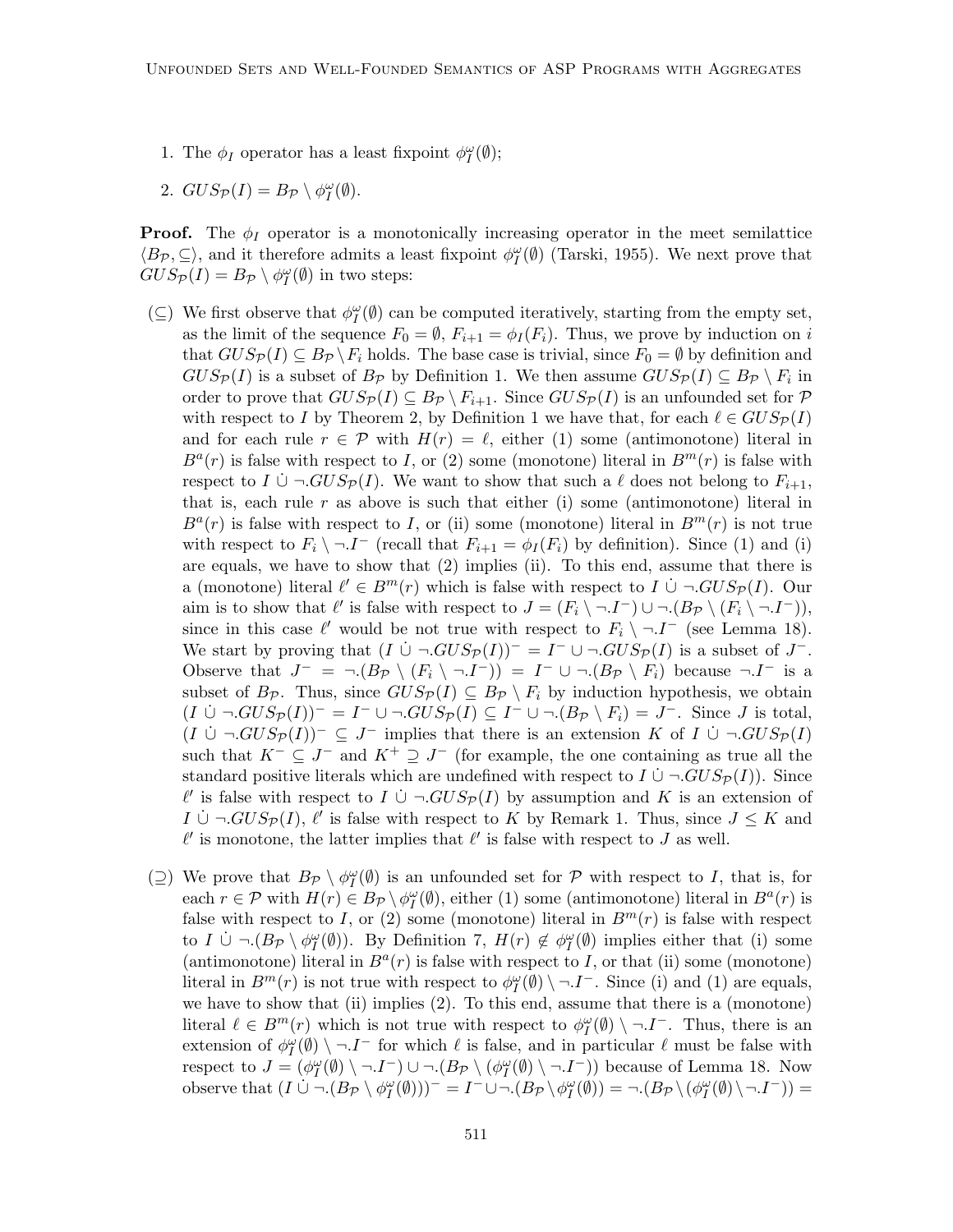J<sup>-</sup> holds (because  $\neg I^-\subseteq B_{\mathcal{P}}$ ), and so  $(I \cup \neg (B_{\mathcal{P}} \setminus \phi_I^{\omega}(\emptyset)))^+ \subseteq J^+$  because J is total. By combining the last two sentences we obtain  $I \cup \neg (B_{\mathcal{P}} \setminus \phi_I^{\omega}(\emptyset)) \leq J$ . Therefore, since  $\ell$  is a monotone literal which is false with respect to J, the latter implies that  $\ell$ is false with respect to  $I \cup \neg (B_{\mathcal{P}} \setminus \phi_I^{\omega}(\emptyset))$  as well, and so (2) holds.  $\Box$ 

Eventually, Property 5 is a consequence of the following theorem. As mentioned earlier, this theorem also follows from Theorem 7.4 in the work of Pelov et al. (2007) because of Corollary 25, but the proof provided here differs considerably from the one of Theorem 7.4 in the work of Pelov et al.

**Theorem 21** Given an  $LP^{\mathcal{A}}_{m,a}$  program  $\mathcal{P}$ :

- 1. The greatest unfounded set  $GUS_{\mathcal{P}}(I)$  of P with respect to a given interpretation I is polynomial-time computable;
- 2.  $\mathcal{W}_{\mathcal{P}}^{\omega}(\emptyset)$  is polynomial-time computable.

**Proof.** (1.) From Theorem 20,  $GUS_{\mathcal{P}}(I) = B_{\mathcal{P}} \setminus \phi_{I}^{\omega}(\emptyset)$ . We next show that  $\phi_{I}^{\omega}(\emptyset)$  is efficiently computable. The fixpoint  $\phi_I^{\omega}(\emptyset)$  is the limit  $\phi_{\lambda}$  of the sequence  $\phi_0 = \emptyset$ ,  $\phi_k =$  $\phi_I(\phi_{k-1})$ . This limit is reached in a polynomial number of applications of  $\phi_I$  because each new element of the sequence  $\phi_k$  must add at least a new atom (otherwise the limit has been already reached), that is,  $\lambda \leq |B_{\mathcal{P}}|$ . If we show that each application of  $\phi_I$  is feasible in polynomial time, we can conclude that  $\phi_{\lambda}$  is computable in polynomial time. Each step processes at most all the rules once, and for each rule checks the truth-value of at most all body literals once. The check of the truth valuation is clearly tractable for all standard (i.e., non-aggregates) literals; the tractability of the check for aggregate literals stems from Proposition 19, as we deal with monotone and antimonotone aggregate atoms only. In conclusion,  $\phi_{\lambda}$  is computable in polynomial time, and  $GUS_{\mathcal{P}}(I)$  is tractable as well since it is obtainable as  $B_{\mathcal{P}} \setminus \phi_I^{\omega}(\emptyset)$ .

(2.) By the argumentation carried out for  $\phi_I^{\omega}(\emptyset)$ , we can show that  $\mathcal{W}_{\mathcal{P}}^{\omega}(\emptyset)$  is computed in a number of steps which is polynomial (actually linear) in  $|B_{\mathcal{P}}|$ . Indeed, each step is polynomial-time computable: We have just proved the tractability of  $GUS_{\mathcal{P}}(I)$ , and  $\mathcal{T}_{\mathcal{P}}$  is polynomial-time computable as well.  $\Box$ 

This result has a positive impact also for the computation of the answer set semantics of logic programs with aggregates. Indeed, as stated in Theorem 16,  $\mathcal{W}_{\mathcal{P}}^{\omega}(\emptyset)$  approximates the intersection of all answer sets (if any) from the bottom, and can be therefore used to efficiently prune the search space. It is worthwhile noting that the computation of the well-founded semantics is also hard for polynomial-time. In particular, deciding whether a (ground) atom is true with respect to the well-founded semantics is P-complete, as this task is P-hard even for the standard well-founded semantics of aggregate-free programs (and, from Proposition 5, our semantics coincides with the standard well-founded on aggregatefree programs).

We end this section by briefly addressing the complexity of non-ground programs. When considering data-complexity (i.e., an  $LP^{\mathcal{A}}_{m,a}$  program  $\mathcal P$  is fixed and the input only consists of facts), the results are as for propositional programs: Deciding whether a (ground) atom is true with respect to the well-founded semantics of a non-ground program is P-complete,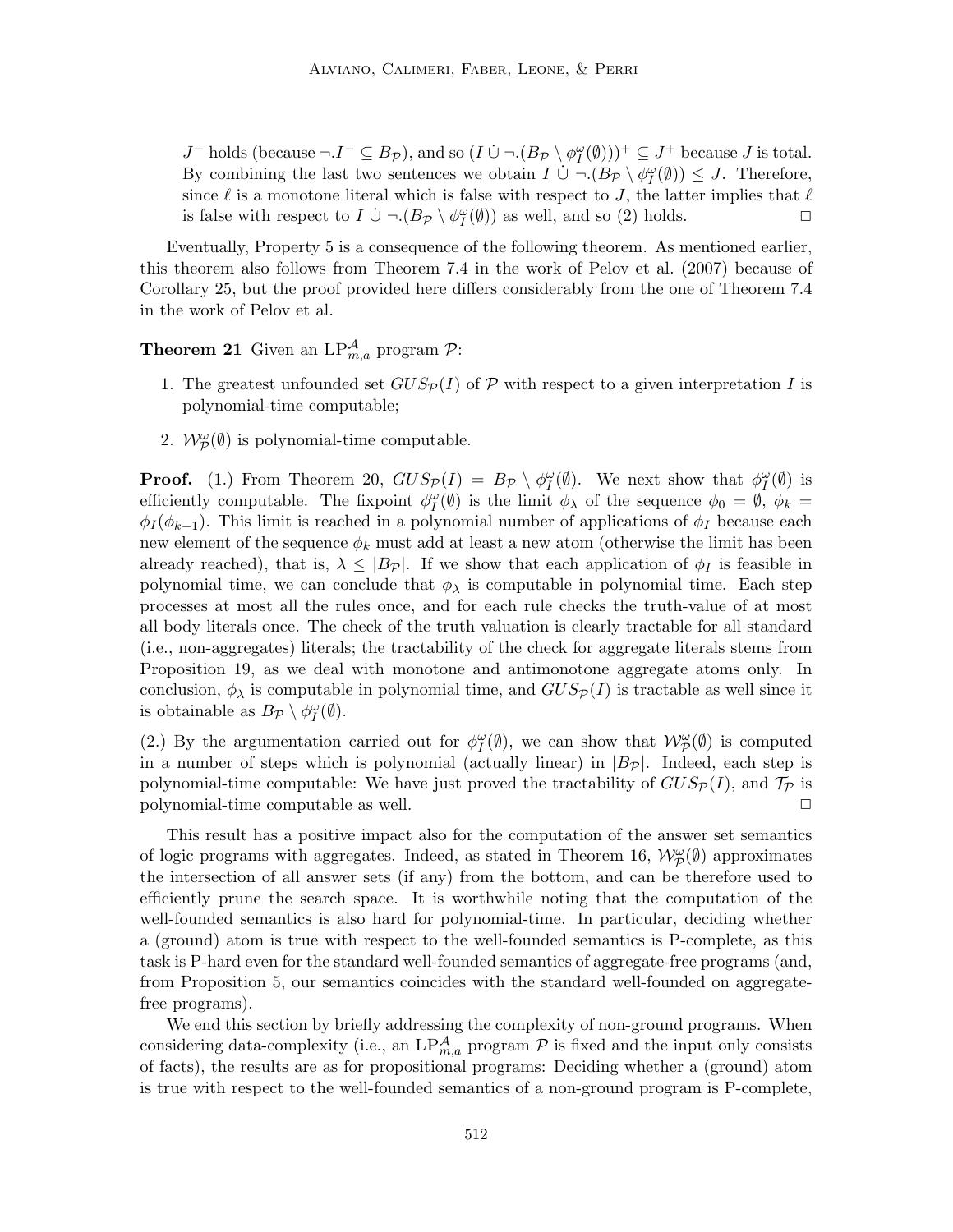under data-complexity (Van Gelder et al., 1991). However, if program complexity (i.e., an  $LP_{m,a}^{\mathcal{A}}$  program  $\mathcal P$  is given as input) is considered, complexity of reasoning rises exponentially. Indeed, a non-ground program  $P$  can be reduced, by naive instantiation, to a ground instance of the problem, and in general the size of  $Ground(P)$  is single exponential in the size of  $P$ . The complexity of reasoning increases accordingly by one exponential, from  $P$ to EXPTIME, and the result can be derived using complexity upgrading techniques (Eiter, Gottlob, & Mannila, 1997; Gottlob, Leone, & Veith, 1999).

# 6. Compilation into Standard LP, Implementation and Experimental Results

The well-founded semantics for  $LP_{m,a}^{\mathcal{A}}$  programs has been implemented by extending the DLV system (Leone et al., 2006). In this section we briefly describe the implemented prototype and report on the results of our experiments aimed at assessing its efficiency. Note that, even if  $LP_{m,a}^{\mathcal{A}}$  programs can be replaced by equivalent LP programs (for a rewriting strategy see Section 6.1 below), our experimental results highlight a significant performance advantage of  $LP_{m,a}^{\mathcal{A}}$  encodings.

### 6.1 Compilation into Standard Logic Programming

In this section we briefly present a strategy for representing  $\#\text{count},\#\text{sum}$  and  $\#\text{times}$ with standard constructs.<sup>2</sup> The compilation is in the spirit of the one introduced for  $\#\text{min}$ and #max by Alviano, Faber, and Leone (2008) and defines a subprogram computing the value of a (possibly recursive) aggregate. The compilation takes into account specific properties of monotone and antimonotone aggregate functions, and is therefore referred to as *monotone/antimonotone encoding* (*mae*).

The monotone/antimonotone encoding of an  $LP^{\mathcal{A}}_{m,a}$  program  $\mathcal P$  is obtained by replacing each aggregate literal  $A = f(S) \prec T$  by a new predicate symbol  $f_{\prec}$ . Predicate  $f_{\prec}$  is defined by means of a subprogram (i.e., a set of rules) that can be thought of as a compilation of A into standard LP. The compilation uses a total order  $\lt$  of the elements of  $U_{\mathcal{P}}\cup\{\perp\}$ , where ⊥ is a symbol not occurring in  $\mathcal P$  and such that  $\bot$  < u for each  $u \in U_{\mathcal P}$ . We further assume the presence of a "built-in" relation  $\overline{Y} \leq \overline{Y'}$ , where  $\overline{Y} = Y_1, \ldots, Y_n$  and  $\overline{Y'} = Y'_{1}, \ldots, Y'_n$ are lists of terms. This built-in relation has  $\bar{y} < \bar{y'}$  if and only if  $\bar{y}$  precedes  $\bar{y'}$  in the lexicographical order induced by  $\lt$ . Moreover, we will use a built-in relation  $\overline{Y} \leq \overline{Y'}$ , where  $\overline{y} \leq \overline{y'}$  is true if and only if either  $\overline{y} < \overline{y'}$  or  $\overline{y} = \overline{y'}$ . For simplicity, let us assume that A is of the form  $f(\{\overline{Y} : p(\overline{Y}, \overline{Z})\}) \prec k$ , where  $\overline{Y}$  and  $\overline{Z}$  are lists of local variables and k is an integer constant. For such an aggregate, we introduce a new predicate symbol  $f_{aux}$  of arity  $|\overline{Y}|+1$  and rules for modeling that an atom  $f_{aux}(\overline{y}, s)$  must be true whenever the value of  $f(\{\overline{Y}: p(\overline{Y}, \overline{Z}), \overline{Y} \leq \overline{y}\})$  is at least s. Thus, we use a fact for representing the value of the aggregate function for the empty set, and a rule for increasing this value for larger sets. The lexicographical order induced by  $\lt$  is used to guarantee that all elements in the set are

<sup>2.</sup> Since we are considering only monotone and antimonotone aggregate literals, the domains of  $\#\text{sum}$  and #times are assumed to be  $\mathbb N$  and  $\mathbb N^+$ , respectively.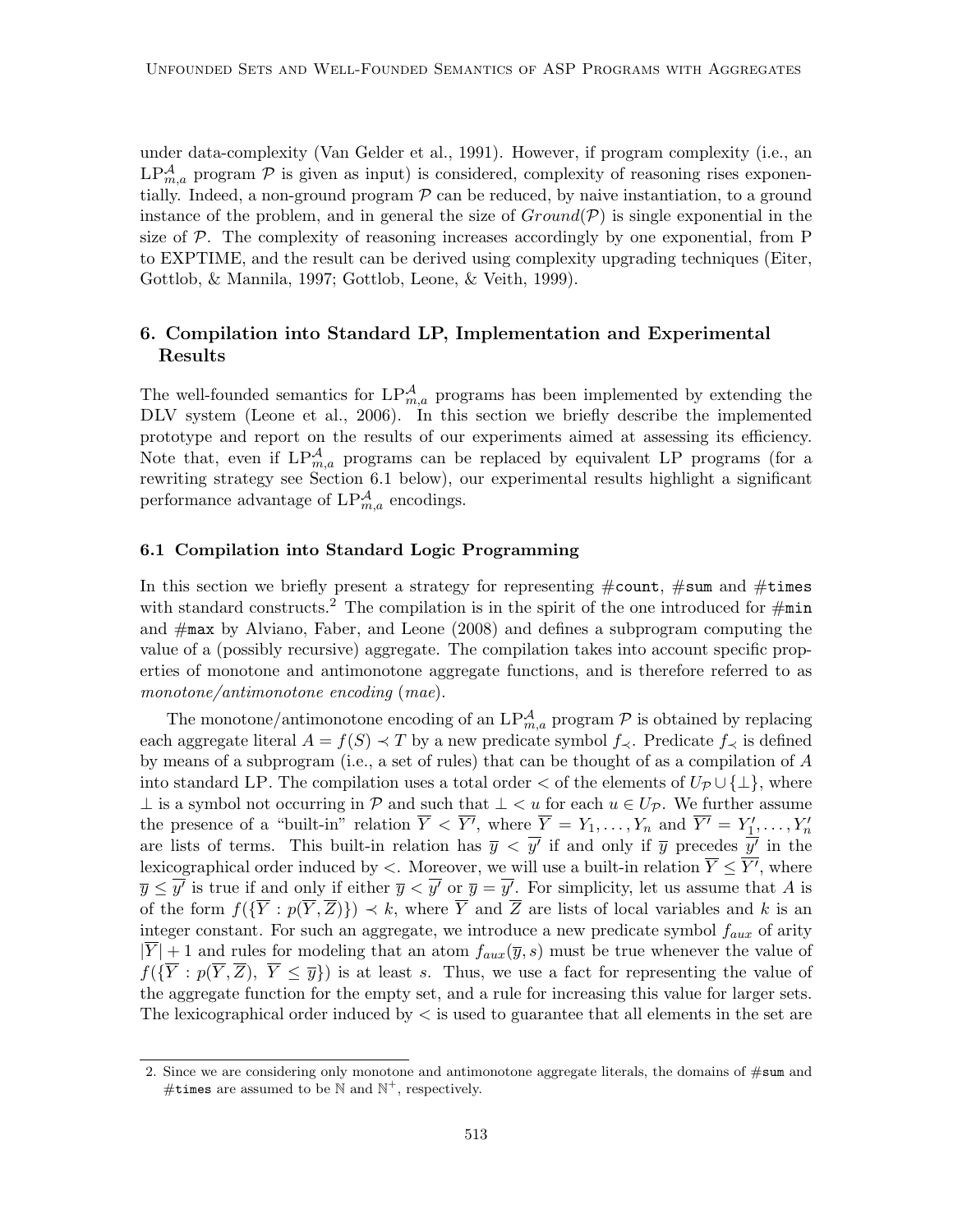

Figure 2: Prototype system architecture.

considered at most once. In particular, the following rules are introduced:

$$
f_{aux}(\overline{\underline{1}}, \alpha).
$$
  
\n
$$
f_{aux}(\overline{Y'}, X) := f_{aux}(\overline{Y}, S), p(\overline{Y'}, \overline{Z}), \quad \text{where } \begin{cases} \alpha = 0, \ \beta = S + 1 & \text{if } f = \text{\#count}; \\ \alpha = 0, \ \beta = S + Y'_1 & \text{if } f = \text{\#sum}; \\ \alpha = 1, \ \beta = S \times Y'_1 & \text{if } f = \text{\#times}. \end{cases}
$$

If  $\prec \in \{\geq,>\}\$ , truth of an aggregate  $f(\lbrace \overline{Y} : p(\overline{Y}, \overline{Z}) \rbrace) \prec k$  must be inferred if and only if *some* atom  $f_{aux}(\overline{y}, s)$  such that  $s \prec k$  is true. This aspect is modeled by means of the following rules:

$$
f_{\geq k} := f_{aux}(\overline{Y}, S), \ S \geq k. \qquad f_{>k} := f_{aux}(\overline{Y}, S), \ S > k.
$$

If  $\prec$  is  $\leq$ , instead, truth of an aggregate  $f(\lbrace Y : p(Y, Z) \rbrace) \leq k$  must be inferred if and only if all atoms  $f_{aux}(\overline{y}, s)$  such that  $s > k$  are false (and similar if  $\prec$  is  $\prec$ ). These aspects are modeled by means of the following rules:

 $f_{\leq k}$  :– not  $f_{> k}$ . f $\leq k$  :– not  $f_{\geq k}$ .

Extending the technique to aggregate literals with global variables is quite simple: Global variables are added to the arguments of all the atoms used in the compilation, and a new predicate  $f_{group-by}$  is used for collecting their possible substitutions.

## 6.2 System Architecture and Usage

We have extended DLV by implementing the well-founded operator and the well-founded semantics for  $LP_{m,a}^{\mathcal{A}}$  programs described in this paper. The architecture of the prototype is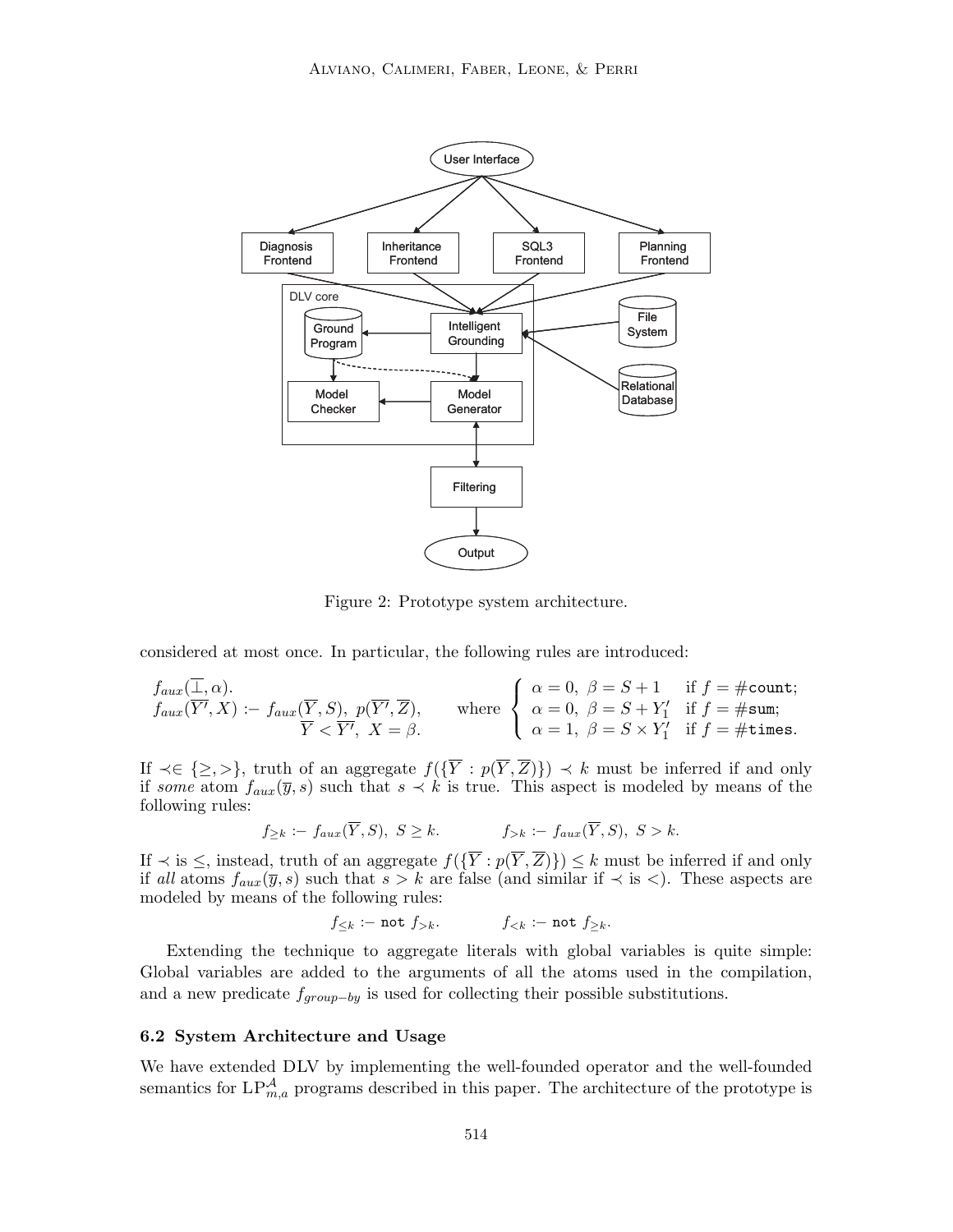reported in Figure 2. In detail, we modified two modules of DLV, the *Intelligent Grounding* module and the *Model Generator* module. In our prototype, the well-founded semantics is adopted if one of -wf or --well-founded is specified on the command-line. Otherwise, the stable model semantics is adopted as usual. The well-founded operator  $\mathcal{W}_{\mathcal{P}}$  introduced in Section 3 is used for both semantics. In particular, for the stable model semantics, the well-founded model is profitably used for pruning the search space. For the well-founded semantics, the well-founded model is printed after the computation of the least fixpoint of the well-founded operator. In this case the output of the system consists of two sets, for representing true and undefined standard atoms in the well-founded model. A binary of the prototype is available at http://www.dlvsystem.com/dlvRecAggr/.

### 6.3 Experimental Results

To our knowledge, the implemented prototype is currently the only system supporting a well-founded semantics for logic programs with recursive aggregates. For certain special cases, such as when the well-founded model is total, the well-founded model coincides with other semantics such as answer sets (see Corollary 17) and in theses cases systems supporting those semantics such as IDP (Wittocx, Mariën, & Denecker, 2008), SMODELS (Simons et al., 2002), or clasp (Gebser, Kaufmann, Neumann, & Schaub, 2007), can be used to compute the well-founded model.

We are however interested in systems that are able to compute the well-founded model for all input programs. One of the major systems supporting the well-founded semantics, XSB (Swift & Warren, 2010), has some support for aggregates, but (apart from  $\#$ min and #max) XSB does not support *recursive* aggregates (i.e., aggregates occurring in recursive definitions). Therefore, our experiments have been designed for investigating the computational behavior of aggregate constructs with respect to equivalent encodings without aggregates.

More specifically, we introduce the *Attacks* problem, which is inspired by the classic *Win-Lose* problem often used in the context of the well-founded semantics for standard logic programs, and study performance on it.

**Definition 8 (Attacks Problem)** In the Attacks problem, a set of  $p$  players and a positive integer m are given. Each player attacks n other players. A player wins if no more than m winners attack it. This kind of problem is frequently present in turn-based strategy games.

Note that the definition of winner is recursive and, in particular, a recursive aggregate is the natural way of encoding this problem.

**Example 14** An instance of the Attacks problem in which  $p = 6$ ,  $n = 2$  and  $m = 1$  could be the following:

- player  $a$  attacks players  $b$  and  $c$ ;
- player d attacks players b and  $f$ ;
- player b attacks players a and  $c$ ;
- player e attacks players c and  $f$ ;
- player  $c$  attacks players  $a$  and  $b$ ;
- player  $f$  attacks players  $d$  and  $e$ .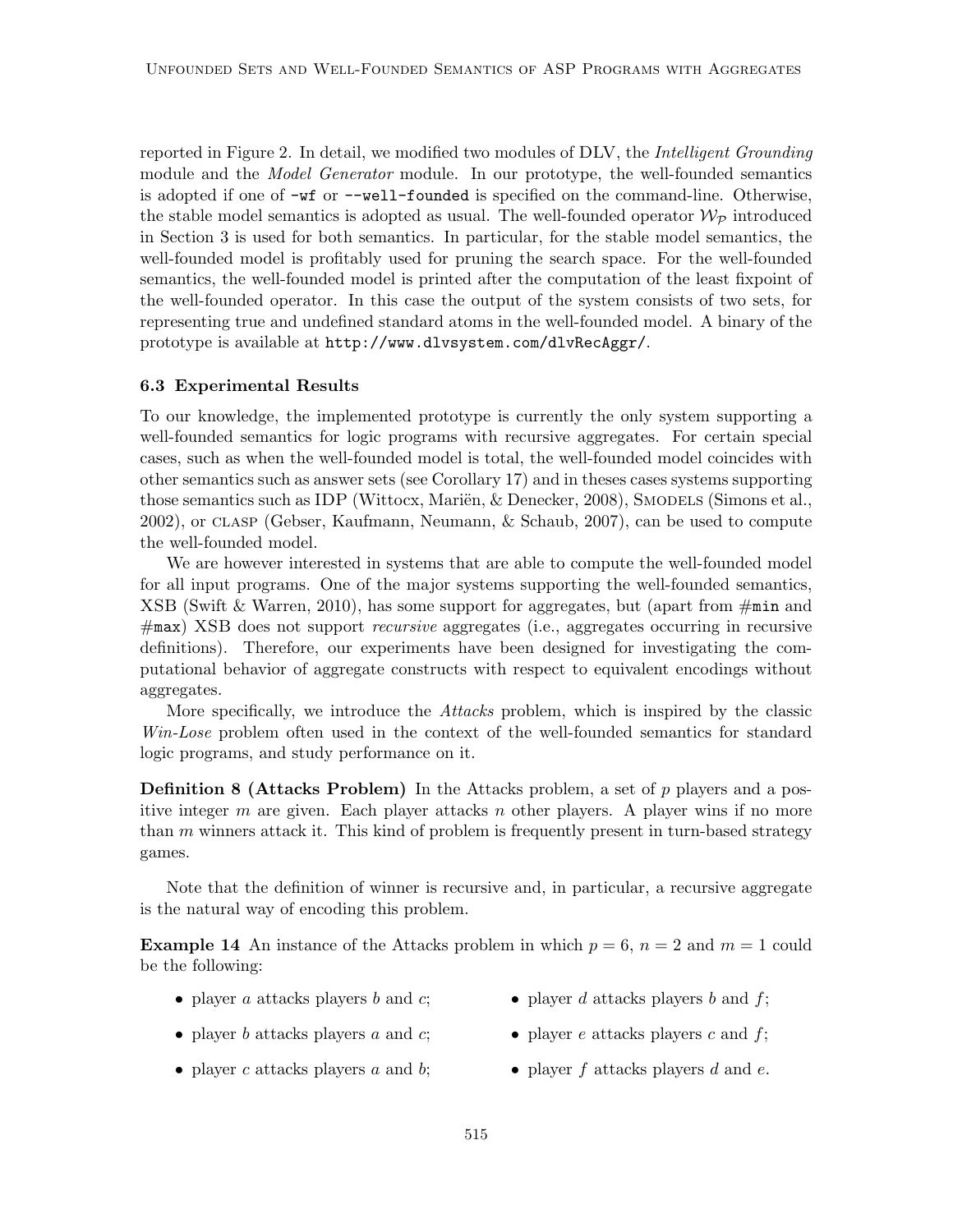

Figure 3: An instance of the *Attacks* problem with 6 players, each one attacking 2 other players.

A graphical representation of this instance is shown in Figure 3. Since d is only attacked by f, we can conclude that d is a winner. Similarly for e. Therefore, f is not a winner because f is attacked by d and e, which are winners. For the other players, namely  $a, b$  and  $c$ , we cannot determine who is a winner or not.

In our experiments, instances of Attacks are encoded by means of the predicates max, player and attacks for representing the parameter  $m$ , the set of players and the attacks of the players, respectively. We consider three equivalent encodings for the Attacks problem.

### 6.3.1 Aggregate-Based Encoding

This encoding is a natural representation of the Attacks problem in  $LP^{\mathcal{A}}_{m,a}$ . The complete encoding consists of a single rule, reported below:

$$
win(X) := max(M),\; player(X),\; \# count\{Y: attacks(Y, X),\; win(Y)\} \le M.
$$

### 6.3.2 Join-Based Encoding

An equivalent encoding can be obtained by computing a number of joins proportional to m. The tested encoding is reported below:

$$
win(X) := player(X), not \, lose(X).
$$
\n
$$
lose(X) := max(1), \, attacks(Y_1, X), \, win(Y_1),
$$
\n
$$
attack(S(Y_2, X), \, win(Y_2), \, Y_1 < Y_2.
$$
\n
$$
lose(X) := max(2), \, attacks(Y_1, X), \, win(Y_1),
$$
\n
$$
attack(S(Y_2, X), \, win(Y_2), \, Y_1 < Y_2,
$$
\n
$$
attack(S(Y_3, X), \, win(Y_3), \, Y_1 < Y_3, \, Y_2 < Y_3.
$$
\n
$$
lose(X) := max(3), \, \ldots
$$

Note that in the encoding above there is a rule for each possible value of parameter  $m$ . However, only one of these rules is considered by our solver during program instantiation. In fact, only the rule is instantiated, which contains the instance of atom  $max(m)$  for which a fact is present. All the other rules are satisfied because of a false body literal.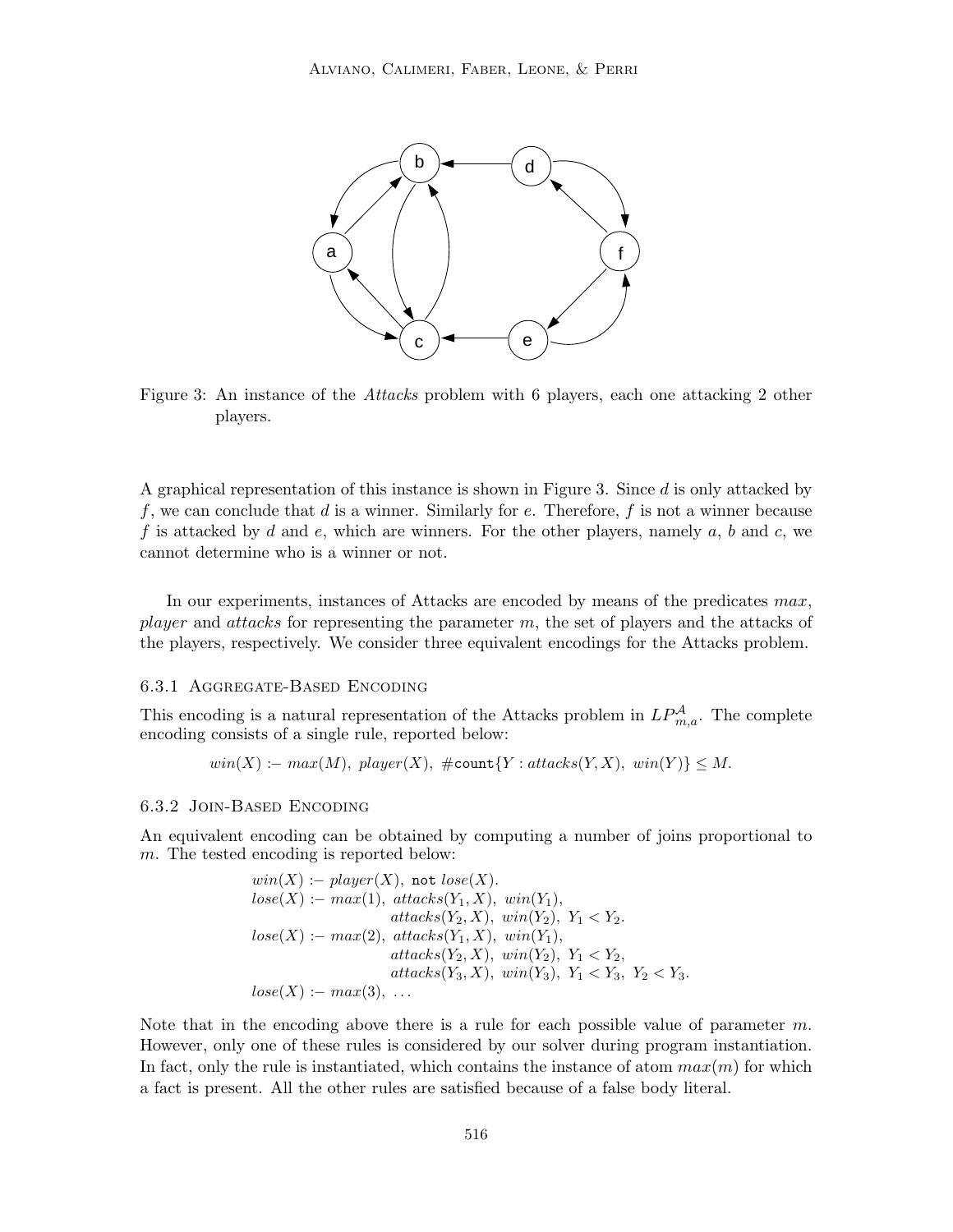

Figure 4: *Attacks:* Average execution time of DLV running the aggregate-based encoding and DLV running the join-based encoding.

### 6.3.3 Mae-Based Encoding

This encoding has been obtained by applying the compilation presented in Section 6.1 with some minor simplifications. The full encoding is reported below:

> $win(X) := player(X)$ , not  $lose(X)$ .  $lose(X) := count(X, Y, S), max(M), S > M.$  $count(X, Y, 1) := aux(X, Y).$  $count(X, Y', S') := count(X, Y, S), aux(X, Y'), Y < Y', S' = S + 1.$  $aux(X, Y) := attacks(Y, X), win(Y).$

Intuitively, an atom  $count(x, y, s)$  stands for "there are at least s constants y' such that  $y' \leq y$  and  $atacks(y',x)$ ,  $win(y')$  is true". Note that the rules defining predicate count use the natural order of integers to guarantee that each  $y'$  is counted at most once.

Example 15 The instance shown in Figure 3 is represented by means of the following facts:

 $player(a).$   $player(b).$   $player(c).$   $player(d).$   $player(d).$   $player(e).$   $player(f).$  $attacks(a, b)$ .  $attacks(b, a)$ .  $attacks(c, a)$ .  $attacks(d, b)$ .  $attacks(e, c)$ .  $attacks(f, d)$ .  $attack(a, c). \quad attacks(b, c). \quad attacks(c, b). \quad attacks(d, f). \quad attacks(e, f). \quad attacks(f, e).$  $max(1)$ .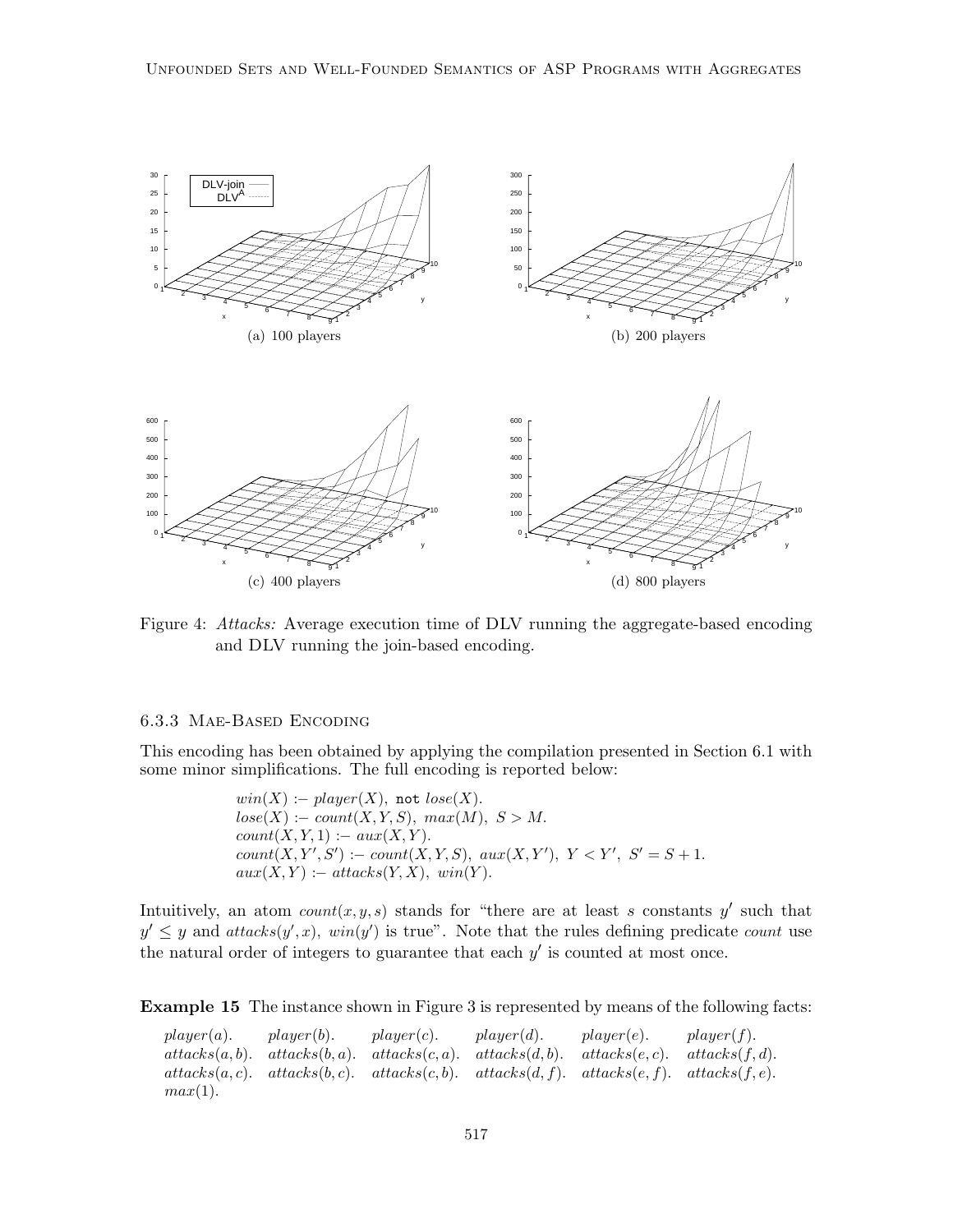

Figure 5: *Attacks:* Average execution time of DLV running the aggregate-based encoding and XSB running the join-based encoding.

For all the encodings, the well-founded model restricted to the win predicate is  $\{win(d),\}$  $win(e)$ , not  $win(f)$ . Note that  $win(a)$ ,  $win(b)$  and  $win(c)$  are neither true nor false, and so they are undefined.

### 6.3.4 Discussion

We performed an intensive experimentation for this benchmark by varying the parameters  $p, m$  and  $n$ . For each combination of these parameters, we measured the average execution time of DLV and XSB (version 3.2) on 3 randomly generated instances. The experiments have been performed on a 3GHz Intel<sup>®</sup> Xeon<sup>®</sup> processor system with 4GB RAM under the Debian 4.0 operating system with GNU/Linux 2.6.23 kernel. The DLV prototype used has been compiled with GCC 4.4.1. For every instance, we have allowed a maximum running time of 600 seconds (10 minutes) and a maximum memory usage of 3GB.

The results of our experimentation are reported in Figures 4–7. In the graphs,  $DLV<sup>A</sup>$ is the implemented prototype with the aggregate-based encoding, DLV-join and DLV-mae the implemented prototype with the aggregate-free encodings, XSB-join and XSB-mae the XSB system with the aggregate-free encodings (as mentioned earlier, XSB does not support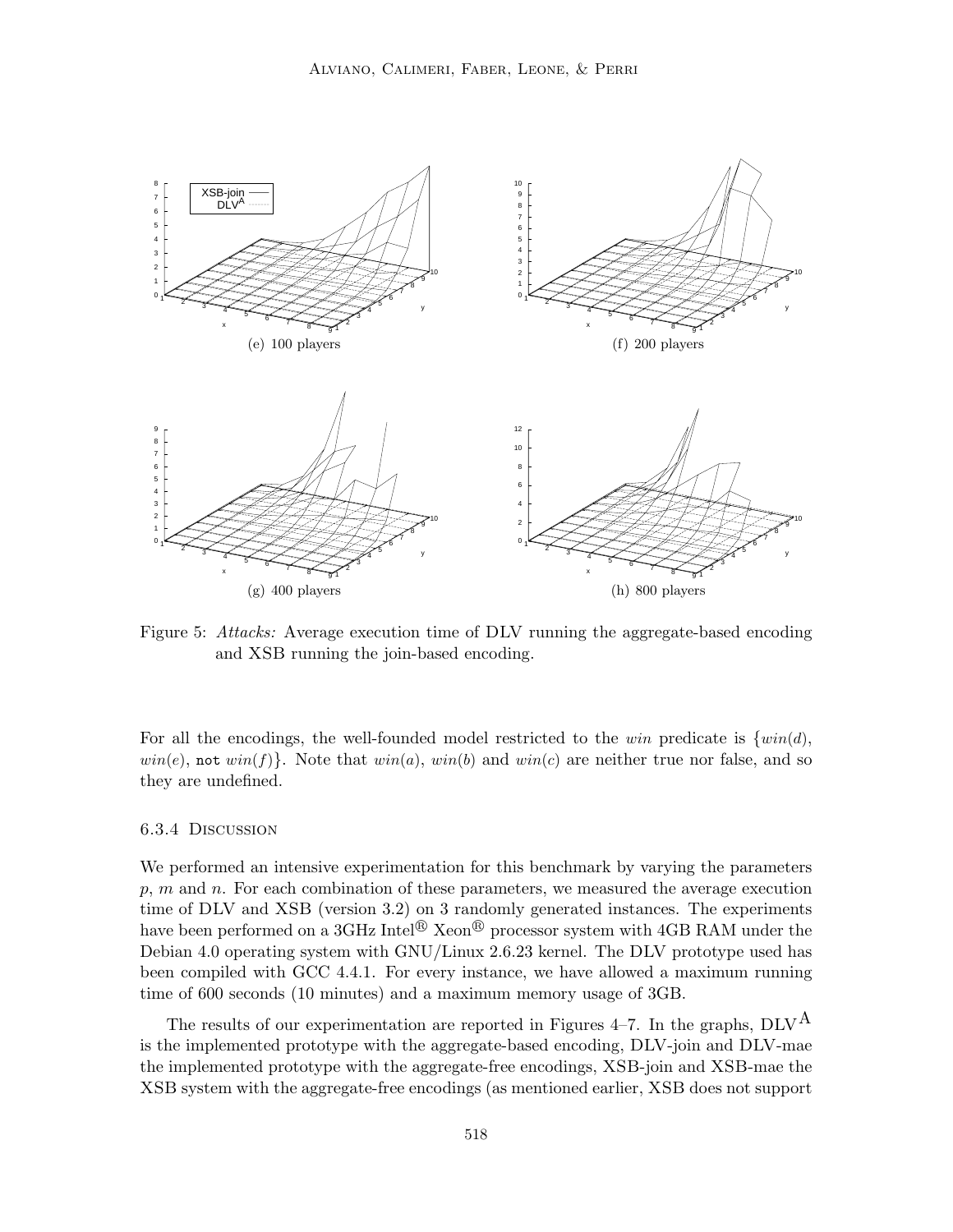

Figure 6: *Attacks:* Average execution time of DLV running the aggregate-based encoding and DLV running the *mae*-based encoding.

recursive aggregates). For the XSB system, we explicitly set indices and tabled predicates for optimizing its computation.

For each graph, the number of players is fixed, while parameters  $m$  (x-axis) and  $n$ (y-axis) vary. Therefore, the size of the instances grows moving from left to right along the y-axis, while it is invariant with respect to the x-axis. However, the number of joins required by the join-based encoding depends on the parameter  $m$ . As a matter of fact, we can observe in the graphs in Figures 4–5 that the average execution time of the join-based encoding increases along both the x- and y-axis (for both DLV and XSB). Instead, for the encoding using aggregates, and for the mae-based encoding, the average execution time only depends on instance sizes, as shown in the graphs in Figures 6–7.

For the join-based encoding, XSB is generally faster than DLV, but consumes much more memory. Indeed, in Figure 5, we can observe that XSB terminates its computation in a few seconds for the smallest instances, but rapidly runs out of memory on slightly larger instances. Considering the mae-based encoding, we can observe significant performance gains for both DLV and XSB (see Figures 6–7). Indeed, both systems complete their computation in the allowed time and memory on larger instances. Computational advantages of the mae-based encoding with respect to the join-based encoding are particularly evident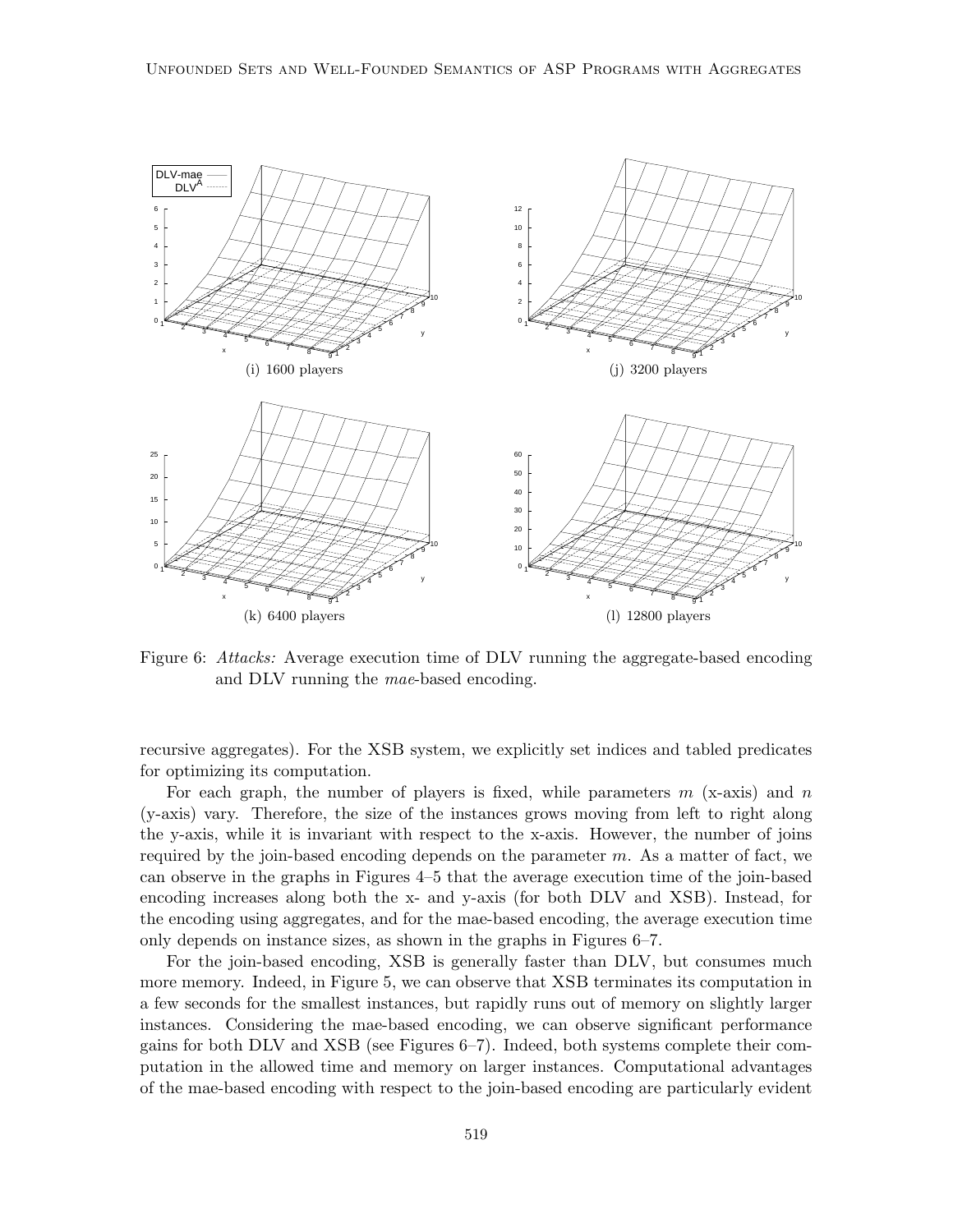

Figure 7: *Attacks:* Average execution time of DLV running the aggregate-based encoding and XSB running the *mae*-based encoding.

for XSB, which solved all tested instances with this encoding. However, also XSB with the mae-based encoding is outperformed by DLV with native support for aggregate constructs (see Figure 7).

In sum, the experimental results highlight that the presence of aggregate constructs can significantly speed-up the computation. Indeed, the encoding using recursive aggregates outperforms the aggregate-free encodings in all tested instances.

# 7. Related Work

Defining a well-founded semantics for logic programs with aggregates has been a challenge of major interest in the last years. The first attempts, not relying on a notion of unfounded set, have been defined on a restricted language. Some of these are discussed by Kemp and Stuckey (1991). Another semantics falling in this class is the one introduced by Van Gelder (1992), subsequently generalized by Osorio and Jayaraman (1999). The main problem of these semantics is that they often leave too many undefined literals, as shown by Ross and Sagiv (1997).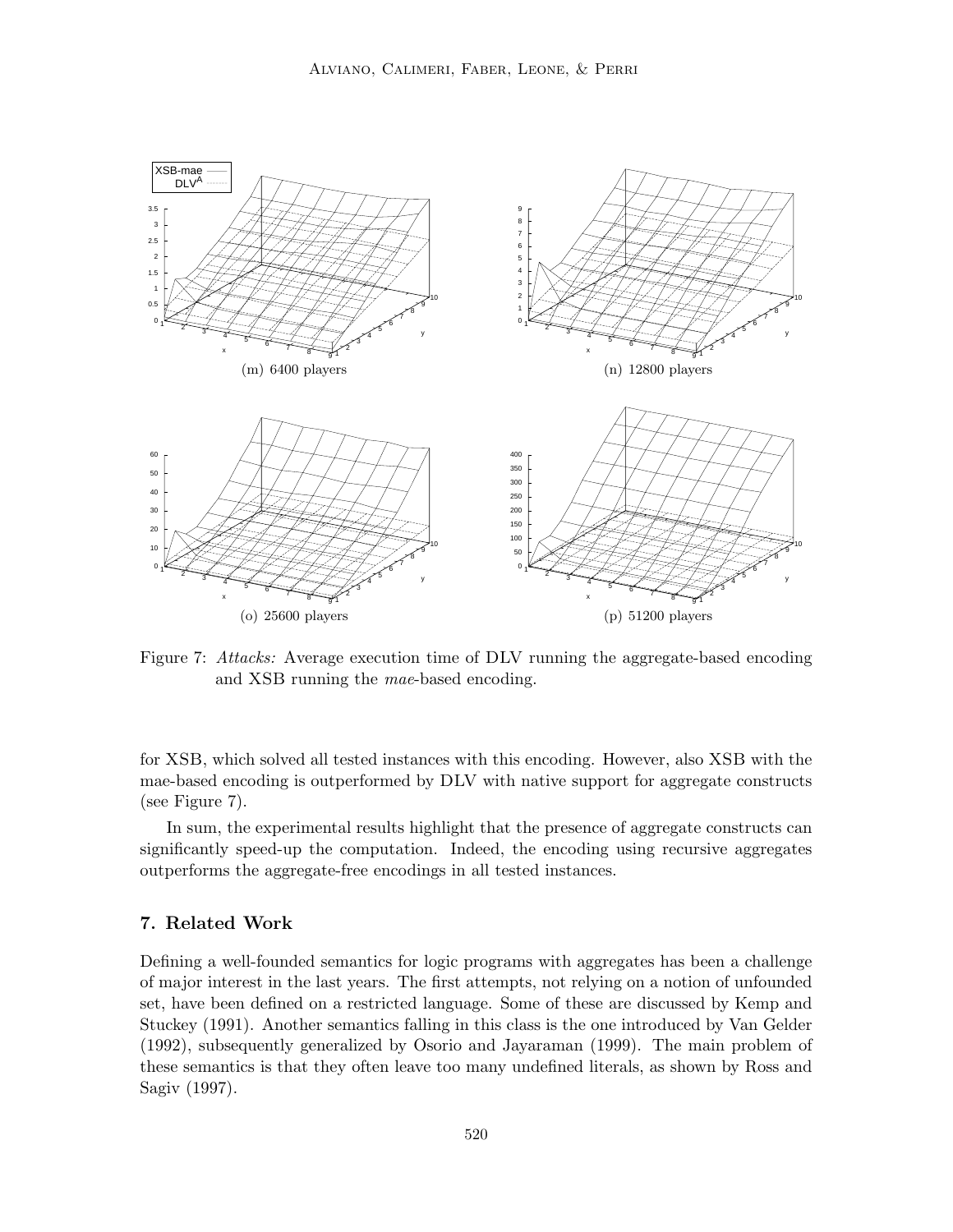A first attempt to define a well-founded semantics for unrestricted  $LP^{\mathcal{A}}$  has been done by Kemp and Stuckey (1991). This semantics is based on a notion of unfounded sets. According to Kemp and Stuckey, a set  $\mathcal X$  of standard atoms is an unfounded set for a (ground) program P with respect to an interpretation I if, for each rule  $r \in \mathcal{P}$  with  $H(r) \in \mathcal{X}$ , either (a) some literal in  $B(r)$  is false with respect to I, or (b)  $B(r) \cap \mathcal{X} \neq \emptyset$ . Note that only standard literals are considered by condition (b), and aggregates are not covered by it. We point out that this definition of unfounded set makes the semantics inadequate for programs with recursive aggregates, even if only monotone aggregates are considered. For example, for the program  ${a(1):$   $\#$ count ${X : a(X)} > 0.$ , the well-founded model in the work of Kemp and Stuckey is  $\emptyset$ , while a reasonable well-founded semantics should identify  $a(1)$  as false.

Pelov et al. (2007) defined a well-founded semantics based on approximating operators, namely D-well-founded semantics, which extends the standard well-founded semantics; indeed, they coincide for aggregate-free programs. More in detail, in that work aggregates are evaluated in one of three possible ways. Therefore, a family of semantics is defined by Pelov et al., which can be ordered by precision: More precise three-valued aggregates lead to more precise semantics. In general, higher precision comes at the price of a higher computational complexity. The authors discuss the following three-valued aggregate relations for the evaluation of aggregate literals: *trivial*, *bound* and *ultimate approximating aggregates*, where the first is the less precise, and the last is the most precise. Semantics relying on trivial approximating aggregates is very imprecise, but it is still suitable for the class of stratified aggregate programs. Both trivial and bound approximations have polynomial complexity, while ultimate has been shown to be intractable for nonmonotone aggregate functions (Pelov, 2004). A detailed comparison with our results is presented in Section 7.1.

Ferraris (2005) showed that the semantics of Smodels programs with positive weight constraints is equal to answer sets as defined by Faber et al. (2004) on the respective fragment. Since by Theorem 16  $\mathcal{W}_{\mathcal{P}}^{\omega}(\emptyset)$  approximates answer sets as defined by Faber et al.,  $\mathcal{W}_{\mathcal{P}}^{\omega}(\emptyset)$  can be used also as an approximating operator for the respective SMODELS programs. Indeed, it can be shown that the *AtMost* pruning operator of SMODELS (Simons et al., 2002) is a special case of the  $\phi_I$  operator (defined in the proof of Theorem 21).

Other works attempted to define stronger notions of well-founded semantics (also for programs with aggregates), like the Ultimate Well-Founded Semantics (Denecker et al., 2001), or WFS<sup>1</sup> and WFS<sup>2</sup> (Dix & Osorio, 1997). Whether a characterization of these semantics in terms of unfounded sets can exist for these semantics is unclear and left for future research.

Concerning compilations of  $LP^{\mathcal{A}}$  programs into standard LP, a transformation was provided by Van Gelder (1992). The compilation that we presented in Section 6.1 differs from the one introduced by Van Gelder in several respects. Our approach uses a total order of the universe of the input program and takes advantage of the character of monotonicity/antimonotonicity of the aggregate literals in the input program, while the transformation defined by Van Gelder uses uninterpreted function symbols for representing ground sets, and recursive negation for checking truth of aggregate literals. We briefly discuss these aspects in the following. Roughly, for an aggregate  $f(S) \prec k$ , uninterpreted function symbols are used by the transformation in the work of Van Gelder for determining all pairs  $S', k'$ such that S' is a ground set associated with S and  $k' = f(S')$ . After that, the transformation defined by Van Gelder checks whether there exists a pair  $S', k'$  satisfying the following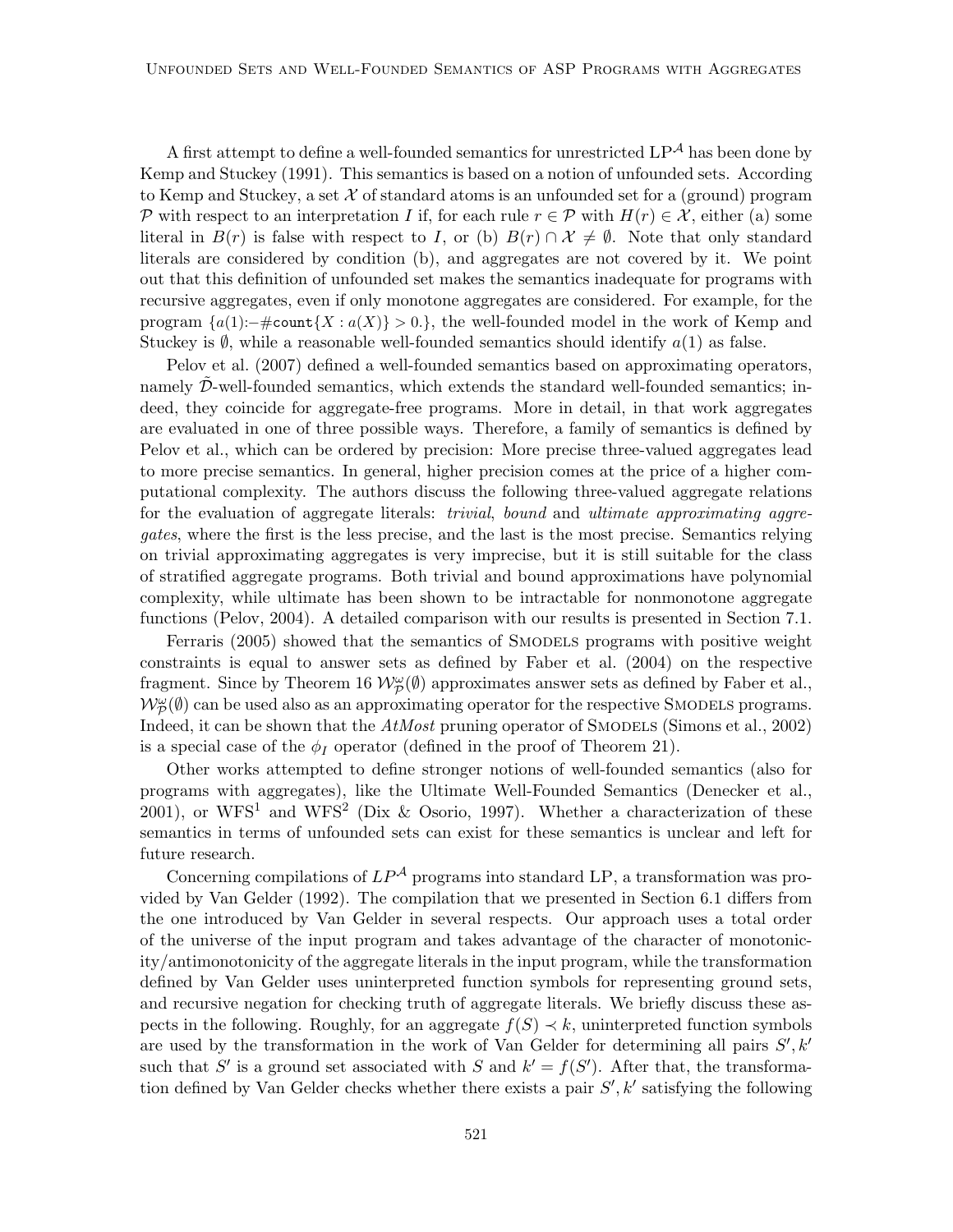conditions: (i) for every element  $\langle consts : conj \rangle$  in S', conj is true; (ii)  $k' \prec k$  holds. We point out that Condition (i) requires recursive negation in order to be checked. Indeed, it is equivalent to "there is no element  $\langle consts : conj \rangle$  in S' such that conj is not true." This aspect of the transformation has an undesirable side effect: Stratified  $LP_{m,a}^{\mathcal{A}}$  programs may have partial well-founded models, that is, Theorem 9 does not hold for programs compiled with the transformation introduced by Van Gelder. An example of this side effect is given by Van Gelder, where it is shown that this transformation possibly leads to partial well-founded models for instances of *Company Controls*, a well-known problem that can be modeled by using monotone recursive aggregates.

### 7.1 Comparison with the work of Pelov et al. (2007)

In this section we report a detailed comparison of the well-founded semantics as defined in this paper with the one of Pelov et al. (2007). We recall that Pelov et al. defines wellfounded and stable semantics as the least and total fixpoints of the three-valued stable model operator extended to aggregate programs.

We start by observing that the evaluation of *ultimate approximating aggregates* coincides with the evaluation of aggregates defined in this article; also the evaluation of *bound approximating aggregates* coincides for monotone and antimonotone aggregates (as a consequence of Lemma 18 in this paper and Proposition 7.16 in the work of Pelov et al., 2007).

Let us now introduce a translation of an aggregate literal into a formula of standard literals. For a (partial) interpretation I, let  $conj(I)$  denote the conjunction of all the literals in I. The translation  $trm(A)$  of a ground aggregate literal A is defined as follows:

> $trm(A) = \bigvee \{ conj(I) | I \text{ is a subset-minimal interpretation}$ such that  $A$  is true with respect to  $I$

Note that, for each (partial) interpretation  $J$ , the evaluation of  $A$  with respect to  $J$  coincides with the evaluation of  $trm(A)$  with respect to J (Proposition 2 and Proposition 3 in the work of Pelov et al., 2003). Moreover, for a monotone (resp. antimonotone) aggregate literal A, only positive (resp. negative) literals appear in  $trm(A)$ .

For a rule r in a ground  $LP_{m,a}^{\mathcal{A}}$  program  $\mathcal{P}$  and an aggregate literal  $A \in B(r)$ , the translation  $trm(\mathcal{P}, r, A)$  of A in r is the program obtained from  $\mathcal P$  by removing r and by adding a rule r' such that  $H(r') = H(r)$  and  $B(r') = B(r) \setminus \{A\} \cup conj$ , for each conj  $\in \text{trm}(A)$ . Therefore, the full translation  $\text{trm}(\mathcal{P})$  of  $\mathcal P$  is defined as the recursive application of  $trm(\mathcal{P}, r, A)$  (note that the order in which rules and aggregates are processed is not relevant). We next show that  $P$  and  $trm(P)$  have the same unfounded sets.

Lemma 22 *A set of atoms* X *is an unfounded set for a program* P *with respect to an interpretation* I *if and only if*  $X$  *is an unfounded set for*  $\text{trm}(\mathcal{P})$  *with respect to* I.

**Proof.** We use induction on the number of aggregate literals in  $P$ . If  $P$  has no aggregate literals, then  $P = trm(\mathcal{P})$ . Now consider a program  $\mathcal P$  and a rule  $r \in \mathcal P$  with an aggregate literal A in  $B(r)$ . We want to show that a set X of atoms is an unfounded set for P with respect to I if and only if X is an unfounded set for  $trm(\mathcal{P}, r, A)$  with respect to I, since in this case we might apply the induction hypothesis and prove the claim. Thus, we can end the proof by means of the following observations: (i) A is false with respect to an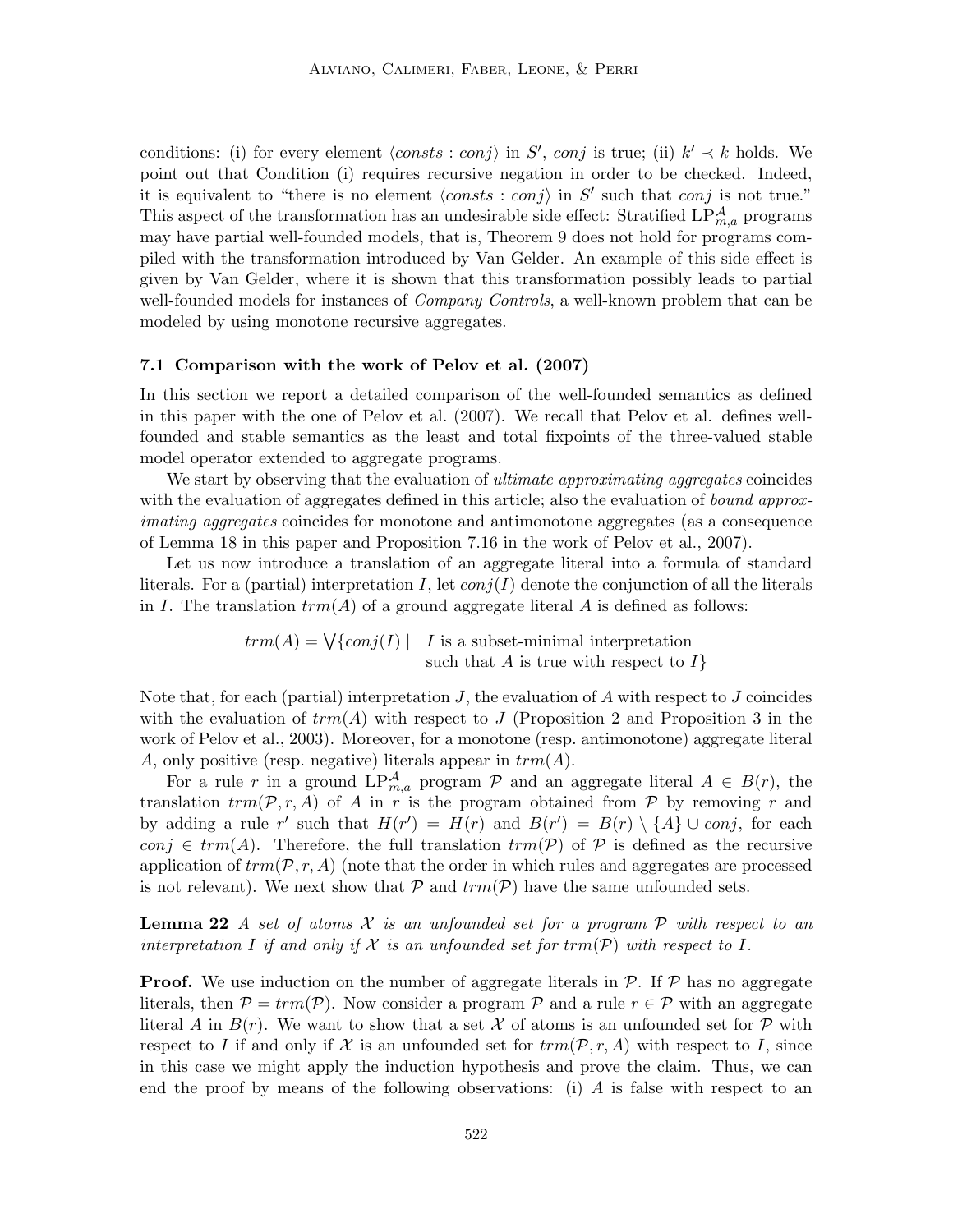interpretation J if and only if  $trm(A)$  is false with respect to J, that is, if and only if for each conjunction  $conj \in trm(A)$  there is a literal  $\ell \in conj$  such that  $\ell$  is false with respect to J; (ii) such an  $\ell$  is a positive (resp. negative) standard literal if and only if A is monotone  $(\text{resp. antimonotone}).$ 

We can then prove that the well-founded operators of  $P$  and  $trm(P)$  coincide.

**Lemma 23** Let  $P$  be an  $LP_{m,a}^{\mathcal{A}}$  program and I an interpretation for  $P$ . Then  $W_P(I)$  =  $\mathcal{W}_{trm(\mathcal{P})}(I)$ .

**Proof.** We have to show that (1)  $\mathcal{T}_{\mathcal{P}}(I) = \mathcal{T}_{trm(\mathcal{P})}(I)$  and (2)  $GUS_{\mathcal{P}}(I) = GUS_{trm(\mathcal{P})}(I)$ . We note that  $(2)$  immediately follows from Lemma 22. In order to prove  $(1)$ , we consider an aggregate literal A occurring in  $P$ . By previous considerations, we have that A is true with respect to I if and only if there is a conjunct in  $trm(A)$  which is true with respect to I. Thus, (1) holds.  $\Box$ 

We are now ready to relate our well-founded operator with the one provided by Pelov et al. (2007).

**Theorem 24** For the class of  $LP_{m,a}^{\mathcal{A}}$  programs, the well-founded operator herein defined *coincides with the one of Pelov et al. (2007; for both the ultimate and bound approximating aggregate semantics).*<sup>3</sup>

**Proof.** By Lemma 23, we already know that  $W_{\mathcal{P}}(I) = W_{trm(\mathcal{P})}(I)$ . We also have that  $W_{trm(P)}(I)$  coincides with the one in the work of Van Gelder et al. (1991) by Theorem 1 (since  $trm(\mathcal{P})$  is a standard logic program). On the other hand, for both the ultimate and bound approximating aggregate semantics, the well-founded operators (as defined in Pelov et al., 2007) of P and  $trm(\mathcal{P})$  coincide: This is a consequence of Theorem 1 in the work of Pelov et al. (2003), because the three-valued immediate consequence operators in the work of Pelov et al. (2003) and Pelov et al. (2007) coincide (see Definition 7 in Pelov et al., 2003 and Definition 7.5 in Pelov et al., 2007). Moreover, the well-founded operator of Pelov et al. (2007) coincides with the one in the work of Van Gelder et al. for standard logic programs, thereby obtaining the equality of the operators.  $\Box$ 

The correspondence of the two well-founded semantics immediately follows from the theorem above. Indeed, the two well-founded models are defined as the fixpoints of the respective well-founded operators.

Corollary 25 *The well-founded model herein defined and the one of Pelov et al. (2007;*  ${\it for\ both\ the\ ultimate\ and\ bound\ approximating\ aggregate\ semantics})\ coincide\ for\ LP}^{\cal A}_{m,a}$ *programs.*

As mentioned also earlier, by virtue of the above theorem and corollary, some of the results presented in this paper also follow from earlier results in the literature. In particular, Theorem 9, Theorem 16 and some of our complexity results follow from definitions and results of Pelov (2004) and Pelov et al. (2007).

<sup>3.</sup> Note that this operator is referred to as stable revision operator by Pelov et al. (2007).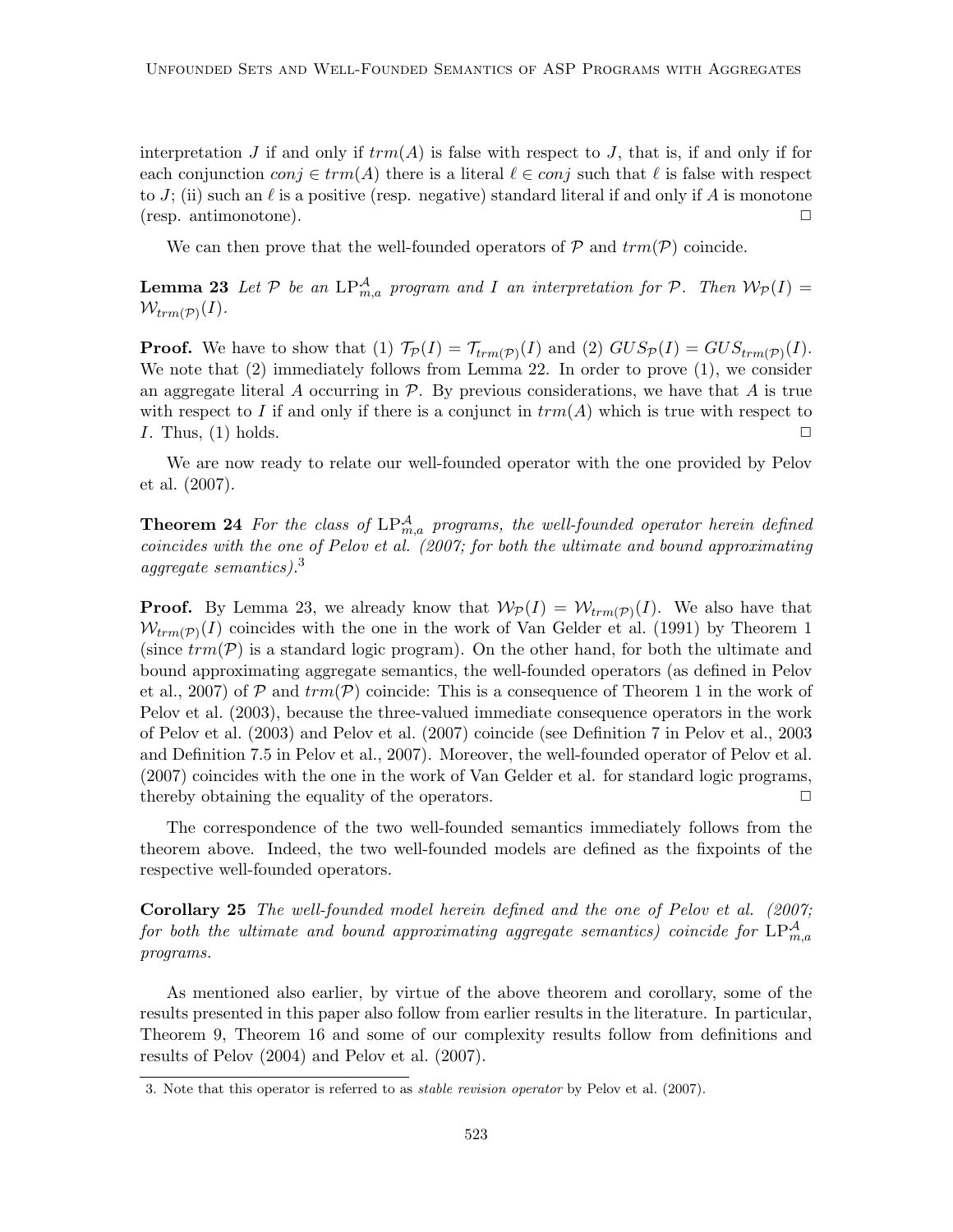# 8. Conclusion

In this paper we introduced a new notion of unfounded set for  $\text{LP}_{m,a}^{\mathcal{A}}$  programs and analyzed a well-founded semantics for this language based on this notion. This semantics generalizes the traditional well-founded semantics for aggregate-free programs and also coincides with well-founded semantics for aggregate programs as defined by Pelov et al. (2007; the latter not being defined by means of a notion of unfounded set). We could also show that this semantics and its main operator  $\mathcal{W}_{\mathcal{P}}$  have close ties with answer sets as defined by Faber et al. (2004, 2011), and can hence serve as approximations.

We proved that computing this semantics is a tractable problem. Indeed, the semantics is given by the least fixpoint of the well-founded operator  $\mathcal{W}_{\mathcal{P}}$ . The fixpoint is reached after a polynomial number of applications of the operator  $\mathcal{W}_{\mathcal{P}}$  (with respect to the size of the input program), each of them requiring polynomial time. For showing that an application of  $\mathcal{W}_{\mathcal{P}}$ is polynomial-time feasible, we have proved that evaluating monotone and antimonotone aggregate literals remains polynomial-time computable also for partial interpretations, since in this case only one of the possibly exponential extensions must be checked. For a monotone aggregate literal, this extension is obtained by falsifying each undefined literal, while for an antimonotone aggregate literal, each undefined literal is taken as true in the extension.

Motivated by these positive theoretical results, we have implemented the first system supporting a well-founded semantics for unrestricted  $LP_{m,a}^{\mathcal{A}}$ . Allowing for using monotone and antimonotone aggregate literals, the implemented prototype is ready for experimenting with the  $LP_{m,a}^{\mathcal{A}}$  framework. The experiments conducted on the Attacks benchmark highlight the computational gains of a native implementation of aggregate constructs with respect to equivalent encodings in standard LP.

## Acknowledgments

Partly supported by Regione Calabria and EU under POR Calabria FESR 2007-2013 within the PIA project of DLVSYSTEM s.r.l., and by MIUR under the PRIN project LoDeN and under the PON project FRAME proposed by Atos Italia S.p.a.; we also thank the anonymous reviewers for their valuable comments.

### References

- Alviano, M., Faber, W., & Leone, N. (2008). Compiling minimum and maximum aggregates into standard ASP. In Formisano, A. (Ed.), *Proceedings of the 23rd Italian Conference on Computational Logic (CILC 2008)*.
- Baral, C. (2003). *Knowledge Representation, Reasoning and Declarative Problem Solving*. Cambridge University Press.
- Brewka, G. (1996). Well-Founded Semantics for Extended Logic Programs with Dynamic Preferences. *Journal of Artificial Intelligence Research*, *4*, 19–36.
- Calimeri, F., Faber, W., Leone, N., & Perri, S. (2005). Declarative and Computational Properties of Logic Programs with Aggregates. In *Nineteenth International Joint Conference on Artificial Intelligence (IJCAI-05)*, pp. 406–411.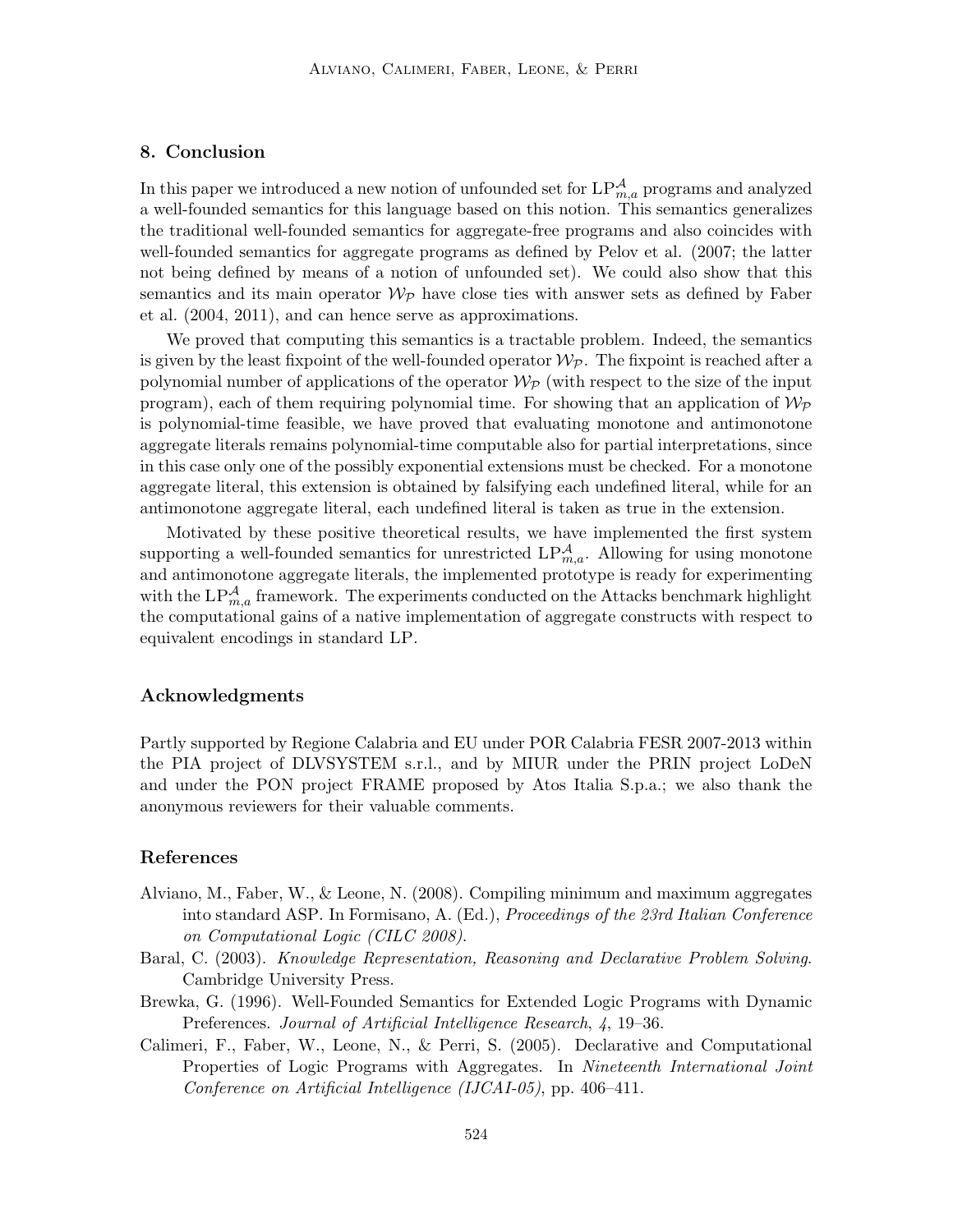- Dell'Armi, T., Faber, W., Ielpa, G., Leone, N., & Pfeifer, G. (2003). Aggregate Functions in DLV. In de Vos, M., & Provetti, A. (Eds.), *Proceedings ASP03 - Answer Set Programming: Advances in Theory and Implementation*, pp. 274–288, Messina, Italy. Online at http://CEUR-WS.org/Vol-78/.
- Denecker, M., Pelov, N., & Bruynooghe, M. (2001). Ultimate Well-Founded and Stable Model Semantics for Logic Programs with Aggregates. In Codognet, P. (Ed.), *Proceedings of the 17th International Conference on Logic Programming*, pp. 212–226. Springer Verlag.
- Dix, J., & Osorio, M. (1997). On Well-Behaved Semantics Suitable for Aggregation. In *Proceedings of the International Logic Programming Symposium (ILPS '97)*, Port Jefferson, N.Y.
- Eiter, T., Gottlob, G., & Mannila, H. (1997). Disjunctive Datalog. *ACM Transactions on Database Systems*, *22* (3), 364–418.
- Faber, W. (2005). Unfounded Sets for Disjunctive Logic Programs with Arbitrary Aggregates. In Baral, C., Greco, G., Leone, N., & Terracina, G. (Eds.), *Logic Programming and Nonmonotonic Reasoning — 8th International Conference, LPNMR'05, Diamante, Italy, September 2005, Proceedings*, Vol. 3662 of *Lecture Notes in Computer Science*, pp. 40–52. Springer Verlag.
- Faber, W., Leone, N., & Pfeifer, G. (2004). Recursive aggregates in disjunctive logic programs: Semantics and complexity. In Alferes, J. J., & Leite, J. (Eds.), *Proceedings of the 9th European Conference on Artificial Intelligence (JELIA 2004)*, Vol. 3229 of *Lecture Notes in AI (LNAI)*, pp. 200–212. Springer Verlag.
- Faber, W., Leone, N., & Pfeifer, G. (2011). Semantics and complexity of recursive aggregates in answer set programming. *Artificial Intelligence*, *175* (1), 278–298. Special Issue: John McCarthy's Legacy.
- Ferraris, P. (2005). Answer Sets for Propositional Theories. In Baral, C., Greco, G., Leone, N., & Terracina, G. (Eds.), *Logic Programming and Nonmonotonic Reasoning — 8th International Conference, LPNMR'05, Diamante, Italy, September 2005, Proceedings*, Vol. 3662 of *Lecture Notes in Computer Science*, pp. 119–131. Springer Verlag.
- Ferraris, P. (2011). Logic programs with propositional connectives and aggregates. *ACM Transactions on Computational Logic*, *12* (4). In press.
- Gebser, M., Kaufmann, B., Neumann, A., & Schaub, T. (2007). Conflict-driven answer set solving. In *Twentieth International Joint Conference on Artificial Intelligence (IJCAI-07)*, pp. 386–392. Morgan Kaufmann Publishers.
- Gelfond, M. (2002). Representing Knowledge in A-Prolog. In Kakas, A. C., & Sadri, F. (Eds.), *Computational Logic. Logic Programming and Beyond*, Vol. 2408 of *LNCS*, pp. 413–451. Springer.
- Gelfond, M., & Lifschitz, V. (1991). Classical Negation in Logic Programs and Disjunctive Databases. *New Generation Computing*, *9*, 365–385.
- Gottlob, G., Leone, N., & Veith, H. (1999). Succinctness as a Source of Expression Complexity. *Annals of Pure and Applied Logic*, *97* (1–3), 231–260.
- Kemp, D. B., & Stuckey, P. J. (1991). Semantics of Logic Programs with Aggregates. In Saraswat, V. A., & Ueda, K. (Eds.), *Proceedings of the International Symposium on Logic Programming (ISLP'91)*, pp. 387–401. MIT Press.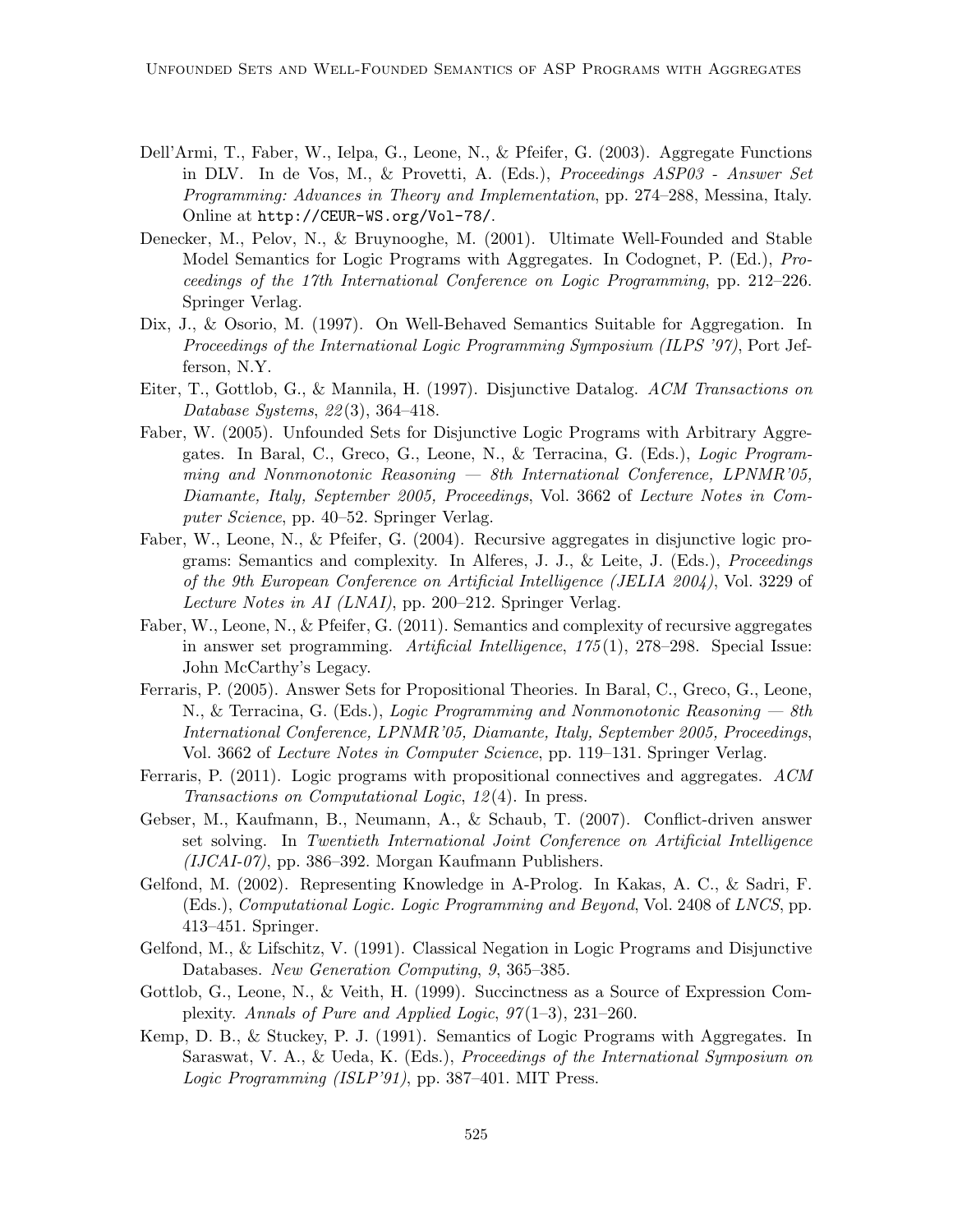- Leone, N., Pfeifer, G., Faber, W., Eiter, T., Gottlob, G., Perri, S., & Scarcello, F. (2006). The DLV System for Knowledge Representation and Reasoning. *ACM Transactions on Computational Logic*, *7* (3), 499–562.
- Liu, L., Pontelli, E., Son, T. C., & Truszczynski, M. (2010). Logic programs with abstract constraint atoms: The role of computations. *Artificial Intelligence*, *174* (3–4), 295–315.
- Liu, L., & Truszczyński, M. (2006). Properties and applications of programs with monotone and convex constraints. *Journal of Artificial Intelligence Research*, *27*, 299–334.
- Manna, M., Ruffolo, M., Oro, E., Alviano, M., & Leone, N. (2011). The HiLeX System for Semantic Information Extraction. *Transactions on Large-Scale Data and Knowledge-Centered Systems.* Springer Berlin/Heidelberg, To appear.
- Manna, M., Ricca, F., & Terracina, G. (2011). Consistent Query Answering via ASP from Different Perspectives: Theory and Practice. *Theory and Practice of Logic Programming*, To appear.
- Marek, V. W.,  $\&$  Truszczyński, M. (2004). Logic programs with abstract constraint atoms. In *Proceedings of the Nineteenth National Conference on Artificial Intelligence (AAAI 2004)*, pp. 86–91. AAAI Press / The MIT Press.
- McCarthy, J. (1959). Programs with Common Sense. In *Proceedings of the Teddington Conference on the Mechanization of Thought Processes*, pp. 75–91. Her Majesty's Stationery Office.
- McCarthy, J. (1980). Circumscription a Form of Non-Monotonic Reasoning. *Artificial Intelligence*, *13* (1–2), 27–39.
- McCarthy, J. (1986). Applications of Circumscription to Formalizing Common-Sense Knowledge. *Artificial Intelligence*, *28* (1), 89–116.
- McCarthy, J. (1990). *Formalization of Common Sense, papers by John McCarthy edited by V. Lifschitz*. Ablex.
- McCarthy, J., & Hayes, P. J. (1969). Some Philosophical Problems from the Standpoint of Artificial Intelligence. In Meltzer, B., & Michie, D. (Eds.), *Machine Intelligence 4*, pp. 463–502. Edinburgh University Press. reprinted in (McCarthy, 1990).
- McDermott, D. V. (1982). Non-Monotonic Logic II: Nonmonotonic Modal Theories. *Journal of the ACM*, *29* (1), 33–57.
- McDermott, D. V., & Doyle, J. (1980). Non-Monotonic Logic I. *Artificial Intelligence*, *13* (1–2), 41–72.
- Minsky, M. (1975). A Framework for Representing Knowledge. In Winston, P. H. (Ed.), *The Psychology of Computer Vision*, pp. 211–277. McGraw-Hill.
- Moore, R. C. (1985). Semantical Considerations on Nonmonotonic Logic. *Artificial Intelligence*, *25* (1), 75–94.
- Osorio, M., & Jayaraman, B. (1999). Aggregation and Negation-As-Failure. *New Generation Computing*, *17* (3), 255–284.
- Pelov, N. (2004). *Semantics of Logic Programs with Aggregates*. Ph.D. thesis, Katholieke Universiteit Leuven, Leuven, Belgium.
- Pelov, N., Denecker, M., & Bruynooghe, M. (2003). Translation of Aggregate Programs to Normal Logic Programs. In de Vos, M., & Provetti, A. (Eds.), *Proceedings ASP03 - Answer Set Programming: Advances in Theory and Implementation*, pp. 29–42, Messina, Italy. Online at http://CEUR-WS.org/Vol-78/.